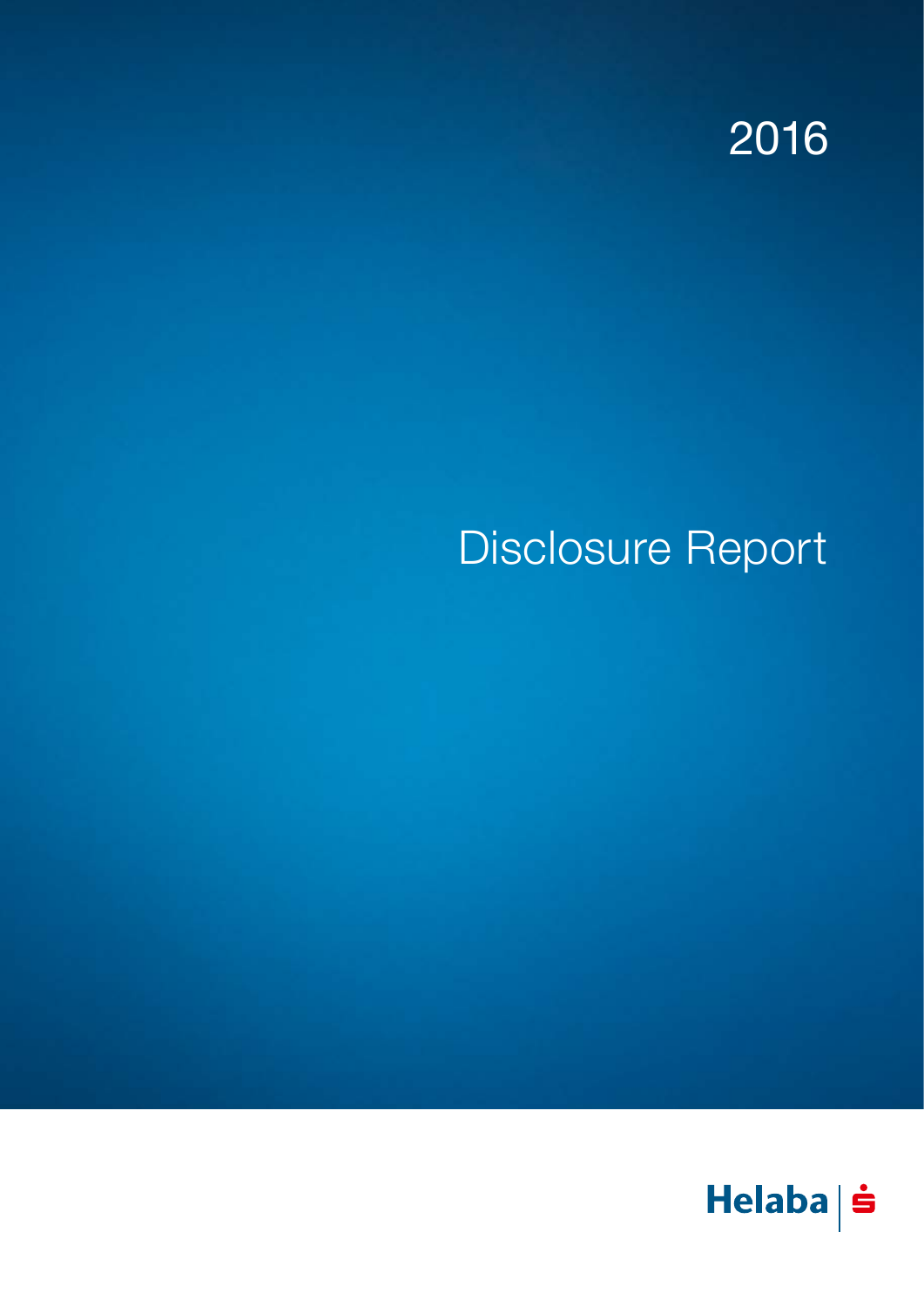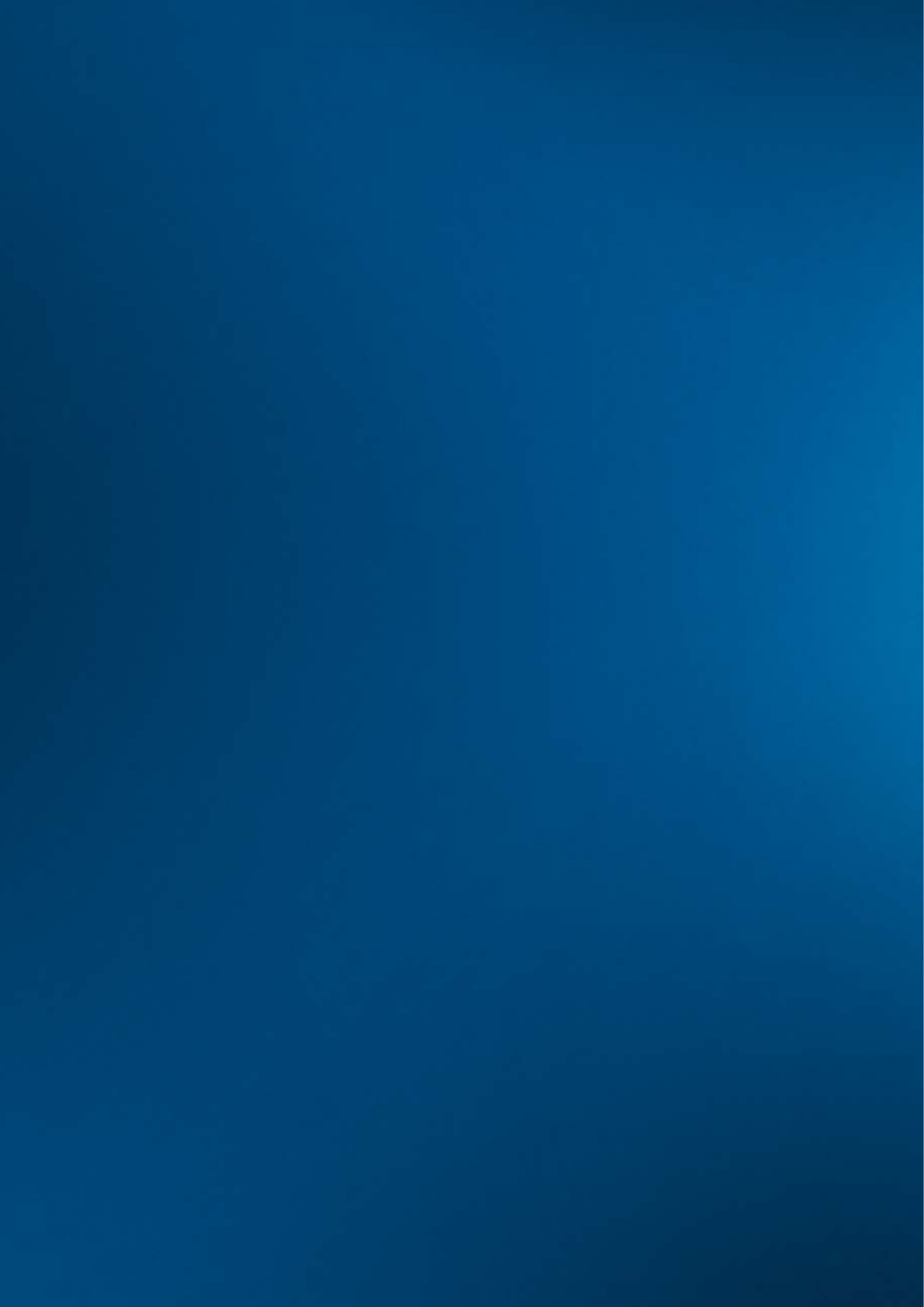Disclosure report of the Helaba Group in accordance with the Capital Requirements Regulation (CRR)

31 December 2016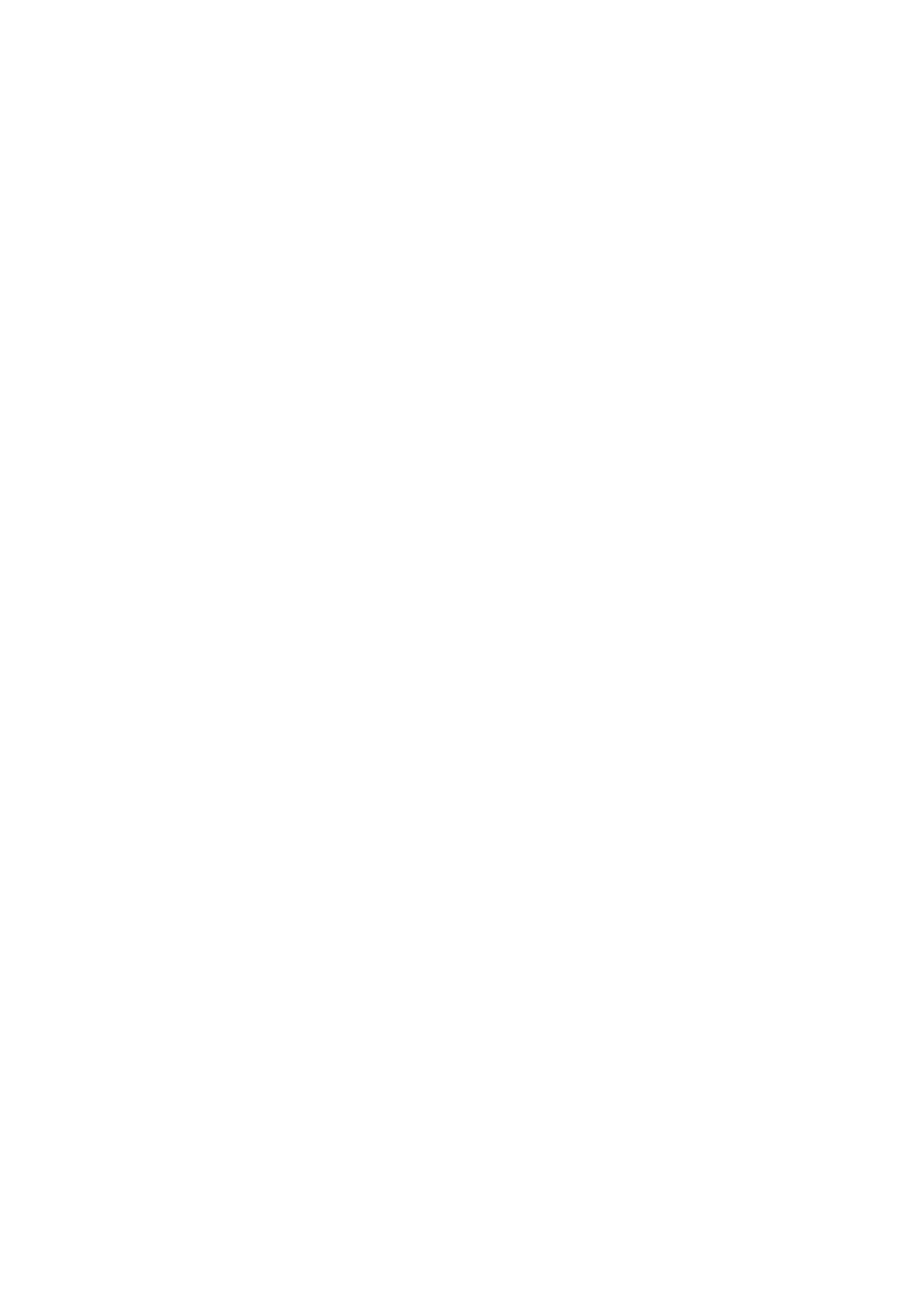### **Contents**

- [Preamble](#page-5-0)
- [Scope of Application](#page-6-0)
- [Risk Strategy and Risk Management](#page-7-0)
- [Risk Types](#page-9-0)
- [Risk Management Process](#page-10-0)
- [Risk Management Structure](#page-11-0)
- [Principal Risk Monitoring Areas](#page-13-0)
- [Own Funds and Own Funds Structure](#page-17-0)
- [Risk-Bearing Capacity](#page-20-0)
- [Other Protection Mechanisms](#page-21-0)
- [General Disclosures Concerning Default Risks](#page-22-0)
- [IRB Approach Exposures](#page-24-0)
- [CRSA Exposures](#page-33-0)
- [Credit Risk Mitigation Techniques under the CRSA and IRB Approach](#page-35-0)
- [Derivative Exposures](#page-37-0)
- [Equity Investments in the Banking Book](#page-37-0)
- [Securitisations](#page-38-0)
- [Market Price Risk](#page-42-0)
- [Interest Rate Risk in the Banking Book](#page-45-0)
- [Operational Risk](#page-45-0)
- [Countercyclical Capital Buffer](#page-46-0)
- [Leverage Ratio](#page-47-0)
- [Asset Encumbrance](#page-50-0)
- [List of Abbreviations and Key Terms](#page-51-0)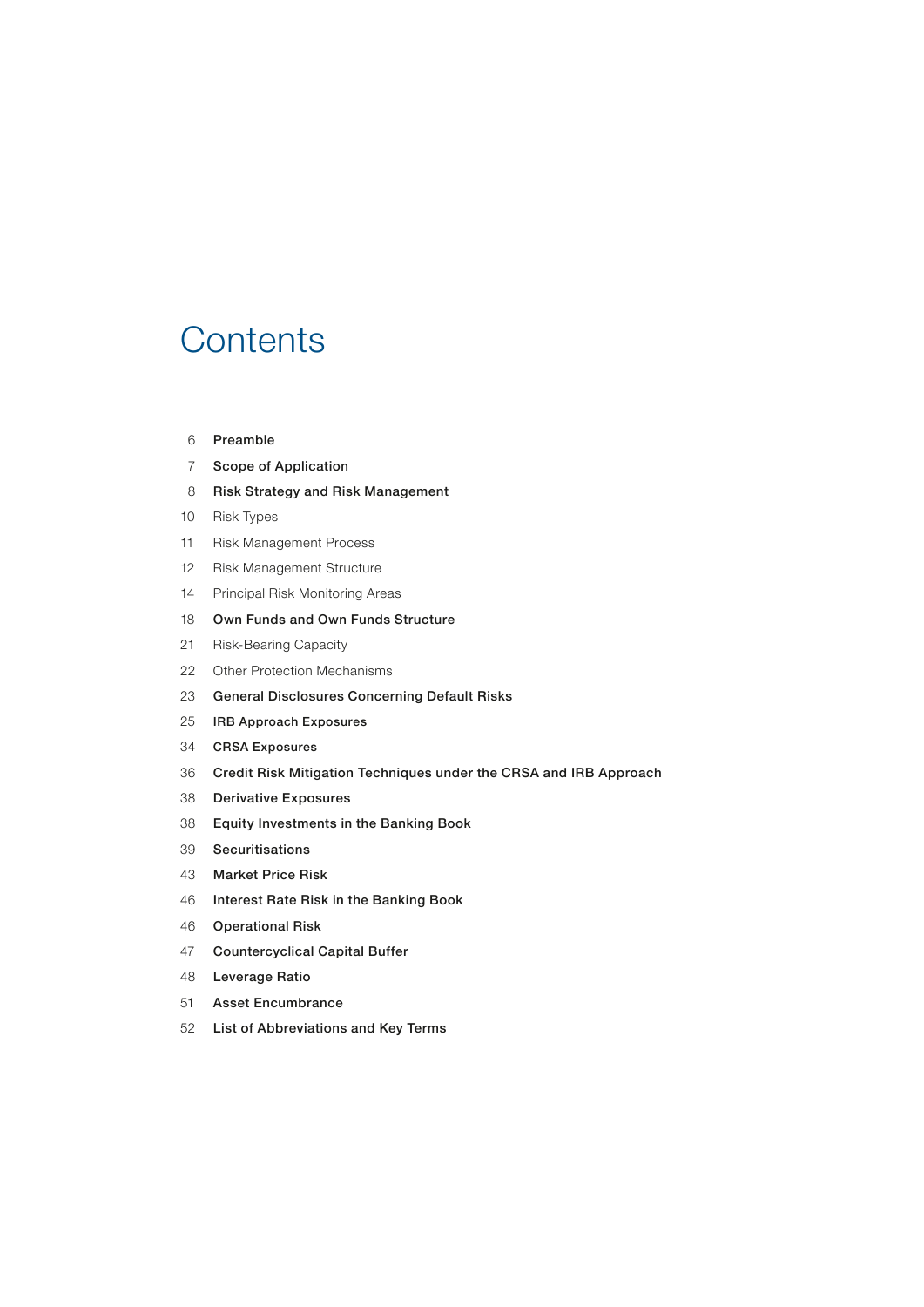### <span id="page-5-0"></span>Preamble

### The Helaba Group

Landesbank Hessen-Thüringen Girozentrale of Frankfurt am Main and Erfurt (Helaba) provides financial services in Germany and other countries for companies, banks, institutional investors and the public sector. Helaba serves as the Sparkasse central bank for Hesse, Thuringia, North Rhine-Westphalia and Brandenburg, making it a strong partner for 40 % of all Germany's Sparkassen.

Frankfurter Sparkasse (FSP), the regional market leader in retail banking, is a wholly owned subsidiary of Helaba. The Helaba Group also includes 1822direkt online bank, Landesbausparkasse Hessen-Thüringen (LBS) and Wirtschafts- und Infrastrukturbank Hessen (WIBank). The latter implements development programmes on behalf of the State of Hesse.

One key aspect of Helaba's business model is its legal form as a public-law institution. Helaba operates as a for-profit entity in line with the applicable provisions of the Charter and the Treaty of the Formation of a Joint Savings Banks Association Hesse-Thuringia. The Treaty and the Charter establish the legal framework for Helaba's business model. Other factors central

to this business model are Helaba's status as part of the Sparkassen-Finanzgruppe with its institutional protection scheme, the distribution of tasks between Sparkassen, Landesbanken and other S-Group institutions, the large stake in Helaba owned by the Sparkassen organisation, and Helaba's retention and expansion of its activities in the S-Group and public development and infrastructure business.

Helaba's strategic business model centres on the three business units: Wholesale Business; S-Group Business, Private Customers and SME Business; and Public Development and Infrastructure Business. The Bank's registered offices are situated in Frankfurt am Main and Erfurt, and it also has branches in Düsseldorf, Kassel, Paris, London and New York. The branches allow Helaba to strengthen its local presence close to customers and Sparkassen. The foreign branches provide Helaba with access to the funding markets, particularly those markets based on the US dollar and pound sterling. The organisation also includes representative and sales offices, subsidiaries and affiliates.

### Helaba's sound strategic business model is based on three business units

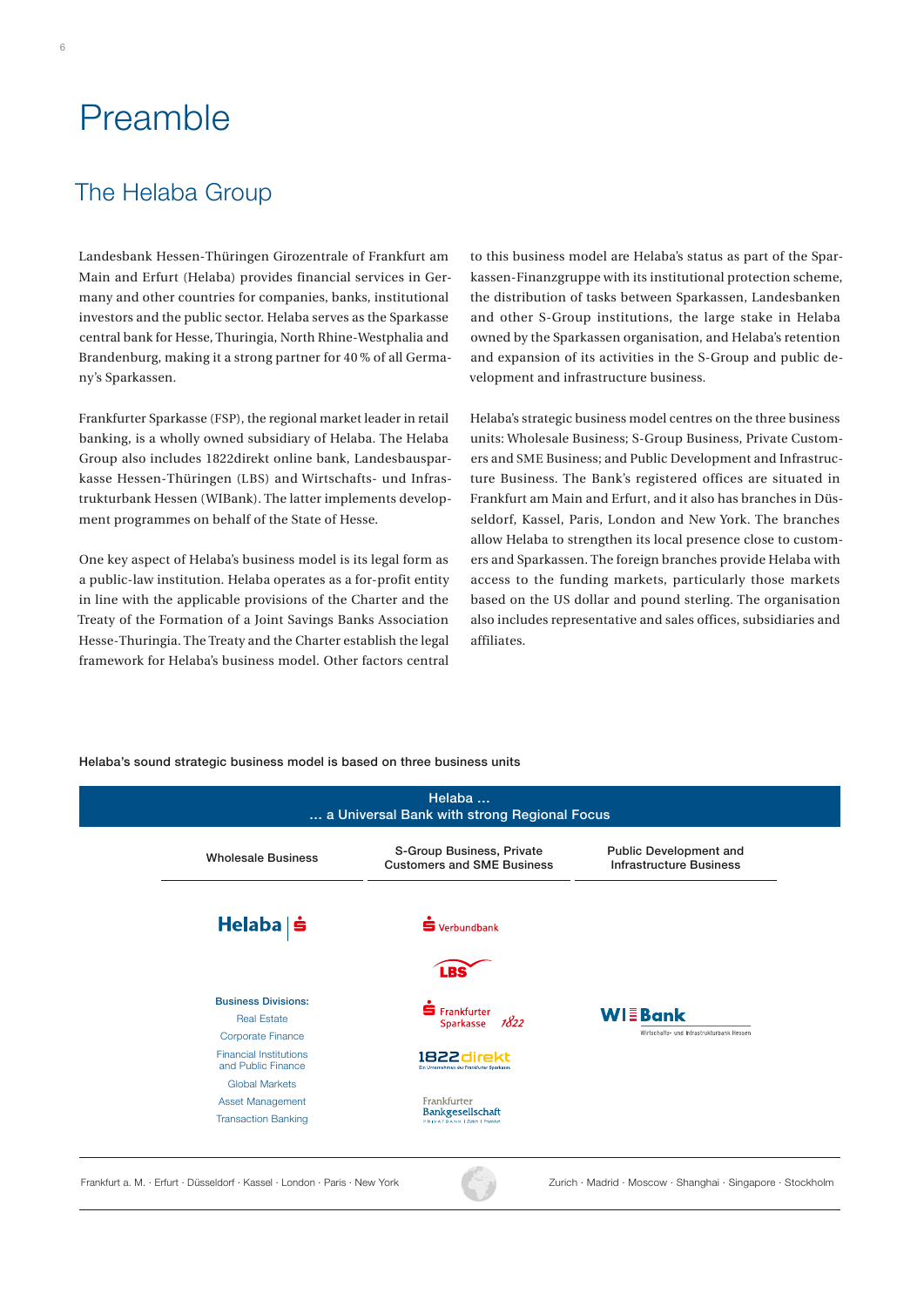### <span id="page-6-0"></span>Disclosure Report

Helaba is the superordinated institution in the Group and, as such, is responsible for meeting the disclosure requirements at Group level in accordance with Part 8 of the Capital Requirements Regulation (CRR). This Disclosure Report satisfies these requirements for the reporting date of 31 December 2016. The supplementary provisions set out in Sections 10 and 10a of the German Banking Act (Kreditwesengesetz – KWG), Article 13 CRR, the transitional provisions set out in Part 10 CRR and the regulatory and implementing standards of relevance to disclosure are also taken into account.

The frequency and scope of the Disclosure Report are based on the requirements of the European Banking Authority (EBA) as specified in EBA/GL/2014/14. The information to be disclosed in this report is subject to the materiality principle as specified in Article 432 CRR in conjunction with the EBA guidelines. Helaba applies the materiality principle in relation to the presentation of the geographical distribution of the main credit exposures in the "Countercyclical capital buffer" section. Further details can be found in the section concerned.

Helaba's approach to disclosures is regularly reviewed on the basis of a framework of requirements established by the Group to ensure that the approach is appropriate and fit for purpose; operational responsibilities are set out in detailed operating procedures. Helaba's entire Board of Managing Directors is responsible for approving publication of the document.

Following a review of the requirements, there will also be a half yearly report for 2017, given the Helaba Group's total assets and its leverage ratio exposure.

Article 13 CRR requires significant subsidiaries of EU parent institutions and those subsidiaries that are of material significance for their local market to prepare their own disclosure report on an individual or sub-consolidated basis.

Helaba's FSP subsidiary, which is the regional market leader in retail banking, falls under this separate disclosure requirement. Since the disclosure reporting date of 31 December 2015, the disclosure report for Frankfurter Sparkasse (FSP) as an individual bank has been published in a "Disclosure report" section within its annual report, which is available on FSP's website. FSP updates its disclosure report each year in the same way as its annual report.

The regulatory capital requirements and Helaba's own funds are based on financial reporting in accordance with IFRS.

The remuneration policy details in accordance with Article 450 CRR are presented in a separate remuneration report and published on Helaba's website.

Country-by-country reporting in accordance with Section 26a KWG can be found in the Annual Report in the section thus entitled.

Please refer to the "Risk report" section in conjunction with the "Responsibility statement" in the Helaba Group's Annual Report (published on Helaba's website) for information on declarations by the Board of Managing Directors regarding the appropriateness of the risk management system at Helaba pursuant to Article 435 (1e) CRR. Given the differences between the basis of consolidation for regulatory purposes and that for accounting purposes, more detailed information relating to the financial statements can also be found in the Annual Report.

### Scope of Application

These disclosures are provided for the Helaba Group on the basis of the group of consolidated companies for regulatory purposes pursuant to the KWG/CRR. The document is prepared and coordinated by the parent company – Helaba.

A total of 21 companies are fully consolidated in the consolidation process for regulatory purposes in accordance with Sections 10 and 10a KWG and Article 18 CRR in addition to

Helaba as the superordinated institution, and one other company is included in the consolidation on a pro-rata basis. A further 46 companies are excluded from the scope of consolidation for regulatory purposes in accordance with Section 31 KWG in conjunction with Article 19 CRR. There were no changes in the scope of consolidation for regulatory purposes compared with the disclosure reporting date of 31 December 2015.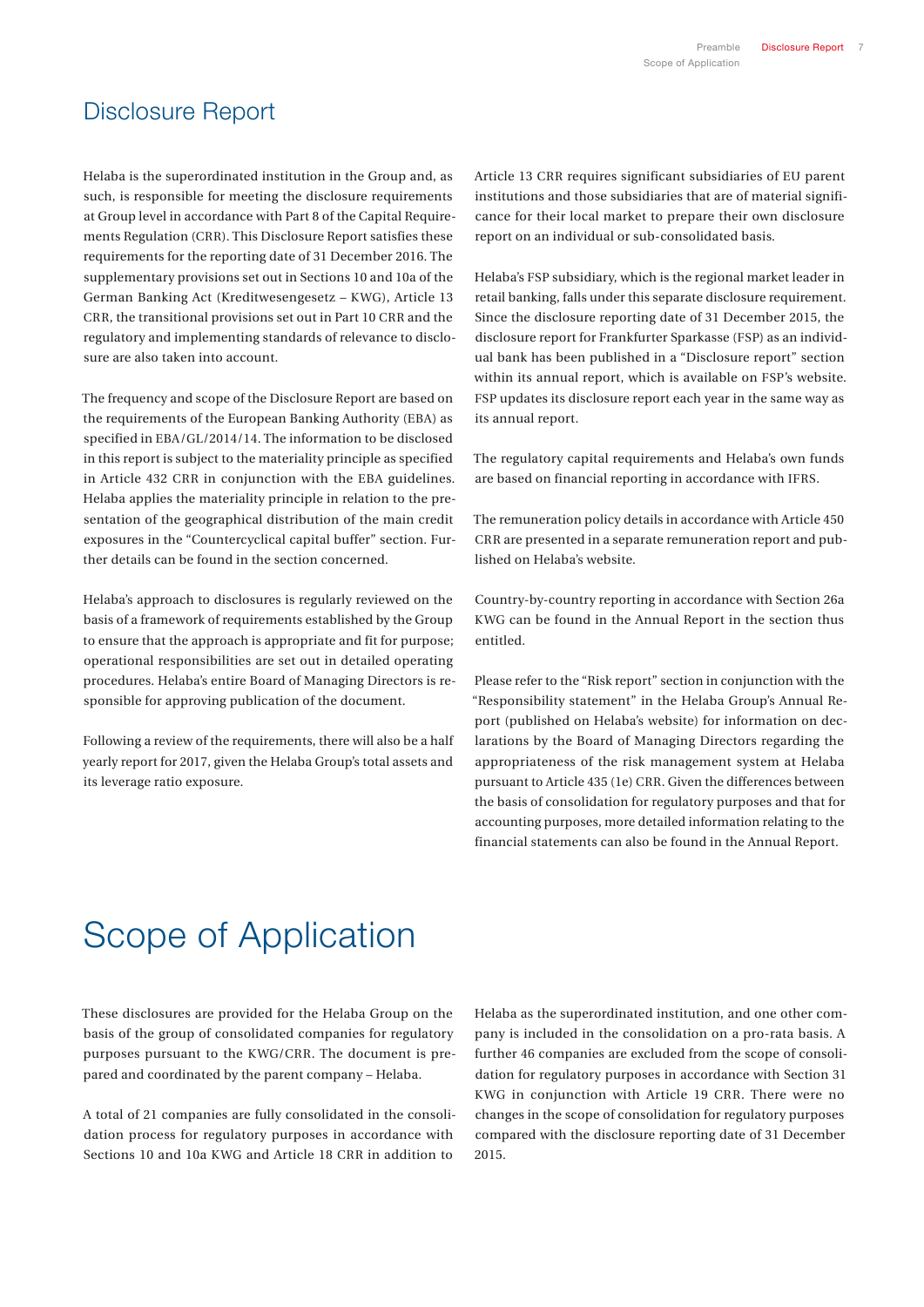### <span id="page-7-0"></span>**Group of consolidated companies for regulatory purposes**

| <b>Regulatory treatment</b>                                      | Number and type of companies                                                                                             |
|------------------------------------------------------------------|--------------------------------------------------------------------------------------------------------------------------|
| Full consolidation                                               | 21 companies<br>15 financial institutions<br>2 asset management companies<br>3 banks<br>1 provider of ancillary services |
| Pro-rata consolidation                                           | 1 company<br>financial institution                                                                                       |
| Excluded from the scope of consolidation for regulatory purposes | 46 companies<br>45 financial institutions<br>provider of ancillary services                                              |

A detailed breakdown of the treatment of all corporate units included in the group of consolidated companies under either commercial law or regulatory provisions can be found in the separate Annex in the "Table of Consolidated Companies". Helaba does not avail itself of the exemptions listed in Article 7 CRR for institutions belonging to a group. There are no obstacles, either legal or in substance, to the transfer of funds or liable capital within the Helaba Group. Of the subsidiary en-

terprises included in the scope of prudential consolidation under the KWG, 21 companies are fully consolidated in the consolidated accounts under IFRS and one other company is accounted for using the equity method. Information on the group of consolidated companies under IFRS may be found in the Annual Report (Note (3) in conjunction with Note (87) in the Notes to the Consolidated Financial Statements).

### Risk Strategy and Risk Management

Drafted in accordance with the requirements imposed by the law, the Charter and the banking regulatory authorities and the Rules of Procedure for the Board of Managing Directors (GaV), the risk strategy lays down the principal elements of the approach adopted to dealing with risk, the objectives of risk containment and the measures employed to achieve these objectives within the Helaba Group. The risk strategy covers the Helaba Group and therefore also the Helaba group of companies as defined by the KWG and the Capital Requirements Regulation (CRR). It covers all of the material business activities of the Helaba Group. Helaba's business strategy and risk strategy are integrally linked to the business strategy and risk strategy of Sparkassen-Finanzgruppe Hessen-Thüringen. Helaba aligns the management of its risk profile with the jointly agreed risk stipulations of Sparkassen-Finanzgruppe Hessen-Thüringen in accordance with the business strategy and risk strategy of Sparkassen-Finanzgruppe Hessen-Thüringen.

The risk strategy is modular in nature and consists of a general risk strategy and specific risk strategies. The general risk strategy sets out the universal stipulations for risk management, while the specific risk strategies lay down detailed ground rules and methods for the treatment of the various risk types. Methodological specifications are detailed in derived policies.

Helaba and the companies included in Group-wide risk management have introduced guidelines and general and detailed operating procedures for employees to ensure the propriety of business operations and provide a robust foundation for the implementation of the risk strategy. The risk strategies make direct reference to the relevant elements of this structural foundation where necessary.

The Helaba Group operates as a for-profit entity in line with the provisions of its Charter and of the Treaty of the Formation of a Joint Savings Banks Association Hesse-Thuringia. Careful consideration is given to the risks and opportunities arising from all exposures and business transactions, as dictated by the Helaba Group's prudent risk policy. Risks may be assumed only as permitted under the general risk strategy and the specific risk sub-strategies and only in pursuit of the strategic objectives of the Helaba Group – in particular in order to maintain the Group's long-term earnings power while protecting its assets as effectively as possible and accomplishing its mission – on the basis of a risk appetite framework (RAF). The principal objectives of the Helaba Group's risk strategy are to uphold the organisation's conservative risk profile and maintain risk-bearing capacity while ensuring that all regulatory requirements are satisfied.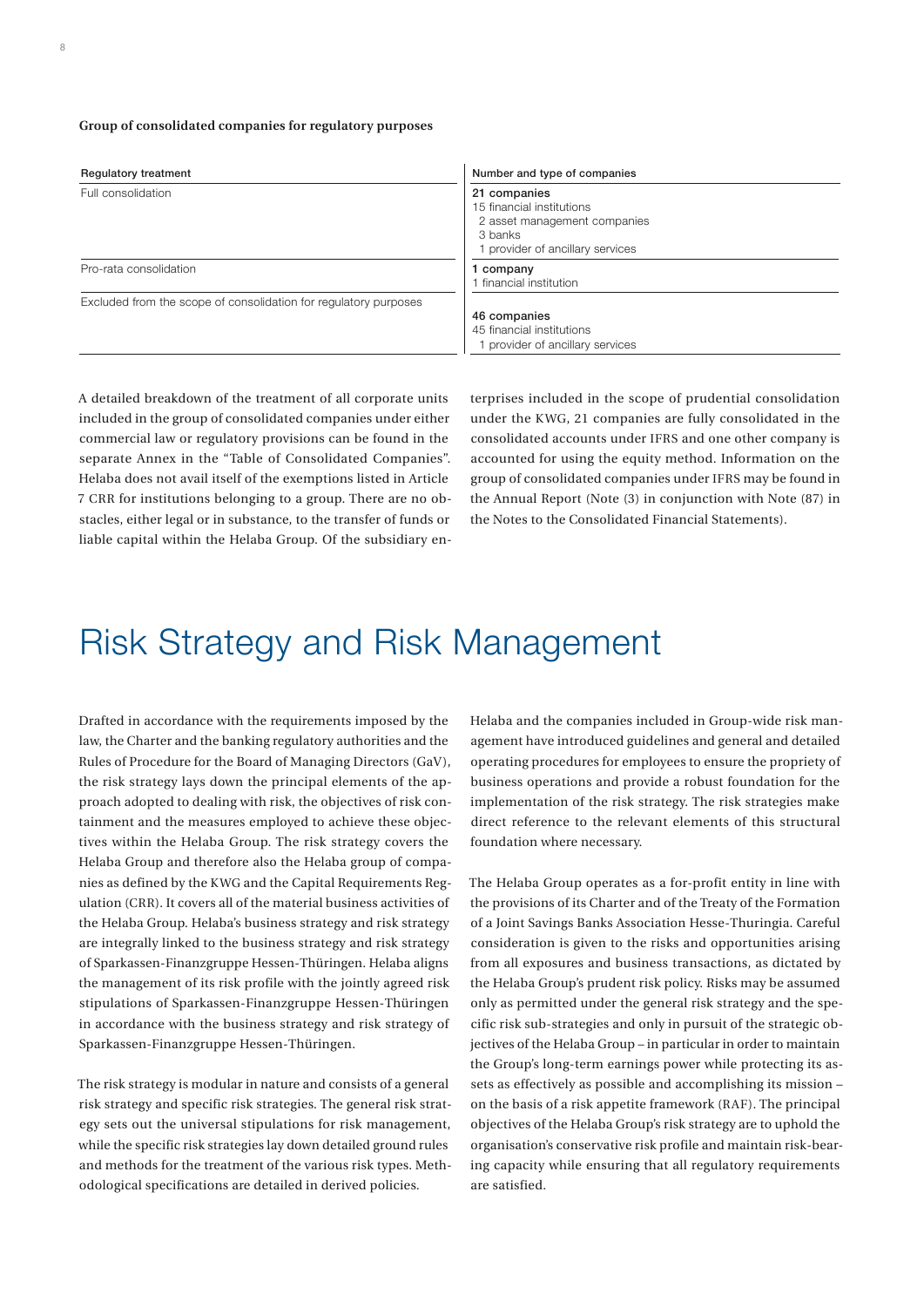Helaba defines the RAF as a holistic approach in which risk appetite is specified, communicated and reviewed. In addition to the risk appetite statement, the framework includes the risk limits and an overview of the roles and responsibilities of the managers charged with monitoring risk.

A core component of the RAF is the internal capital adequacy assessment process (ICAAP), which Helaba defines as all processes that are directly or indirectly associated with maintaining risk-bearing capacity (both from a regulatory perspective in Pillar I and from an economic perspective in Pillar II) and that also enable the Bank to monitor capital adequacy in a timely manner. The internal liquidity adequacy assessment process (ILAAP) is closely linked with the ICAAP. The ILAAP brings together and regularly validates the various aspects of liquidity risk management from both economic and regulatory perspectives. This process ensures that Helaba has an adequate level of liquidity at all times.

The risk appetite statement also sets out the risks to which Helaba is exposed (risk profile), the risks it is willing to take on to achieve its strategic objectives (risk appetite) and the maximum risk that Helaba can assume with its existing and planned resources (risk capacity). Within a clear governance structure, various units monitor activities to ensure that Helaba remains within its risk-bearing capacity at all times and that it complies with, and reviews, the requirements specified in the risk appetite framework. Overall responsibility lies with the Board of Managing Directors of Helaba. The Risk Committee and its subcommittees assist with the preparation work for risk-relevant decisions to be made by the Board of Managing Directors. The Supervisory Board monitors the activities of the Board of Managing Directors. In addition, there is a clear segregation within the risk management system between units that monitor risk and those units responsible for managing and/or assuming risk.

The components of the risk appetite framework are described below.

■ Risk profile

The main types of risk identified in the annual risk inventory check determine the risk profile to which Helaba is exposed at that point. The regulatory risk profile (Pillar I) and the economic risk profile (Pillar II) are drawn up using risk quantification methods specified by regulators and developed internally by the group. The management-related going concern approach for calculating risk-bearing capacity combines both risk profiles into one key performance indicator, which is expressed in the form of a going-concern CET1 ratio (assuming materialising economic risk).

■ Risk capacity

Risk capacity is the maximum risk that Helaba can assume with the given and planned resources without breaching supervisory and/or internal minimum requirements. From a supervisory perspective, the minimum requirements in Pillar I are specified as capital ratios that the group must comply with. These ratios may be notified, for example, as part of an SREP capital decision. Internally, for the purposes of determining risk-bearing capacity under Pillar II (in accordance with the requirements arising from the German Minimum Requirements for Risk Management (MaRisk) and other documents issued by the national supervisory authority), the Helaba Group also specifies – in the going concern approach for calculating risk-bearing capacity – internal buffers that extend beyond the requirements in the CRR/ CRD IV. In a base scenario, Helaba must not fall short of these internal buffers in order to maintain its risk-bearing capacity.

■ Risk appetite

Risk appetite is defined as those risks that Helaba plans to assume as part of its operating activities. A distinction may be made between medium-/long-term strategic risk appetite and short-term operating risk appetite. The strategic risk appetite expresses the target level of risk that Helaba intends to take on over the long term to attain its strategic objectives. Operating risk appetite is based on the long-term risk appetite, but may vary in the short term because of current economic and/or political circumstances; it is derived from the operational business planning for the coming or current financial year.

■ Risk limits

Operating risk appetite is quantified in the form of the maximum risks that Helaba is prepared to assume, expressed as risk limits. The utilisation of the limits is continuously monitored and presented to the Board of Managing Directors in regular reports. If the limits are exceeded, this triggers defined escalation processes with immediate notification of the relevant decision-makers.

The Bank's risk profile is largely shaped by default risk and market price risk due to the priorities set out in Helaba's business strategy. Default risks are limited by monitoring concentration limits, country risk limits and business type limits as well as observing basic earnings and risk requirements. Market price risk is limited by means of the daily monitoring of interest rate, exchange rate and other price risks and monthly monitoring of the residual and incremental risk.

Helaba applies a long-term approach to liquidity management and is correspondingly prudent in its liquidity planning, meaning that the liquidity risk is inherently limited. Daily monitoring of the short-term liquidity status and monthly monitoring of structural liquidity ensure that solvency is never compromised.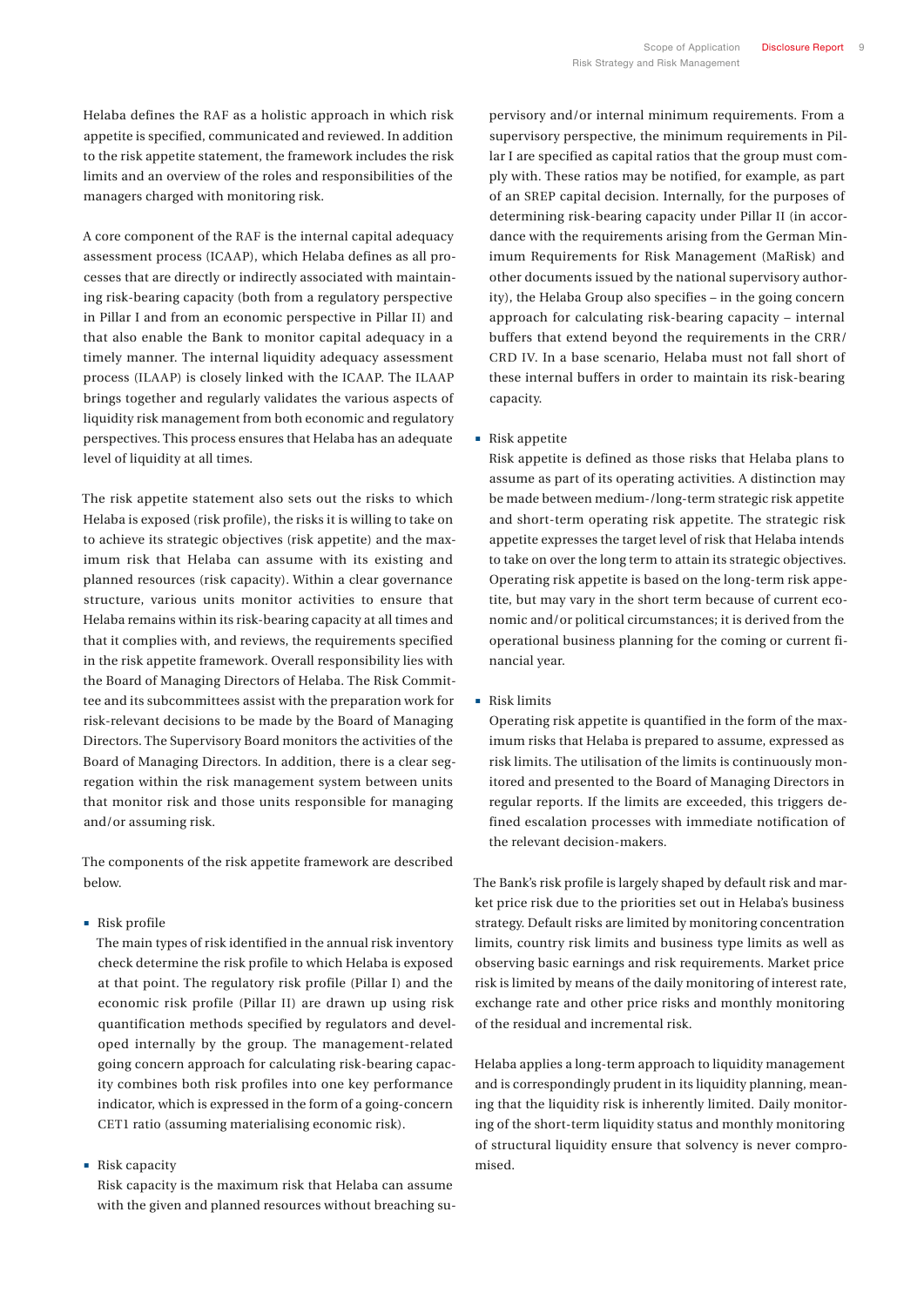<span id="page-9-0"></span>FSP operates as a legally independent institution and accordingly has its own comprehensive risk management system in accordance with Section 25a KWG in conjunction with the German Minimum Requirements for Risk Management (Mindestanforderungen an das Risikomanagement – MaRisk). The methods and processes employed and the system of implementation within its organisation are documented along with the strategies in FSP's Risk Manual and are updated regularly.

Risk Types

The risk types of relevance to Helaba result directly from its business activities. The structured risk inventory process examines, at regular intervals and – where necessary – in response to relevant developments, which risks have the potential to cause material damage to the net assets (including capital resources), results of operations or liquidity position of the Helaba Group and Helaba Bank. The following primary risk types have been identified for the Helaba Group and Helaba Bank (real estate risk excepted).

- The default risk or credit risk is the potential economic loss as a result of non-payment by or a deterioration in the creditworthiness of borrowers, issuers, counterparties or equity investments and as a result of restrictions on cross-border payment transactions or performance (country risk). The potential economic loss is determined using internal or external credit assessments and risk parameters assessed by Helaba itself or set out in regulatory specifications. Default risk does not include credit risk already forming part of market price risk under residual risk or incremental risk.
- The equity risk the potential economic loss as a result of non-payment by or a deterioration in the creditworthiness of an equity investment – that is not managed at the level of the individual risk types also forms part of the default risk. Such developments can lead to a decline in the value of the holding or the reduction or cancellation of dividend payments, to loss transfers or to contribution, margin call and liability obligations.
- The market price risk is the potential economic loss as a result of disadvantageous movements in the market value of exposures due to changes in interest rates, exchange rates, share prices and commodity prices and their volatility. In this context changes in interest rate levels in one market segment lead to general interest rate risks, specific interest rate changes (for example on the part of an issuer) lead to residual risks and changes in the price of securities subject to a credit rating as a result of rating changes (including default) lead to incremental risks.

The Risk Manual includes descriptions of the risk management regime in place and the risk early warning system and of the manner in which responsibilities are allocated to ensure strict separation of the relevant functions. The measures associated with the implementation of the CRR are fully integrated into FSP's own procedural instruction system. FSP's comprehensive risk containment apparatus extends from front office to portfolio management processes.

- The liquidity risk is broken down into three categories. The short-term liquidity risk is the risk of not being able to meet payment obligations as they fall due. Structural liquidity risks result from imbalances in the medium- and long-term liquidity structure and a negative change in the organisation's own funding curve. Market liquidity risks result from insufficient liquidity of assets, with the consequence that positions can be closed out only, if at all, at a disproportionately high cost. The liquidity risks associated with transactions not included in the statement of financial position lead to short-term and/or structural liquidity risks depending on their precise nature.
- The operational risk is defined as the risk of loss resulting from inadequate or failed internal processes, people and systems or from external events. Reputation risk falls into this category too in circumstances where the origin of the reputation risk can be traced back to an operational risk. Operational risk also includes the following risks:
	- Legal risk is defined as the risk of loss for the Bank resulting from infringements of legal provisions that have the potential to result in legal proceedings or internal actions to avert such losses. Breaches of contract relating to matters of creditworthiness (for example in the case of loan contracts) do not fall within this definition.
	- Conduct risk is defined as the current or potential risk of loss for an institution as a result of an inappropriate offer of financial/banking services, including cases of intentional or negligent misconduct.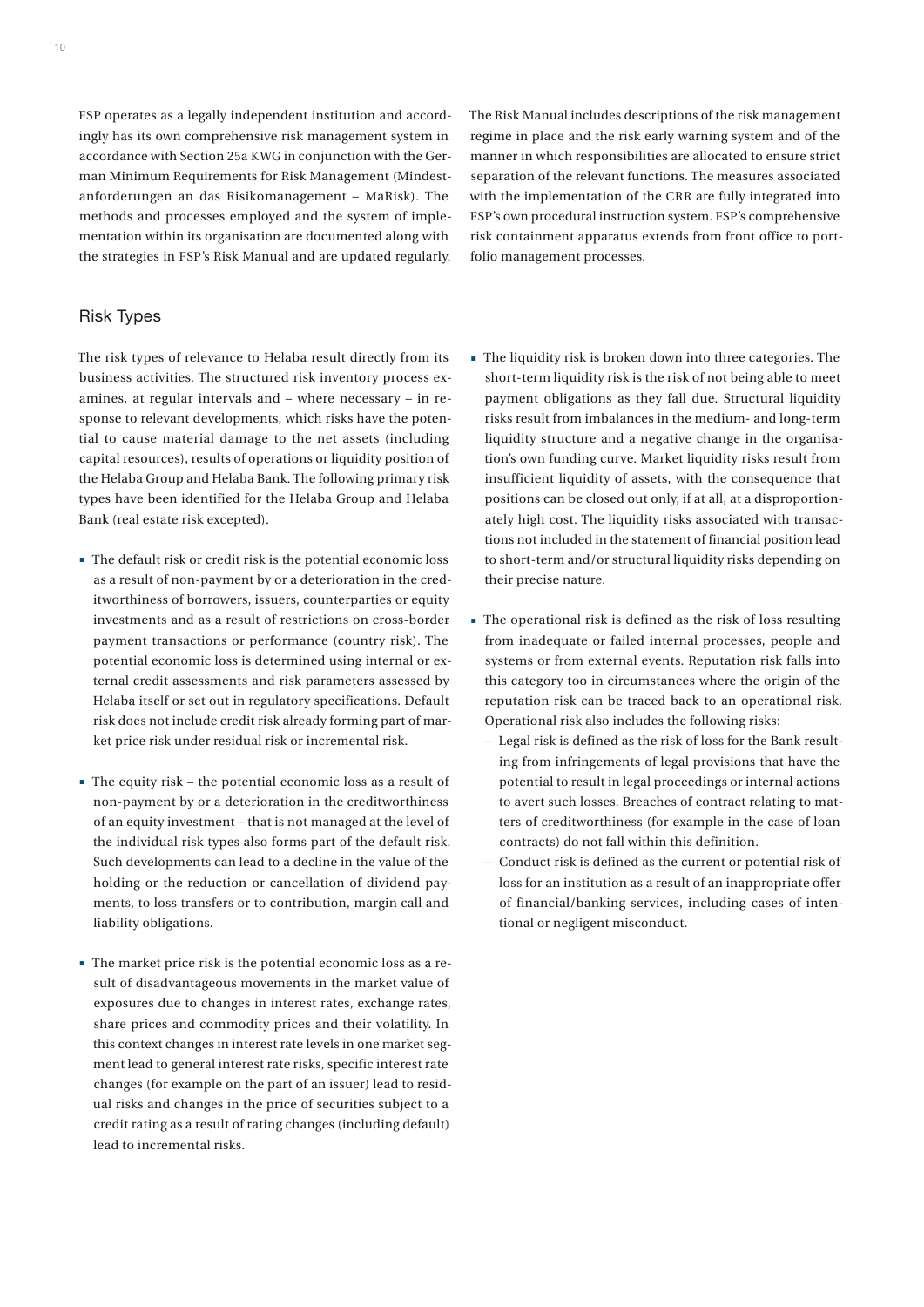- <span id="page-10-0"></span>– There are two distinct aspects to model risk for the Helaba Group.
	- 1. One involves the risk of own funds requirements being underestimated as a result of the use of models to quantify risks. This is in part a reflection of the fact that a model can never entirely capture reality. This aspect of model risk is mapped in the Helaba Group by means of a risk exposure surcharge for the primary risk types in economic risk containment.
	- 2. The other aspect of model risk involves the risk of losses associated with the development, implementation or inappropriate use of a different model (that is to say a model of a type other than that referred to directly above) by the institution for the purposes of decision-making. This aspect of model risk is factored into operational risk.
- The risk associated with the deployment of information technology (IT) is defined as the risk of loss resulting from the operation and development of IT systems (for example technical implementation of functional requirements and technical design activities for the provision, support and development of software and hardware). The risk of loss relates to situations in which the availability, confidentiality or integrity of data is compromised or in which unforeseen additional expenditure is incurred for data processing.
- Information security risk (IS risk) encompasses the risk of loss as a result of information that merits protection being compromised by the exploitation of technical, process or organisational weaknesses. The potential loss in this case stems from the availability, confidentiality or integrity of

information being compromised, from unforeseen additional expenditure being incurred for data processing and from external attacks (cyber crime).

- Outsourcing risk is defined as the risk of loss resulting from contract, supplier and performance risks and risks associated with a failure to comply with regulatory requirements that can arise when procuring services externally.
- The business risk is the potential economic loss attributable to possible changes in customer behaviour, in competitive conditions in the market or in general economic conditions. Damage to Helaba's reputation could also trigger a change in customer behaviour.
- The reputation risk involves the possibility of a deterioration in Helaba's public reputation in respect of its competence, integrity and trustworthiness as a result of perceptions of the individuals having a business or other relationship with the Bank. The material consequences of reputation risks impact on the business and liquidity risk and are accordingly considered under these two risk types insofar as the origin of the reputation risk cannot be traced back to an operational risk.
- Real estate risk comprises the real estate portfolio risk the potential economic loss from fluctuations in the value of an entity's own real estate – and the real estate project management risk associated with project development business. Risks associated with the provision of equity and loan capital for a project are excluded from this risk type, as are risks associated with real estate finance.

### Risk Management Process

The risk management methods employed at Helaba are designed to be appropriate to the type, magnitude, complexity and risk content of business activities and the priorities of the Bank's business strategy and risk strategy. These risk management methods have been approved by management in accordance with the requirements imposed by the Charter, national and international law and the banking regulatory authorities. Helaba develops its risk management methods continuously to accommodate changing circumstances, new findings and newly introduced regulatory requirements in both national and international contexts. The risk management methods instituted consider all of the Bank's material risks and are appropriate to the institution's profile and strategy.

Responsibility for identifying and containing risks rests with local management units in the various components of the organisation, but the quantification and monitoring/controlling functions, which include the reporting duty and the associated methodological authority, are performed by the central monitoring units. Helaba's organisational structure keeps risk controlling and risk containment segregated at all levels including the Board of Managing Directors. This clear separation of roles and the close co-operation between the units concerned is intended to ensure efficient implementation of risk policy containment mechanisms.

Risk management at Helaba comprises four elements that are best understood as consecutive phases in a single continuous process.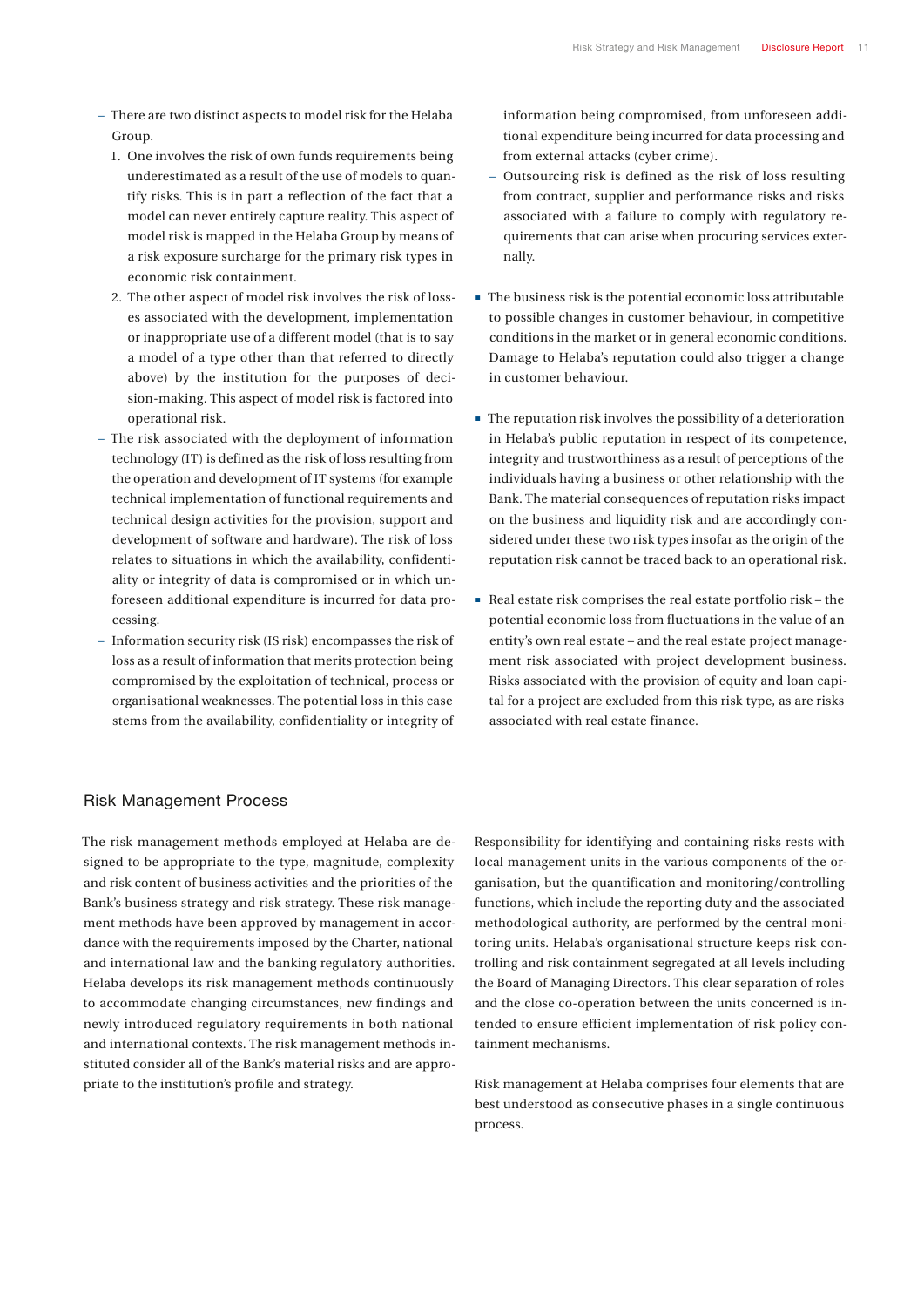### <span id="page-11-0"></span>**1. Risk identification**

The risks affecting Helaba and the companies included in risk management at Group level are identified continuously as an integral part of daily operations. Once identified, each risk is assigned to the relevant risk type.

Comprehensive identification and incorporation into existing risk measurement systems and the associated risk monitoring processes is particularly important in connection with the introduction of new products and complex transactions. The central monitoring units are involved in the authorisation of new products as part of the New Product Process for lending business and trading business.

The risk inventory process to be completed for the Helaba Group annually and on an ad hoc basis also helps to identify previously unknown risks and ensure that any of material significance are incorporated into the risk management process.

### **2. Risk quantification**

Effective mapping of individual transactions and risk parameters in the risk measuring systems enables qualitatively and

quantitatively robust risk measurement and assessment for the various risk types. A variety of models, methods and processes are used for this purpose. The Bank applies corresponding premiums and discounts to cover the model risk that results from the use of models and is confirmed in the course of validations.

### **3. Risk containment**

The information obtained in the risk identification and quantification phases provides the basis for risk containment by the local management units. Risk containment encompasses all of the measures implemented in order to reduce, limit, avoid and transfer risks and keep risk exposure within the limits defined by the Board of Managing Directors.

### **4. Risk monitoring/controlling and reporting**

A comprehensive and objective reporting system keeps the relevant people within the organisation apprised of the existing risks as part of an independent risk controlling structure. The methods of the preceding process phases and the quality of the data used are also reviewed in this phase and plausibility checks are carried out on the results.

### Risk Management Structure

### **Committees**

The Helaba Board of Managing Directors is responsible for all of the risks to which the Bank is exposed and for implementing the risk policy throughout the Group. The Board of Managing Directors has also established a Risk Committee to implement and monitor Helaba's risk strategy, first and foremost, It is also responsible for aggregating all of the risks – that is to say the default risk, market price risk, liquidity risk, operational risk, business risk and real estate risk – assumed across the Bank and evaluate their combined implications. The Risk Committee is charged with identifying risks within the Helaba Group at the earliest possible stage, designing and monitoring the calculation of risk-bearing capacity and deriving measures to avoid risk and generate containment mechanisms for risk management. It also adopts the containment and quantification methods employed by the various units and assesses the appropriateness of the tools applied in light of the extent of the risk.

All members of the Board of Managing Directors are represented on the Risk Committee. The Risk Committee in principle meets every month and held a total of 16 meetings in 2016. The Risk Committee is complemented by the Asset/Liability Management Committee, the Credit Management Committee (KMA) and the Credit Committee of the Board of Managing Directors (VS-KA). The Asset/Liability Management Committee has responsibility for monitoring market price risk, including the associated limit utilisation, and managing the strategic market price risk portfolio and the portfolio of non-interest-bearing liabilities. The Credit Management Committee is charged with the containment of default risks for the entire portfolio and of syndication risks, placement risks and country risks, while the Credit Committee of the Board of Managing Directors is responsible for credit and settlement risks associated with counterparties.

Appointments to the committees and the committees' duties, jurisdiction and responsibilities are governed in separate rules of procedure approved by the Board of Managing Directors.

The organisational guidelines specify that the approval of the entire Board of Managing Directors or of the Supervisory Board or one of its committees must be obtained for decisions on matters of particular significance such as acquiring, changing or disposing of equity investments, granting loans above a certain threshold and defining the cumulative limit for market price risk. The Bank's Charter, moreover, requires that any decision to take on or make changes to strategic equity investments involving a stake in excess of 25 % also be approved by the Board of Public Owners.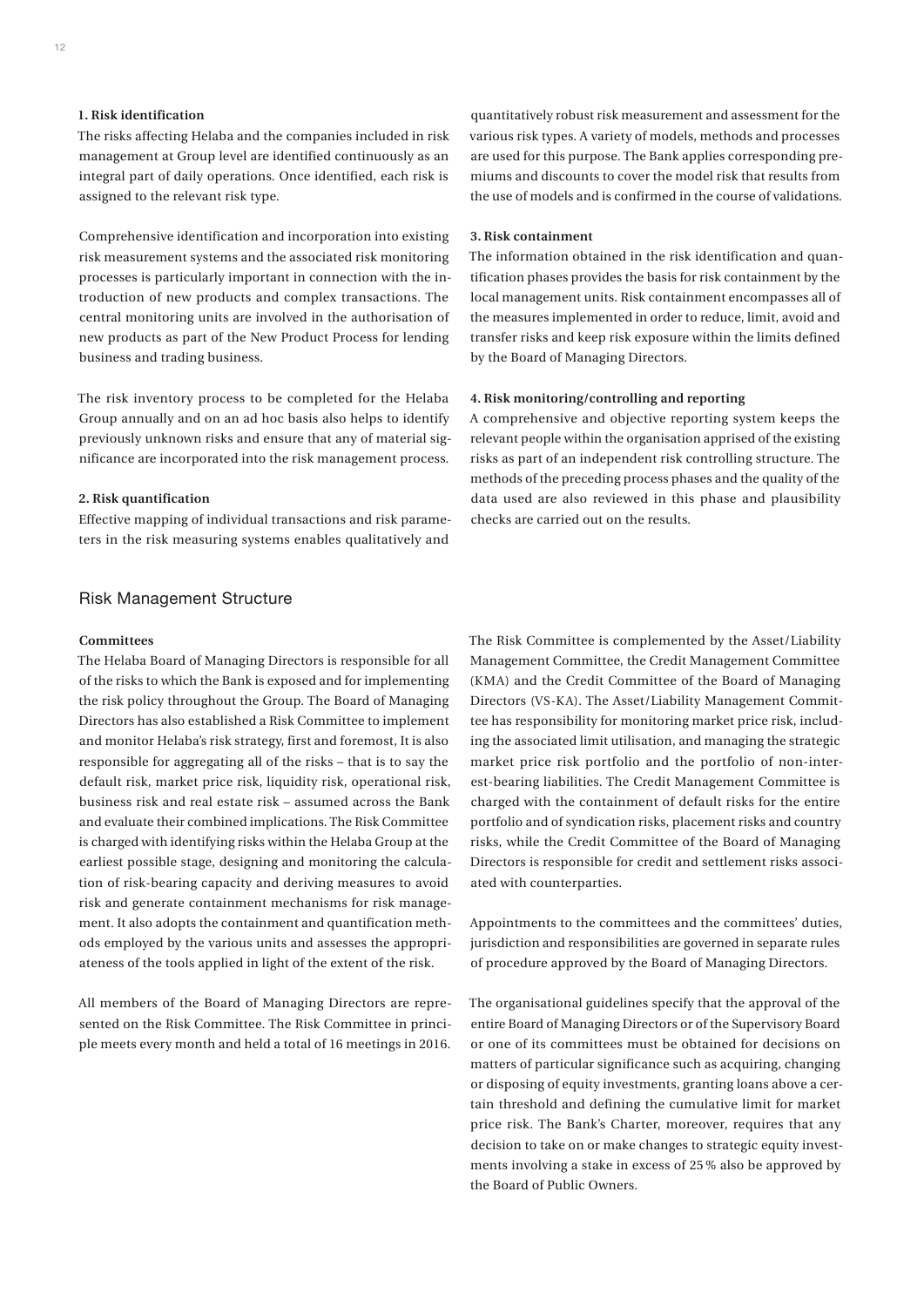#### **Members of the management bodies**

Helaba's corporate governance statutes, which are based on the provisions of its Charter, assign responsibility for the appointment of members of the Board of Managing Directors to the Board of Public Owners acting with the consent of the Supervisory Board. Candidates for positions on Helaba's Board of Managing Directors are accordingly selected, with reference to Section 25 d (11) KWG, by the Board of Public Owners, which is assisted in this connection by a nine-member Public Owners' Committee.

The Public Owners' Committee helps the Board of Public Owners determine applicants for positions on Helaba's Board of Managing Directors. The committee takes into account the balance and variety of knowledge, capabilities and experience provided by all the members of the Board of Managing Directors. It drafts a job description with an applicant profile and specifies the time that will be required for the responsibilities in question. The objective is to achieve a balance between the management/control and market functions represented on the Board of Managing Directors based on the size and structure of Helaba's business model.

The committee issues instructions in a suitable form for the operational selection process based on the following requirements profile:

- strategic and conceptual capabilities
- professional knowledge and experience in the area of responsibility for which the appointment is being made
- professional knowledge and experience in lending and capital markets business
- theoretical knowledge and practical expertise in regulation, risk management and corporate management
- leadership and communication skills
- professional experience in the financial services sector.

Article 1 of the Helaba company regulations stipulates that no employee of the organisation may be treated differently to others, either by the Bank or by other employees, on the basis of gender, race, age, religion, skin colour, origin or nationality.

Helaba signed the Diversity Charter, a German corporate initiative to promote diversity in companies and institutions, in 2011. Following the maxims of the Charter, it gives consideration when selecting members of the Board of Managing Directors to the differences in knowledge, skills and experience of all members of the Board of Managing Directors.

The Board of Public Owners additionally prepares a regular, at least annual, assessment of the knowledge, skills and experience of both the individual members of the Board of Managing Directors and of the Board of Managing Directors as a whole. In a further assessment, the Board of Public Owners regularly reviews the structure, size, composition and performance of the Board of Managing Directors, such review being carried out at least once a year. Close attention is paid to ensuring that the decision-making within the Board of Managing Directors by individuals or groups of individuals is not influenced in a way that might be prejudicial to Helaba's interests. The Public Owners' Committee assists the Board of Public Owners in both of these activities. In the year under review, the Board of Public Owners met on 23 March 2016, 27 June 2016, 30 September 2016 and 9 December 2016. The Public Owners' Committee held meetings on 23 March 2016, 30 September 2016 and 9 December 2016.

The members of the Helaba Board of Managing Directors held management or supervisory posts at 31 December 2016 as shown in the table below.

 $\overline{1}$ 

### Mandates held by the members of the Board of Managing Directors (in accordance with Section 24 KWG)

| Thereof subsidiaries/<br>equity investments > 10 %<br>Number |  |
|--------------------------------------------------------------|--|
| Herbert Hans Grüntker                                        |  |
| Jürgen Fenk                                                  |  |
| Thomas Groß                                                  |  |
| Dr. Detlef Hosemann                                          |  |
| Klaus-Jörg Mulfinger                                         |  |
| Dr. Norbert Schraad                                          |  |

 $\overline{1}$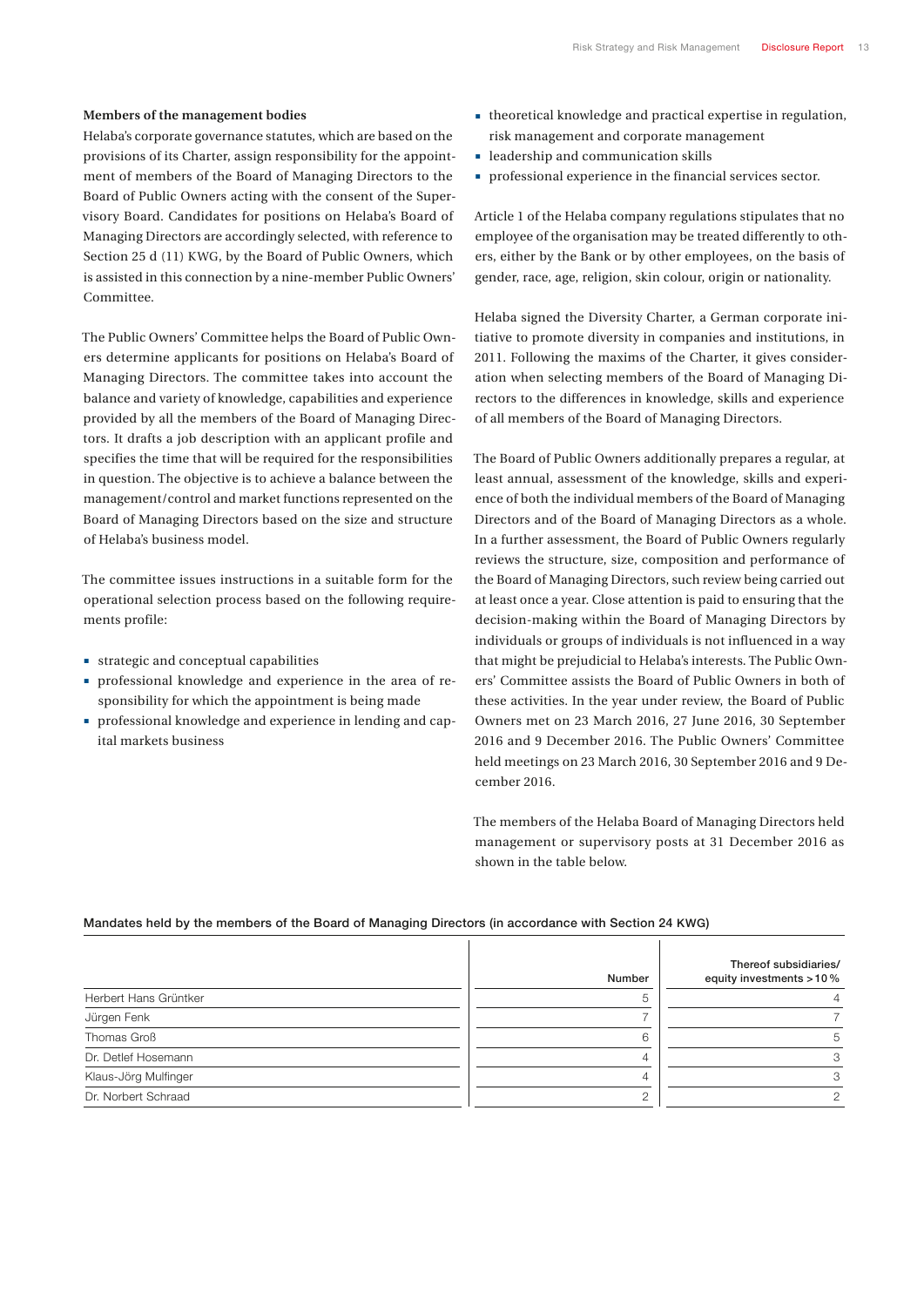### <span id="page-13-0"></span>**Risk management and Helaba Group companies**

Companies belonging to the Group are incorporated into risk management activities at Group level by taking account of the risks established in the course of the annual or, where applicable, an ad-hoc risk inventory. The risk inventory process identifies risks at the level of Helaba's direct equity investments, with each of these Group companies measuring the cumulative risk across its own organisation including its own equity investments. The starting point for determining inclusion is all direct equity investments of Helaba Bank under commercial law plus special purpose vehicles and special funds. The regular risk inventory covers the companies belonging to the Group for which there exists a material legal or economic reason for inclusion. The list of companies to be included is drawn up with reference to a catalogue of criteria. Companies belonging to the Group that are not included in the risk inventory are considered through the mechanism of the residual equity risk.

The outcome of the materiality assessment conducted as part of the risk inventory process is used to determine which Group companies are included in risk management at Group level with which risk types and which Group companies are considered only through the mechanism of the residual equity risk. Helaba (with WIBank and LBS) and FSP were included in their entirety in risk management at the level of individual risks in 2016. Other companies belonging to the Group are included in risk management at the level of individual risks in line with their primary risk types.

Companies belonging to the Group must in addition establish an appropriate risk management process for any of their own risks that are assigned to the risk type at Group level. The officers responsible for the relevant risk types and methods stipulate precisely how risks are to be included. The mode of inclusion in the methods used in the risk management process varies from risk type to risk type.

### Principal Risk Monitoring Areas

Risk containment is a duty of the local front office units, but responsibility for the identification, quantification and monitoring/controlling functions, which include the reporting duty, and the associated methodological authority rests with the central monitoring units. Helaba's organisational structure keeps risk controlling and risk containment clearly segregated at all levels including the Board of Managing Directors.

This clear separation of roles and the close co-operation between the units concerned ensures efficient implementation of risk policy containment mechanisms.

The units indicated in the table below have central responsibility for containing and monitoring risks falling within the primary risk types. A number of other departments and functions also contribute to risk management within the Helaba Group in addition to the units indicated in the table.

### **Risk types grouped by unit(s) responsible for risk containment/monitoring**

| <b>Risk Types</b>                  | Responsible for risk containment                                                                                                                                                                                                        | Responsible for risk monitoring                                                                                                                                                                              |
|------------------------------------|-----------------------------------------------------------------------------------------------------------------------------------------------------------------------------------------------------------------------------------------|--------------------------------------------------------------------------------------------------------------------------------------------------------------------------------------------------------------|
| Default risk including equity risk | Front office units, Capital Markets,<br>Asset/Liability Management (municipal loans)                                                                                                                                                    | Risk Controlling (portfolio level - Bank as a<br>whole), Credit Risk Management (individual<br>exposure level and individual portfolio level),<br>Group Strategy and Central Staff Division<br>(equity risk) |
| Market price risk                  | Capital Markets, Asset/Liability Management                                                                                                                                                                                             | <b>Risk Controlling</b>                                                                                                                                                                                      |
| Liquidity risk                     | Capital Markets (money market trading),<br>Asset/Liability Management                                                                                                                                                                   | <b>Risk Controlling</b>                                                                                                                                                                                      |
| Operational risk                   | All units                                                                                                                                                                                                                               | Risk Controlling, Legal Services (legal risk),<br>Organisation and Information Technology (IT<br>risk), Information Security Management (IS<br>risk), Central Sourcing Management<br>(outsourcing risk)      |
| Business risk                      | Front office units                                                                                                                                                                                                                      | <b>Risk Controlling</b>                                                                                                                                                                                      |
| Real estate risk                   | Operationally independent subsidiaries<br>• Operational – discharged by management<br>at the equity investment concerned<br>Strategic - discharged by the supervisory<br>bodies of the companies and the Real<br>Estate Management unit | Risk Controlling, Real Estate Management                                                                                                                                                                     |

Internal risk reports are prepared by risk type, scale and frequency on the basis of the underlying risk types and counterparties.

The Risk Committee of the Board of Managing Directors receives detailed quarterly risk reports promptly following the reporting dates. These reports focus in particular on the primary risk types identified in the course of the annual risk in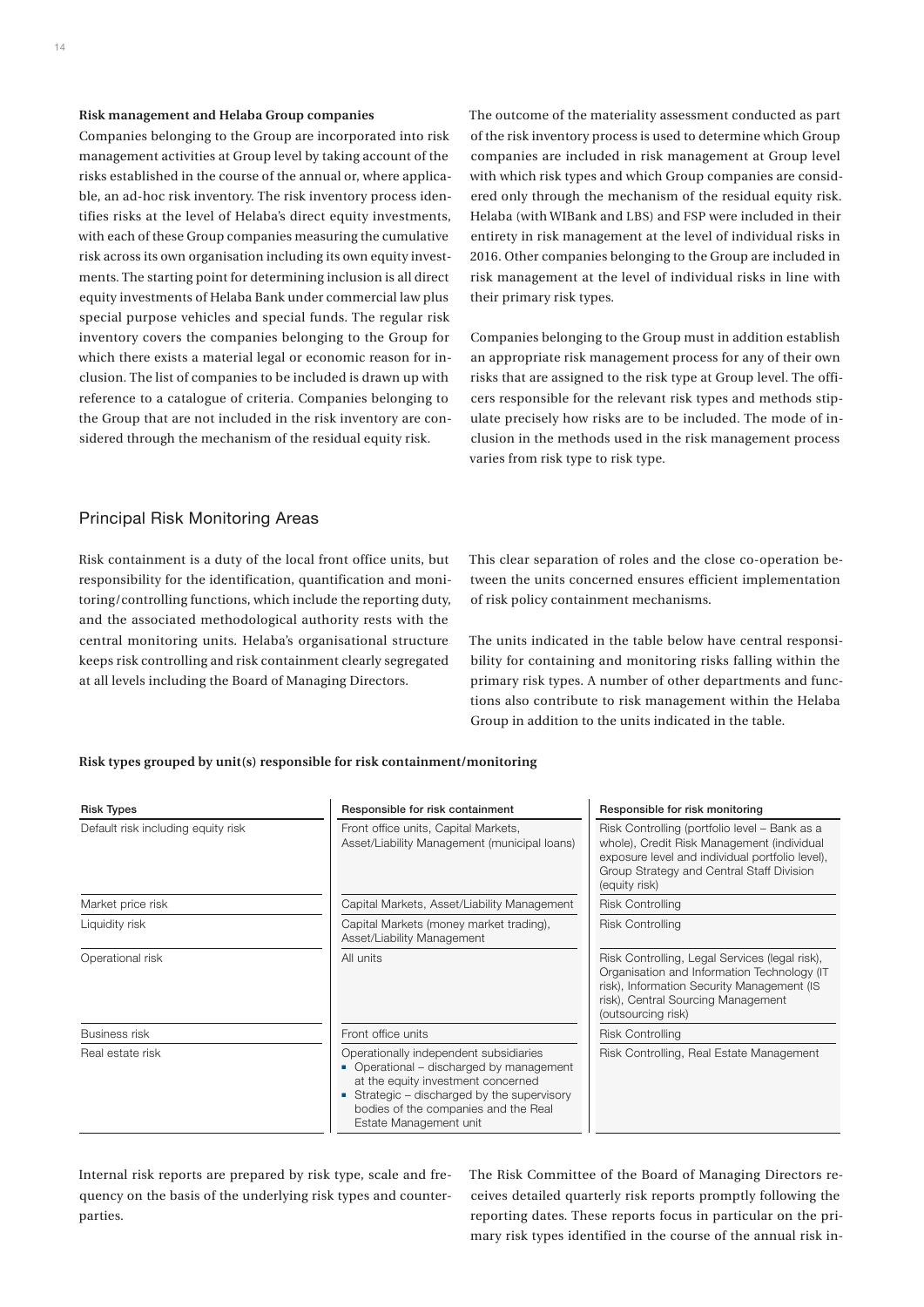ventory (default risks, market price risks, liquidity risks, operational risks, business risks and real estate risks). Risks arising in connection with equity investments/other financial instruments, legal risks and risks from Pfandbrief business are reported separately, also according to a quarterly cycle. The reporting system additionally includes a calculation of risk-bearing capacity across risk types plus reporting on the status of and compliance with the threshold values in the Ma-Risk indicators and in the early warning/recovery indicators in accordance with the German Minimum Requirements for the Design of Recovery Plans (MaSan).

The Risk Committee of the Board of Managing Directors usually receives an additional risk report on market price risks and liquidity risks every month. The weekly reports to the Asset/ Liability Management Committee include information about the liquidity situation for new business, the utilisation of the MaR limits and the largest negative net asset changes and also about operating results.

The members of the Board of Managing Directors whose remit covers the monitoring of market price risk/results and the entities responsible for exposures receive a daily report concerning the current utilisation of the MaR limits and trading book operating results. All members of the Board of Managing Directors additionally receive a daily report detailing any significant breaches of counterparty limits.

The various regular reports mentioned are supplemented by ad hoc reports that are submitted to the Board of Managing Directors as necessary in response to the identification or materialisation of extraordinary risks.

The Supervisory Board and the Board of Public Owners are informed of the risk situation at Helaba by means of a risk report prepared on the basis of the quarterly reports to the Risk Committee of the Board of Managing Directors. The Supervisory Board has delegated the acceptance and discussion of the risk report to the Supervisory Board Risk and Credit Committee, whose chairman reports to both the Supervisory Board and the Board of Public Owners on the committee's activities in connection with risk reporting.

#### **Internal Audit**

The Internal Audit function, which reports directly to the Board of Managing Directors but otherwise operates independently of any direction or control, examines and assesses the activities and processes of the Bank and of subsidiary companies selected on the basis of risk considerations. It plans and conducts its audits with risk in mind, paying particular attention to the assessment of the risk situation, the adequacy of processing and the effectiveness of the internal control system.

The scope and findings of each audit are documented in accordance with uniform standards. Informative audit reports are

supplied to the Board of Managing Directors and the people responsible for the units audited. Internal Audit reports to the Supervisory Board on findings of particular significance every quarter.

**Capital Market Compliance Office, Money Laundering and Fraud Prevention Compliance Office, MaRisk Compliance function and Information Security Management function** The Bank has established a Capital Market Compliance Office, a Money Laundering and Fraud Prevention Compliance Office, an MaRisk Compliance function (German Minimum Requirements for Risk Management – MaRisk), an Information Security Management function and a Data Protection Officer, all of which are independent functions.

The Capital Market Compliance Office advises the operating units and monitors and evaluates the principles, processes and practices applied against various criteria including, in particular, the requirements of the German Securities Trading Act (Wertpapierhandelsgesetz – WpHG), German Investment Services Conduct of Business and Organisation Regulation (Wertpapierdienstleistungs-Verhaltens- und Organisationsverordnung – WpDVerOV) and German WpHG Employee Notification Regulation (WpHG-Mitarbeiteranzeigeverordnung – WpHG-MaAnzV), statements of the German Federal Financial Supervisory Authority (BaFin) and pertinent statements of the European Securities and Markets Authority (ESMA). The Capital Market Compliance Office evaluates inherent risks and checks compliance with the relevant regulatory requirements. It also performs regular risk-oriented monitoring activities using a monitoring plan based on a prior risk analysis, paying particular attention in this regard to the rules prohibiting insider dealing and market manipulation, and identifies and regulates conflicts of interest throughout the Group that pose a potential risk.

The Money Laundering and Fraud Prevention Compliance Office, acting in its capacity as the central authority for the purposes of Section 25h KWG, develops internal principles and adequate transaction- and customer-related safeguards and checks to prevent money laundering, the funding of terrorism and other criminal acts. The precautionary organisational measures to be implemented are based in part on the Group risk analysis (money laundering, terrorism financing and fraud prevention) and also in part on the Group Policy. This Group Policy sets out the Group's general ground rules, which reflect the pertinent national and international regulatory requirements. Monitoring and research software keeps business relationships under constant surveillance. The Money Laundering and Fraud Prevention Compliance Office is also responsible for the implementation of the legal requirements created by the Agreement Between the United States of America and the Federal Republic of Germany to Improve International Tax Compliance (FATCA) and the international Automatic Exchange of Information (AEOI) process.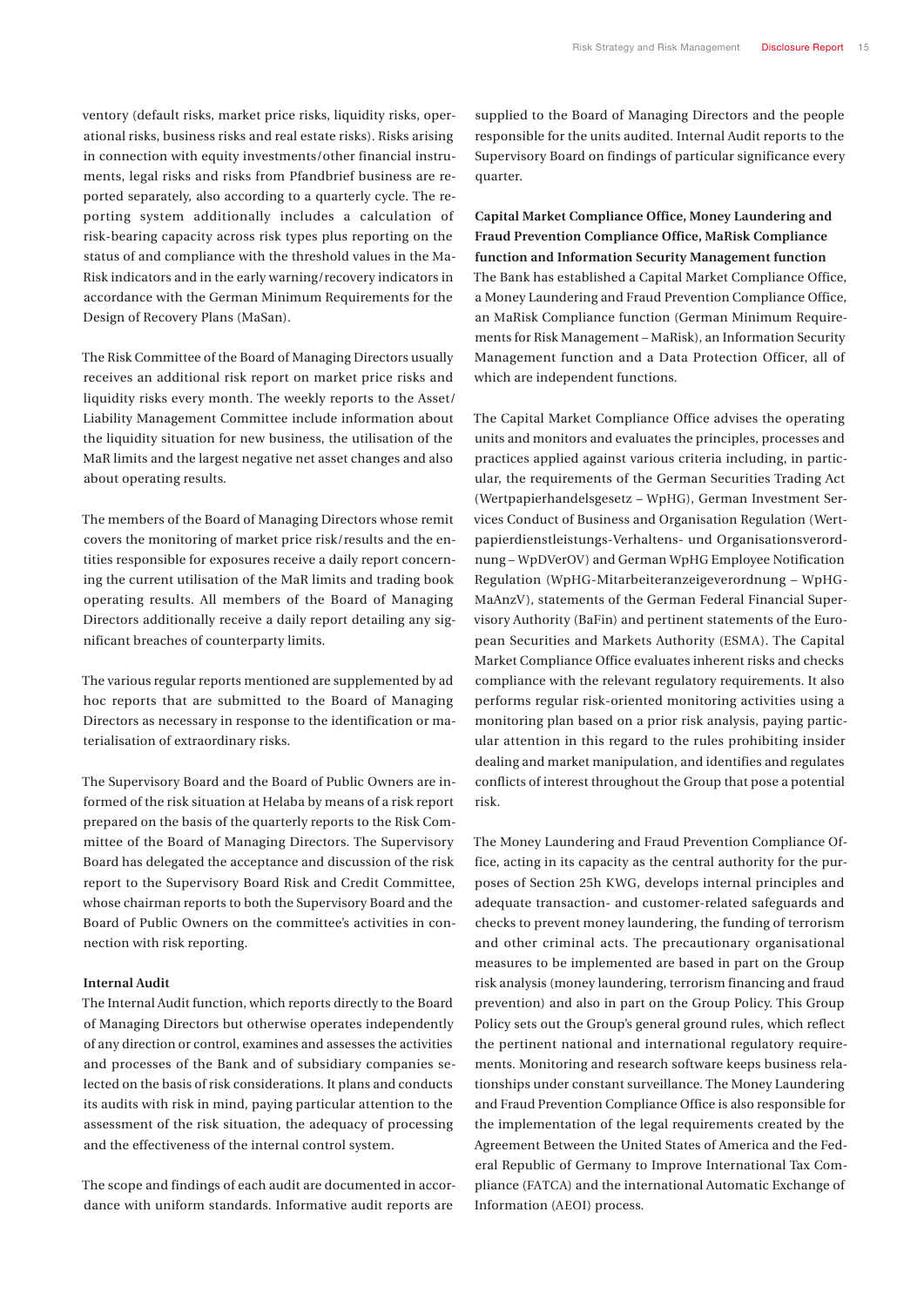The MaRisk Compliance function promotes the adoption of effective procedures to implement and ensure compliance with the principal legal rules and stipulations identified in the context of risk and conducts related checks. It also conducts regular checks and analyses in this connection of the adequacy and efficacy of the business processes and practices associated with the implementation of and compliance with the principal legal rules and stipulations in the Bank.

The Information Security Management function is responsible for ensuring the proper control, coordination and development of information security management in line with the Bank's business strategy, IT strategy and risk management strategy. It identifies and analyses the information security risks to this end using an information security management system (ISMS) and develops relevant measures and checks for sustainable risk reduction and risk monitoring. The Information Security Management function is also charged with ensuring that any necessary security requirements arising in connection with relevant laws and regulations (German Federal Data Protection Act – BDSG, German IT Security Act, German Minimum Requirements for the Security of Internet Payments – MaSI, MaRisk, etc.) are determined and defined on a permanent basis, that information protection classifications and infrastructures are analysed regularly and that technical and organisational measures appropriate for this purpose are coordinated to make certain that a proper level of security is maintained at the Bank.

The Data Protection Officer promotes compliance with and implementation of data protection requirements and serves the Board of Managing Directors and Bank Officers as a permanent point of contact for any questions relating to data protection matters. The Data Protection Officer maintains a process overview (Section 4g (2) BDSG) and monitors the proper use of data processing programs (Section 4g (1) 1. BDSG). The Data Protection Officer also carries out prior checks and ensures that training and measures to raise awareness of data protection matters are provided regularly for Bank employees.

These independent functions report directly to the Board of Managing Directors. The internal control structures and procedures in place to contain and monitor the specified risks are thus adequate – in terms of both structural and procedural organisation – and effective as required by the applicable regulatory provisions.

#### **Risk monitoring using the global limit system**

Helaba employs a global limit system that records counterparty-specific default risks promptly in a structured and transparent manner. The system uses counterparty limits based on a combination of the creditworthiness (rating) of counterparties and the Bank's risk-bearing capacity.

Cumulative limits for each borrower are recorded in the global limit system at Group level to help monitor, limit and contain default risks. All types of loans in accordance with Article 389 et seq. CRR made to borrowers in both trading and banking book activities are counted against these cumulative limits. Advance payment and settlement risks attributable to foreign currency and securities transactions, current account intraday risks and what are referred to as "additional risks from constructs" are approved as commercial risks and counted against separate limits.

The approved total limits are allocated to individual borrowers, product categories and the operating divisions concerned in accordance with the application for approval. The utilisation of the individual limits is monitored on a daily basis and appropriate measures are initiated immediately if any limit is exceeded.

Swaps, forward transactions and options are counted towards the total limit at their credit equivalent amounts calculated in accordance with the CRR. All other trading book exposures (such as money market trading and securities exposures) are measured at market prices.

Creditor risks associated with direct debits and secondary risks resulting from leasing commitments (lessees) or guarantees received are also recorded for the relevant entity bearing the risk as indirect economic risks.

### **Strategies and processes to counter and mitigate risks**

Strategies and processes to counter and mitigate risks with recourse to suitable collateral are in place. The processes established by Helaba ensure that the collateral received is appropriately measured. Reporting, financial and non-financial covenants, including material adverse change (MAC) clauses, are agreed in line with the customary international standards insofar as this is established practice in the relevant markets. The Helaba Group unit responsible for managing the portfolio (generally the Credit Risk Management unit) continuously reviews compliance with the covenants. It is possible to proceed without a covenant provided that the market position or the credit standing of the borrower/sponsor is sufficiently strong.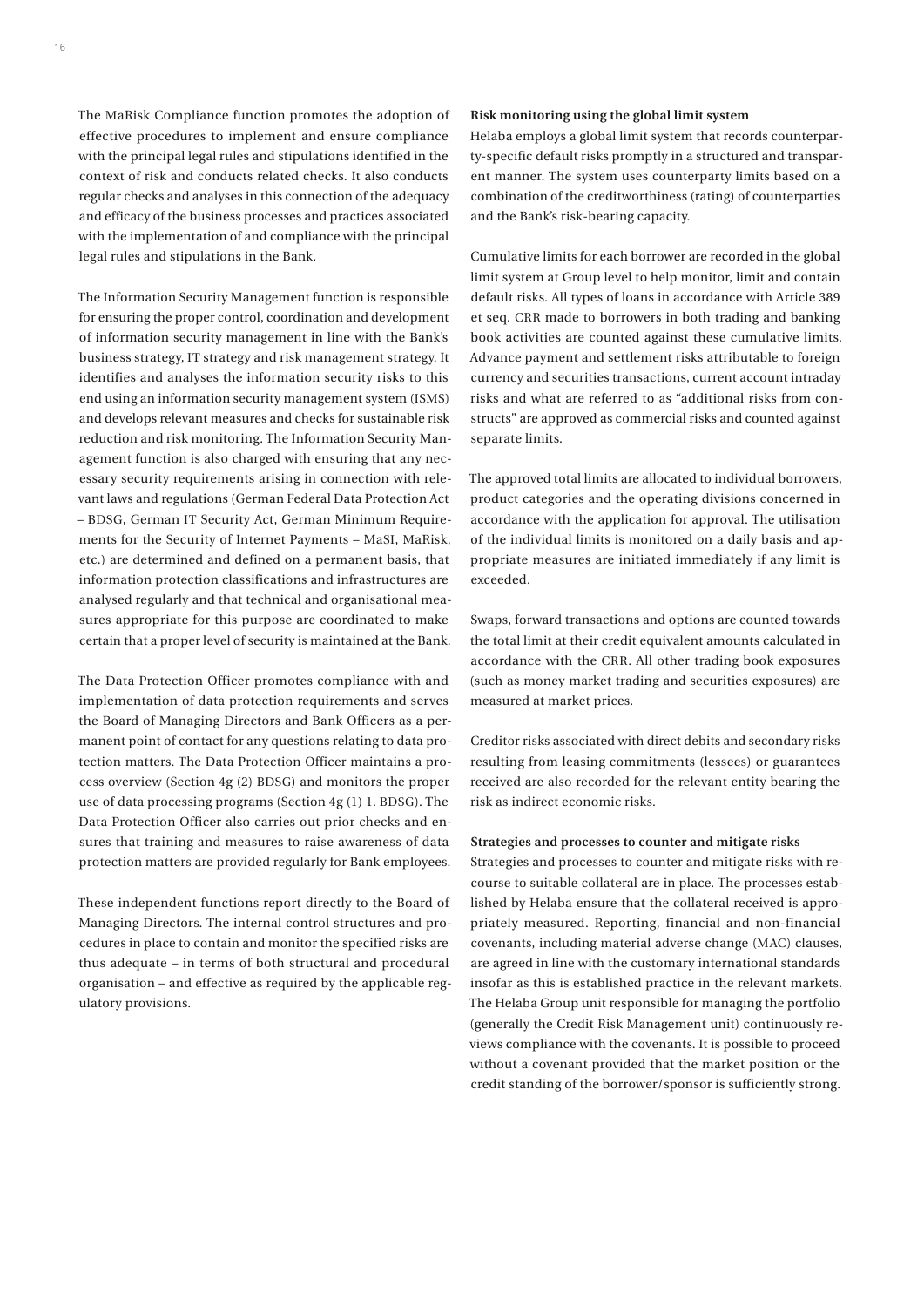The object of risk containment is to avoid operational risks wherever possible. Suitable measures have to be implemented to reduce the potential harm associated with unavoidable material operational risks if their occurrence could jeopardise or permanently impair the company's future prospects. The risk appetite for operational risk is specified and continuously monitored using a comprehensive system of limits. Risks that are sufficient in scale to put its existence in jeopardy have to be incorporated into Helaba's financial protection concept and transferred by means of insurance cover with due consideration given to the associated costs and benefits. Decisions in this context have to be made on the basis of a proper assessment of the various business administration factors involved and it will be entirely appropriate in certain cases knowingly to assume or accept operational risks.

Market price risk and interest rate risk can only be assumed in the banking book within the scope of approved limits (see "Limitation of market price risks"). All the processes and models used to reflect market price risk must be constantly reviewed to ensure that they are appropriate and then adjusted if required. This relates to both risk and measurement models. This issue must be taken into account especially in the authorisation of new products.

The number one liquidity management priority is initially to ensure that the Helaba Group has adequate day-to-day (shortterm) liquidity to meet its payment obligations. The main objective of medium-/long-term funding management (funding) is to avoid cost risks when obtaining medium- and long-term funding (maturity-matched funding) and to limit dependency

on short-term sources of funding. The activities to achieve both objectives are managed and monitored by using a detailed system of limits.

The funding strategy is derived from Helaba's business model and therefore makes optimum use of the "natural" sources of funding. The cornerstones are 1. S-Group funding from the Sparkassen and/or Sparkassen customers (retail), 2. the sale of Pfandbriefe, 3. the use of development funds and 4. wholesale funding, particularly from institutional clients. Helaba has a further direct retail funding base available at Group level in the form of FSP and LBS. An established collateral management regime and the systematic use of highly liquid securities portfolios create additional liquidity buffers to support short-term liquidity management. Access to markets is also continuously reviewed.

In addition, since 1 October 2015, the Bank has been satisfying the regulatory reporting requirements pertaining to the liquidity coverage ratio (LCR) in accordance with the CRR. The regulatory requirement to comply with a mandatory minimum ratio is being progressively introduced from this date. The Bank has adopted its own conservative roadmap to ensure compliance with these LCR requirements at all times. The regulatory requirements in connection with the internal liquidity adequacy assessment process (ILAAP) are also relevant.

Mandatory regulatory requirements for the CRR net stable funding ratio (NSFR) have yet to be issued.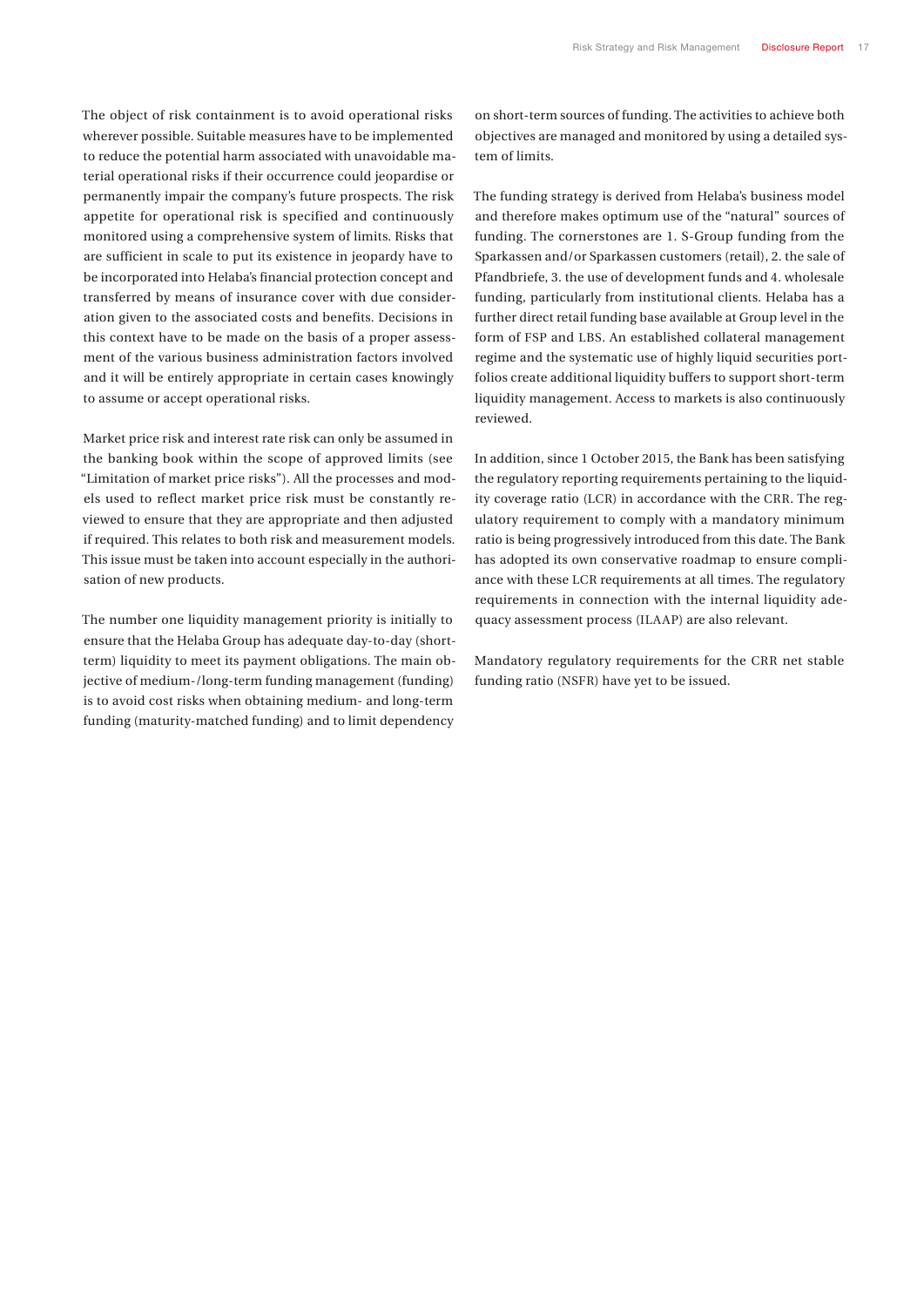### <span id="page-17-0"></span>Own Funds and Own Funds Structure

This section presents information about the Helaba Group's own funds together with a breakdown of the capital requirements for each risk type in accordance with the Pillar I return. The capital ratios and the determination of limits for riskweighted assets are also reported.

The CRR defines own funds as Common Equity Tier 1 capital, Additional Tier 1 capital and Tier 2 capital. The summary below shows the extent and composition of the Helaba Group's own funds at 31 December 2016.

### **Composition of own funds for regulatory purposes**

| Helaba Group                           | in $\epsilon$ m |
|----------------------------------------|-----------------|
|                                        | 31.12.2016      |
| Common Equity Tier 1 capital           | 7,534           |
| Paid-in capital instruments            | 2,509           |
| Capital reserves                       | 1,546           |
| Retained earnings                      | 3,967           |
| Accumulated other comprehensive income | $-247$          |
| Regulatory adjustments                 | $-242$          |
| Additional Tier 1 capital              | 576             |
| Paid-in capital instruments            | 632             |
| Regulatory adjustments                 | $-56$           |
| Tier 1 capital                         | 8,110           |
| Tier 2 capital                         | 2,699           |
| Paid-in capital instruments            | 2,721           |
| Regulatory adjustments                 | $-22$           |
| Own funds, total                       | 10,809          |

The Helaba Group's Common Equity Tier 1 capital essentially comprises the subscribed capital (paid-up capital and capital contributions), capital reserves and retained earnings.

Shown in the Additional Tier 1 capital category are the silent participations that constituted liable capital in accordance with Section 10 KWG until 31 December 2013 and that fall under the grandfathering provisions set out in the CRR, meaning that they can still be applied as Additional Tier 1 capital, on a steadily decreasing basis, until 2021.

The Tier 2 capital as defined in the CRR consists largely of profit participation rights and other subordinated liabilities of Helaba.

The Helaba Group's Common Equity Tier 1 capital remained virtually unchanged compared with the position as at 31 December 2015. Additions to retained earnings amounting to approximately  $\epsilon$  198 m had a positive impact, although this was offset by effects from the transitional arrangements relating to deductible items and an increase in prudential filters. Total own funds contracted slightly by approximately  $\epsilon$  70 m. Other

than the effects referred to above relating to Common Equity Tier 1 capital , the main reason was the impact from residual maturity amortisation on Tier 2 capital instruments.

A description of the individual capital instruments together with a list of their key features can be found in the separate Annex under "Key Features of the Capital Instruments".

Details of the composition of the regulatory own funds and the regulatory deduction amounts are shown in the separate Annex under "Disclosure of Own Funds". The information in the separate Annex under "Reconciliation from the IFRS Consolidated Statement of Financial Position to the Consolidated Statement of Financial Position for Regulatory Purposes" additionally shows how the regulatory own funds components are derived from the corresponding items in the audited annual financial statements.

The table below shows the RWAs and capital requirements for default risks, broken down by exposure class, and market price risks, operational risks and CVA at 31 December 2016.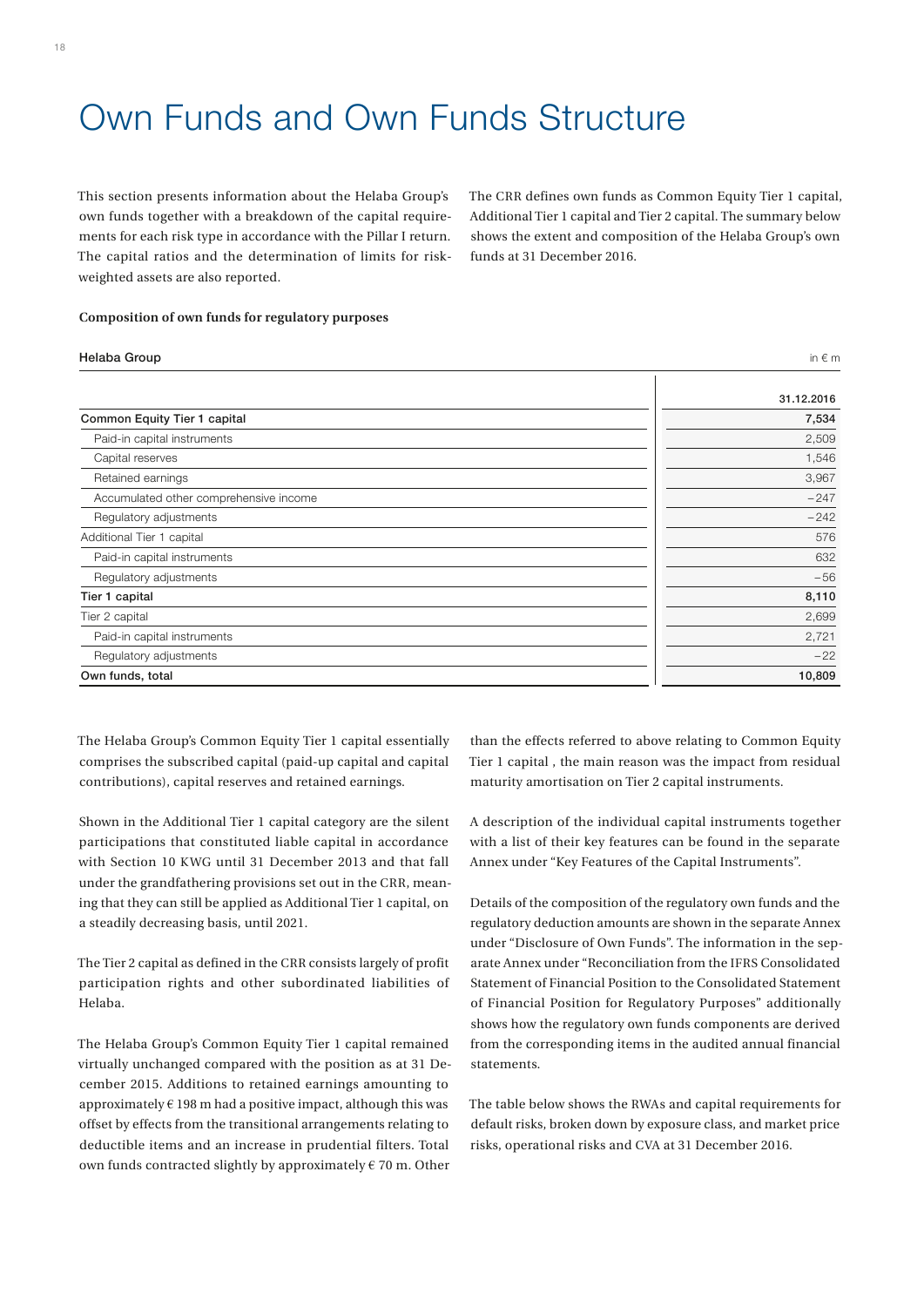The most significant changes compared with 31 December 2015 resulted from a decline in the "Corporates – Specialised lending exposures" FIRB exposure class, equity exposures in accordance with the IRBA and in the "Institutions" CRSA exposure class. The decrease in the RWAs in the "Equity exposures" IRB exposure class (approximately  $\epsilon$  276 m) and in the "Insti-

largely attributable to a contraction related to business operations. The decline of around  $\epsilon$  611 m in RWAs in the "Corporates – Specialised lending exposures" FIRB exposure class arose from changes related to credit ratings.

tutions" CRSA exposure class (approximately  $\epsilon$  201 m) was

#### **RWAs and capital requirements**

Exposure class Capital requirement Capital requirement Capital requirement Capital requirement Credit Risk Standardised Approach (CRSA) 5,790 5,790 463 Central governments or central banks 18 1 Regional governments or local authorities 22 2 Public-sector entities 249 20 Multilateral development banks and the control of the control of the control of the control of the control of the control of the control of the control of the control of the control of the control of the control of the con International organisations 0 0 Institutions  $\sim$  46  $\blacksquare$ Corporates  $\blacksquare$  . The set of the set of the set of the set of the set of the set of the set of the set of the set of the set of the set of the set of the set of the set of the set of the set of the set of the set Retail and the state of the state of the state of the state of the state of the state of the state of the state of the state of the state of the state of the state of the state of the state of the state of the state of the Exposures secured by real estate 505  $\sim$  505  $\sim$  505  $\sim$  505  $\sim$  505  $\sim$  505  $\sim$  505  $\sim$  505  $\sim$  505  $\sim$  505  $\sim$  505  $\sim$  505  $\sim$  505  $\sim$  505  $\sim$  505  $\sim$  505  $\sim$  505  $\sim$  505  $\sim$  505  $\sim$  505  $\sim$  505  $\sim$  Exposures in default 15 Higher risk categories 66 5  $\blacksquare$ Covered bonds  $\blacksquare$  14  $\blacksquare$ Exposures to institutions and corporates with a short-term credit rating – – Collective investment undertakings (CIU) Equity exposures and the state of the state of the state of the state of the state of the state of the state of the state of the state of the state of the state of the state of the state of the state of the state of the st thereof: Grandfathered exposures 247 20 Other exposures 307 25 Securitisation exposures 64 and the securitisation exposures 64 and the securitisation exposures 64 and the securitisation exposures 64 and the securitisation exposures 64 and the securitisation exposures 64 and the securi Internal Ratings-Based Approach (IRBA) 3,122 FIRB 35,367 2,829 Central governments or central banks 1,376 110  $\blacksquare$ Institutions  $\blacksquare$ Corporates – SME 1,681 134 Corporates – Specialised lending exposures 15,794 1,264 Corporates – Other 12,674 1,014 AIRB 1,041 83 Central governments or central banks – – Institutions – – Corporates – SME – – Corporates – Specialised lending exposures – – Corporates – Other Retail – Secured by real estate, SME 14 Retail – Secured by real estate, non-SME 489 39 Retail – Qualifying revolving 48 4 Retail – Other, SME 67 5 Retail – Other, non-SME 21 IRBA equity exposures 25 thereof: Simple risk-weight approach 255 20 Private equity exposures in sufficiently diversified portfolios (190 %) 98 8

Exchange traded equity exposures (290 %) – – Other equity exposures (370 %) 12

in € m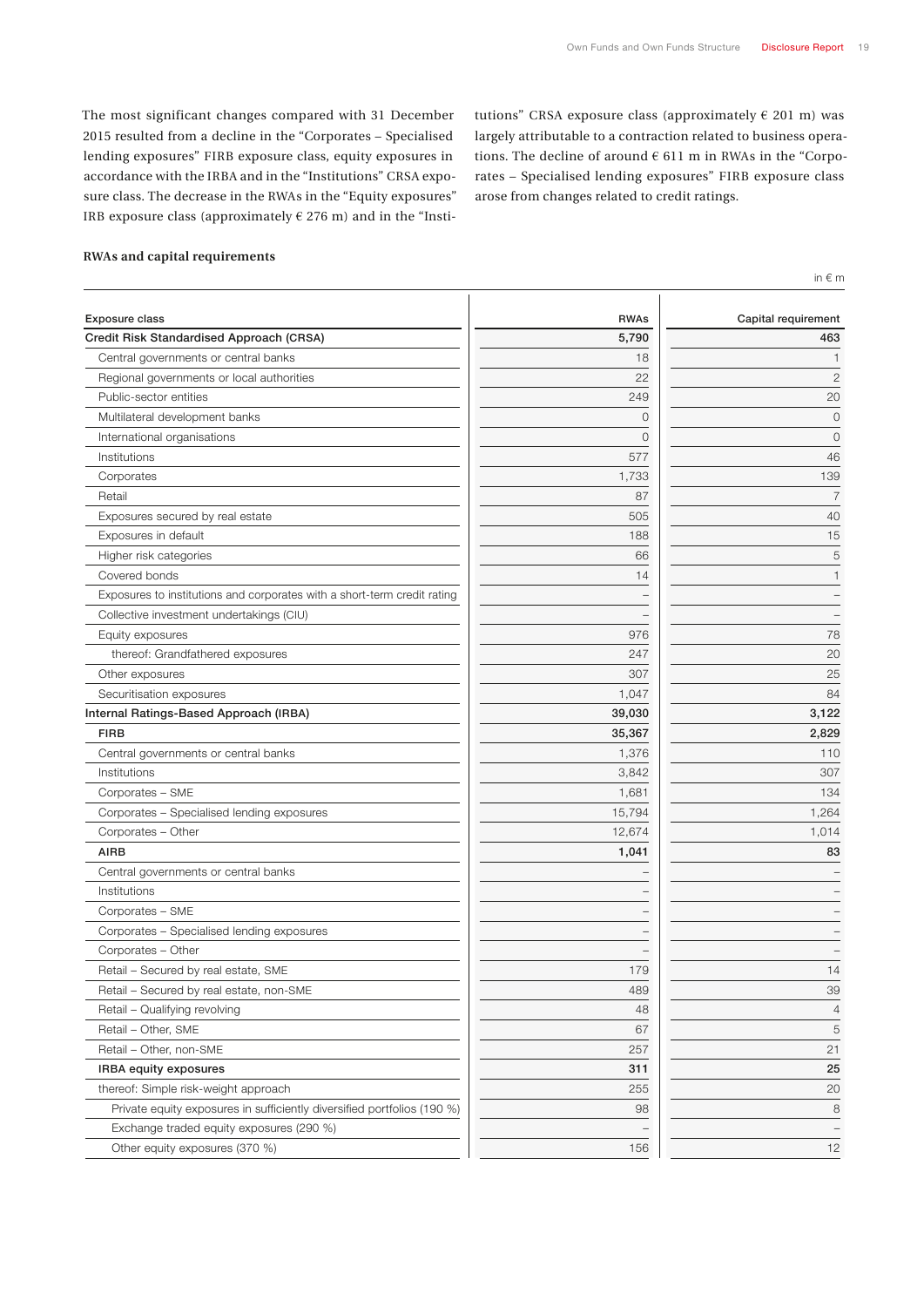| Exposure class                                             | RWAs   | Capital requirement |
|------------------------------------------------------------|--------|---------------------|
| thereof: PD/LGD approach                                   | 47     | 4                   |
| thereof: Risk-weighted equity exposures                    | 10     |                     |
| <b>IRBA</b> securitisation exposures                       | 2,027  | 162                 |
| Other non credit-obligation assets                         | 284    | 23                  |
| Default fund contributions to a central counterparty (CCP) | O      | $\mathbf{0}$        |
| Settlement and delivery risks                              |        | 0                   |
| Position, foreign-exchange and commodities risks           | 3,618  | 289                 |
| In accordance with standardised approaches (SA)            | 1,608  | 129                 |
| Position risk                                              | 1,249  | 100                 |
| Foreign-exchange risk                                      | 350    | 28                  |
| Commodities risk                                           | 9      |                     |
| In accordance with internal models (IM)                    | 2,010  | 161                 |
| Operational risks                                          | 3,684  | 295                 |
| Standardised Approach (STA)                                | 3,684  | 295                 |
| Credit valuation adjustment (CVA)                          | 727    | 58                  |
| Total                                                      | 52,849 | 4,228               |

There were no capital requirements on the reporting date for trading book activities of the Helaba Group in relation to large exposures above the limits set out in Articles 395 to 401 CRR.

The table below shows the capital ratios of the Helaba Group, Helaba Bank and the significant subsidiary FSP.

| Capital ratios<br>in $%$    |                     |                      |                    |  |  |
|-----------------------------|---------------------|----------------------|--------------------|--|--|
| Entity                      | Total capital ratio | Tier 1 capital ratio | CET1 capital ratio |  |  |
| Helaba Group (IFRS)         | 20.5                | 15.3                 | 14.3               |  |  |
| Helaba Bank (HGB)           | 19.9                | 14.0                 | 12.7               |  |  |
| Frankfurter Sparkasse (HGB) | 19.3                | 17.9                 | 17.9               |  |  |

The Helaba Group has a comfortable capital position with a Tier 1 capital ratio of 15.3 % and a Common Equity Tier 1 capital ratio of 14.3 % as at 31 December 2016.

The RWA limits are derived on the basis of the own funds available and the appetite for risk defined by the Board of Managing Directors, in the form of target ratios, in accordance with the following principles:

- Risk adequacy
- Earnings adequacy
- Operationalisability
- Consistency

The RWA limits are allocated as part of the annual planning process.

Planning proceeds in accordance with the business area strategy, the risk strategy and other provisions intended to ensure accurate alignment with customer and business requirements. The principal parameters of the operational planning process for the subsequent year are defined in the benchmark resolution adopted by the Board of Managing Directors. The profit centres plan elements including their business portfolios, new business, earnings, the regulatory expected loss (EL) resulting from the performance of the business and the RWAs during the local planning phase.

The results of the planning process for each unit are approved on the basis of an integrated earnings and risk assessment. An integrated overall plan comprising a volume plan, an earnings plan and a risk plan is adopted for each unit. The Board of Managing Directors passes a corresponding resolution and the RWA limit allocations are then submitted to the Supervisory Board and Board of Public Owners for approval as part of the annual planning submissions for the financial year.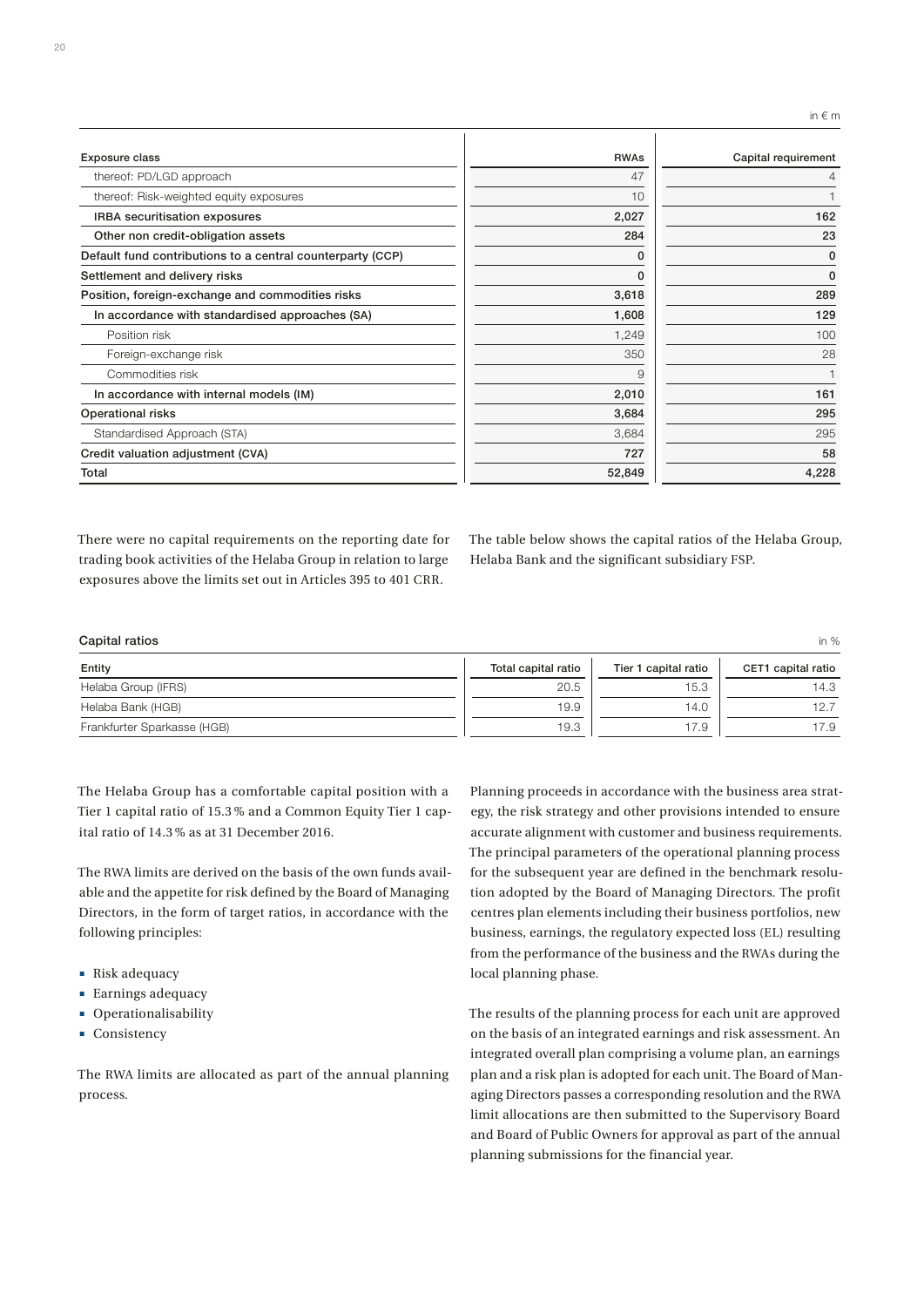### <span id="page-20-0"></span>Risk-Bearing Capacity

Helaba uses its established procedures for quantifying and containing risks to ensure that all primary risks within the Helaba Group are always covered by risk cover pools and that its risk-bearing capacity is thus assured.

The calculation of risk-bearing capacity across risk types takes into account risk exposures in relation to default risk, market price risks, operational risk, business risk and real estate risk. Risk exposures are quantified as part of an economic assessment and the regulatory expected loss (EL) and regulatory capital requirement are calculated using the regulatory measurement specifications. A capital deduction from the regulatory EL/ impairment comparison is taken into account when quantifying the regulatory capital.

The liquidity horizon (for liquidity risks) is also reported in addition to the risk-bearing capacity based on cover pools.

Risk-bearing capacity is presented on the basis of a time frame of one year and both risk exposures and risk cover pools are designed and quantified for this period.

The scenarios applied comprise a base scenario, which maps the risk-bearing capacity as at the reporting date, plus historical and hypothetical stress scenarios whose implications for the risk-bearing capacity are regularly investigated. These scenarios include a macroeconomic stress scenario and a scenario simulating extreme market dislocation on the basis of observed market behaviour during a global financial crisis. Inverse stress tests are also conducted.

Helaba's Group calculation of risk-bearing capacity maps two distinct situations reflecting the regulatory requirements stipulating a going-concern approach and a gone-concern approach.

The going-concern approach aims to verify that the minimum capital requirements specified by the regulator can be satisfied even if expected and unexpected losses are incurred. Risk exposures are quantified with a 95.0 % confidence level for this purpose. The calculation of risk-bearing capacity under the gone-concern approach is intended to demonstrate that the Helaba Group's capital is sufficient to satisfy all creditors in full even in the event of exceptional and heavy losses being incurred (expected and unexpected losses at a confidence level of 99.9 %).

The going-concern approach involves comparing the total economic risk exposures according to the Group calculation of risk-bearing capacity against a sustainable result before risks and total own funds not committed for regulatory purposes (minus an internally defined risk buffer, depending on the scenario). The going-concern approach also regularly quantifies

the implications of the stress scenarios for the regulatory capital requirement and regulatory own funds in order to analyse the impact on the regulatory capital ratios.

Helaba applies particular weight to the going-concern approach, which focuses on compliance with the regulatory capital ratios, in its capital allocation decisions and allocates regulatory capital to divisions and Group units on the basis of the associated anticipated changes in capital ratios. This ensures consistency between capital allocation assuming full utilisation of the limits and the result thus produced in the calculation of risk-bearing capacity. In addition, the economic risk exposures are limited to ensure that, if the allocated regulatory capital is utilised at the same time as the economic risk exposures, the capital does not fall below the internally specified minimum capital requirements even if economic risks materialise.

The gone-concern approach draws on an economic cover pool to cover the internal capital requirement. This pool takes into account the cumulative consolidated net profit on the reporting date, the equity capital and the subordinated debt under IFRS. Cover pool components are also adjusted in accordance with economic criteria. The gone-concern approach does not treat silent reserves as a cover pool.

The risk-bearing capacity assessment for the Group covering all risk types reveals that the existing risk cover pools once again exceeded the quantified risk exposures by a substantial margin at the end of 2016, underlining Helaba's conservative risk profile. The same applies in respect of the calculation of risk-bearing capacity for Helaba Bank.

The base scenario of the going-concern approach for the Group shows a capital buffer of  $\epsilon$  3.5 bn (2015:  $\epsilon$  3.2 bn) with respect to the economic risk exposures taking account of an internal risk buffer. The capital buffer with respect to the economic risk exposures under the gone-concern approach for the Group amounts to  $\in$  7.1 bn (2015:  $\in$  6.6 bn).

The capital ratios achieved under the simulated stress scenarios exceed the regulatory minimum requirements by a significant margin.

Helaba additionally conducts two inverse stress tests to investigate what nature of event could jeopardise its continued existence. The associated scenarios, "minimum capital requirements not met" and "illiquid", examine the implications of a variety of economic developments that could result in Helaba being unable to comply with the minimum capital requirements specified by the regulator or consuming its liquidity reserves. There is currently no indication of these scenarios becoming a reality.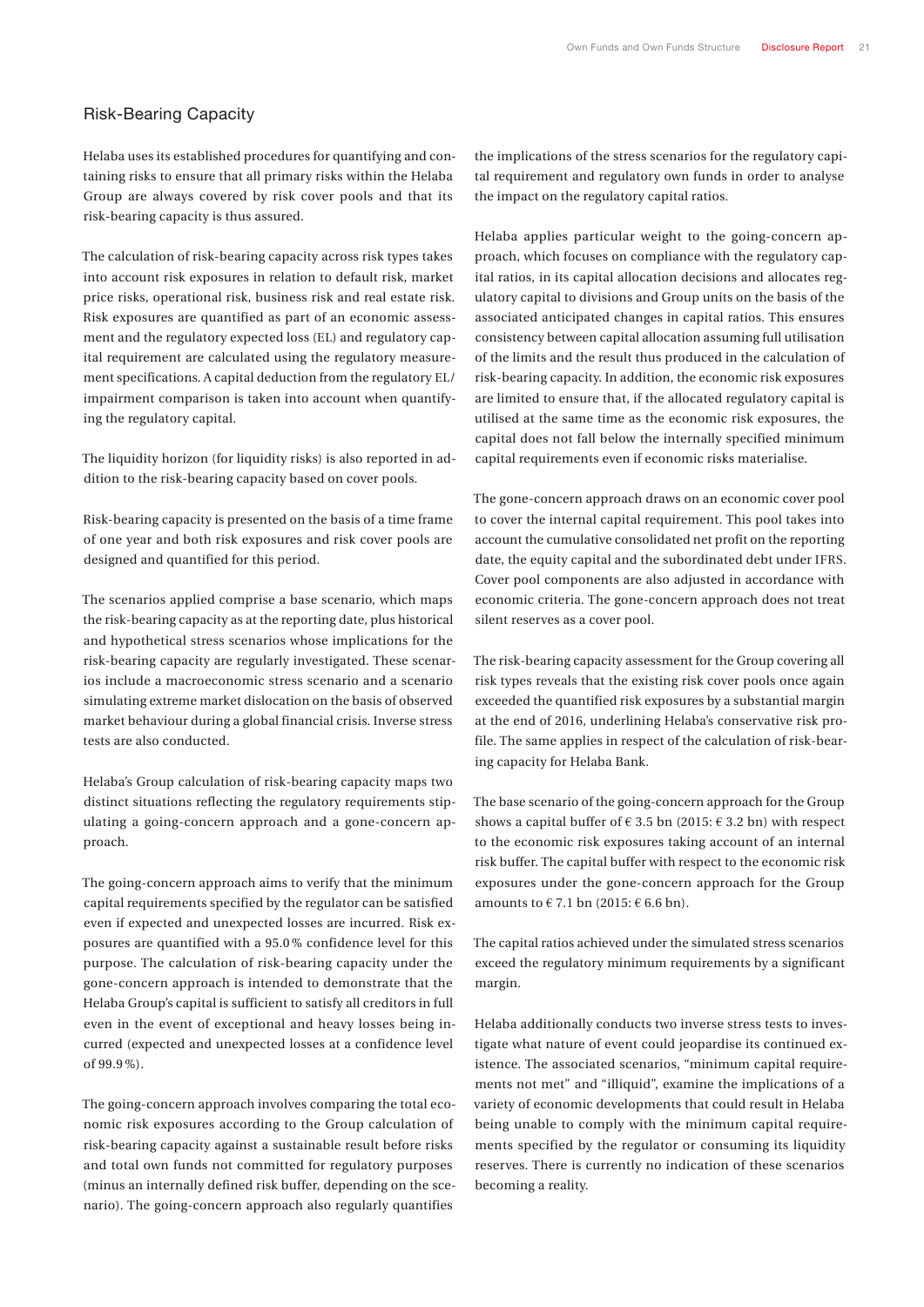### <span id="page-21-0"></span>Other Deposit Security Mechanisms

There are other deposit security mechanisms in addition to the risk cover pool. Helaba is a member of the Reserve Fund of the Landesbanken and Girozentralen and is thus included in the Sparkassen-Finanzgruppe's protection scheme, which comprises the eleven regional Sparkasse support funds, the aforementioned reserve fund and the deposit security reserve fund of the Landesbausparkassen.

The most notable features of this protection scheme are the way that it safeguards the viability of the affiliated institutions, especially their liquidity and solvency, its risk monitoring system for the early detection of specific risk profiles and its use of a method based on risk parameters defined by the supervisory authorities to calculate the amounts to be paid into the protection scheme by the various institutions. The legally dependent Landesbausparkasse Hessen-Thüringen, subsidiary FSP and Frankfurter Bankgesellschaft (Deutschland) AG, which is a subsidiary of Frankfurter Bankgesellschaft (Schweiz) AG, are also directly integrated into this protection system.

The German Deposit Guarantee Act (Einlagensicherungsgesetz – EinSiG), which implements the requirements of the EU Directive on Deposit Guarantee Schemes, came into force on 3 July 2015. The Sparkassen-Finanzgruppe acted promptly to bring its deposit protection scheme into line with the amended legal provisions. The scheme now includes a deposit protection scheme to protect qualifying deposits up to a value of  $\epsilon$  100,000 per customer as well as safeguarding the viability of the affiliated institutions themselves. The deposits thus protected in the Helaba Group amount to  $\epsilon$  15.1 bn in total. The target total value of the protection scheme to be contributed by 2024 was also increased and an amended basis for assessment was adopted. The German Federal Financial Supervisory Authority (BaFin) has recognised the Sparkassen-Finanzgruppe's institutional protection scheme as a deposit guarantee scheme for the purposes of the German Deposit Guarantee Act.

Helaba and FSP are also affiliated to the Reserve Fund of the Sparkassen- und Giroverband Hessen-Thüringen under the terms of their Charters. The reserve fund provides further protection in the event of a default in addition to the nationwide Joint Liability Scheme. It covers the liabilities of Helaba and FSP to customers, including banks, insurance companies and other institutional investors, and their securitised liabilities. Liabilities that serve or have served at the institutions as components of own funds pursuant to Section 10 KWG, such as asset contributions of dormant shareholders, liabilities under profit participation rights and subordinated liabilities, are not covered irrespective of their remaining term. The total volume of the fund is equal to 0.5 % of the affiliated institutions' total risk exposure amount and stood at  $\epsilon$  522 m at the end of 2016 (31 December 2015: € 521 m).

The Sparkassen- und Giroverband Hessen-Thüringen has undertaken to make up the shortfall between the amount actually paid in and the full amount should the fund be required before such time as the full amount has been contributed.

Rheinischer Sparkassen- und Giroverband (RSGV) and Sparkassenverband Westfalen-Lippe (SVWL) have each also unilaterally set up an additional regional reserve fund for Helaba.

Development institution WIBank, which is organised as a dependent institution within Landesbank Hessen-Thüringen, enjoys the direct statutory guarantee of the State of Hesse as regulated by law and as permitted under EU law on state aid.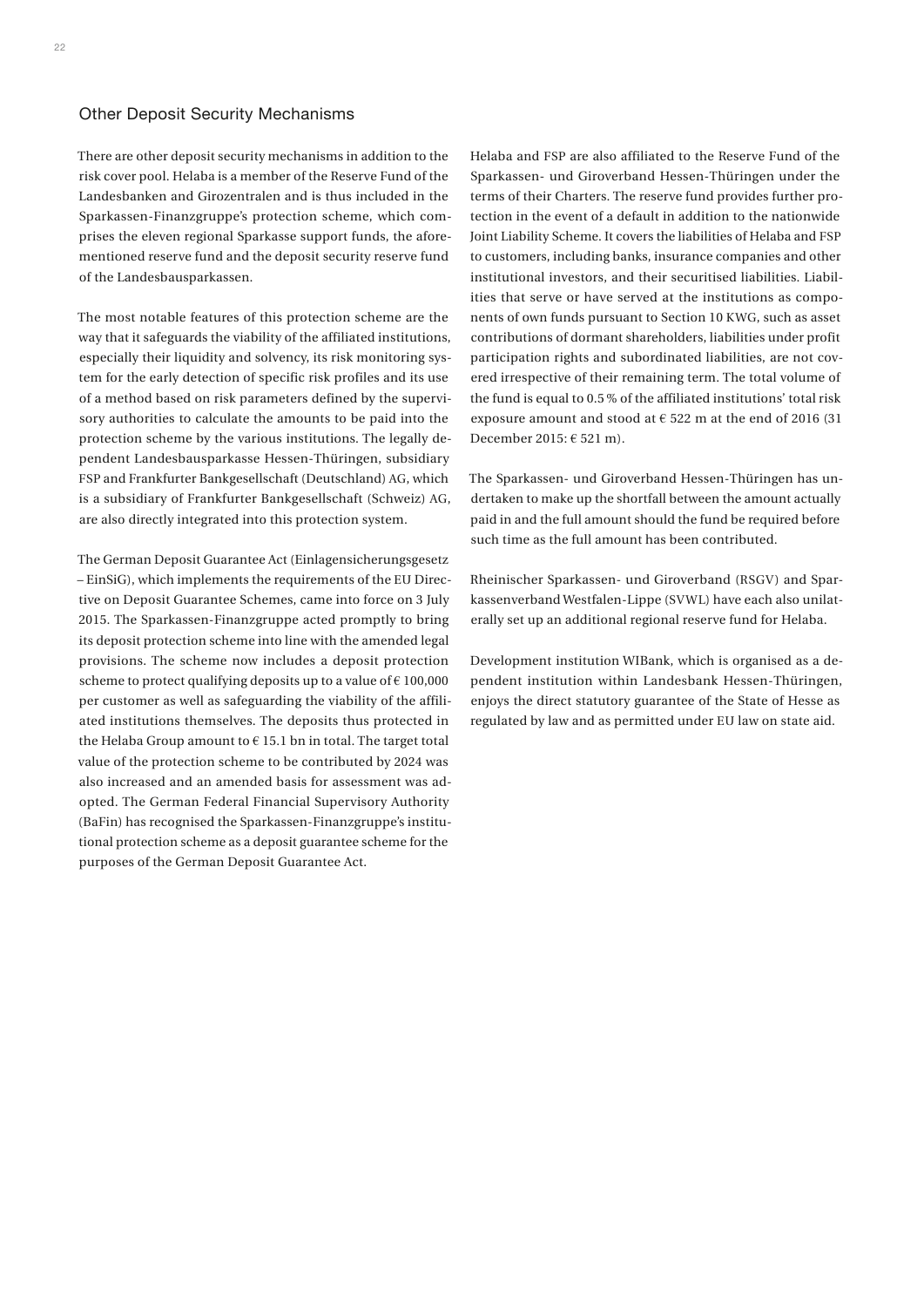# <span id="page-22-0"></span>General Disclosures Concerning Default Risks

The Helaba Group's gross lending volume at 31 December 2016 amounted to  $\epsilon$  168,375 m. Gross lending volume is defined in this connection as the total amount of exposures after accounting offsets and without taking into account the effects of credit risk mitigation. Default risk exposures per exposure class are shown below with the average values on the quarterly reporting dates. These figures do not include disclosures on equity investments and securitisations because these are covered in the "Equity Investments in the Banking Book" and "Securitisations" sections.

The figures include all companies comprising the group of consolidated companies for regulatory purposes in accordance with the KWG/CRR as at 31 December 2016.

### **Types of credit exposure with average values based on the quarterly reporting dates**

At 31 December 2016 Exposure class On balance sheet Off balance sheet Derivatives and others **Total** Average in reporting year  $2016$  $\overline{CRSA}$   $\overline{C}$  Central governments or central banks  $\overline{Q}$   $\overline{Q}$   $\overline{Q}$   $\overline{Q}$   $\overline{Q}$   $\overline{Q}$   $\overline{Q}$   $\overline{Q}$   $\overline{Q}$   $\overline{Q}$   $\overline{Q}$   $\overline{Q}$   $\overline{Q}$   $\overline{Q}$   $\overline{Q}$   $\overline{Q}$   $\overline{Q}$   $\overline{Q}$   $\over$ Regional governments or local authorities  $\begin{vmatrix} 9,126 & 733 & 0 \end{vmatrix}$  0 9,859 10.139 Public-sector entities 1,075 | 1,075 | 1,887 | 92 | 3,054 | 2,834 Multilateral development banks 188 188 0 0 188 188 203 International organisations 
and the studies in the studies of the studies of the studies of the studies are studies of the studies of the studies of the studies of the studies of the studies of the studies of the studies Institutions 11,425 | 2,173 | 2,178 15,776 | 16,295 Corporates 3,193 387 175 3,755 3,827 Retail 926 234 169 1,329 1,366 Exposures secured by real estate 1,352 93 0 1,445 1,402 Exposures in default 160  $\vert$  164  $\vert$  7  $\vert$  0  $\vert$  171  $\vert$  160 Higher risk categories **61** 61 29 0 96 Covered bonds 200 151 200 151 200 151 200 200 151 200 155 Exposures to institutions and corporates with a short-term credit rating Collective investment undertakings (CIU) Other exposures 228 0 0 310 328 29,466 5,543 2,614 37,623 38,686 IRBA Central governments or central banks 20,083 454 3,830 24,367 28,490 Institutions 14,299 | 2,521 | 1,227 | 18,047 | 18,346 Corporates 55,592 23,926 3,081 82,599 80,862 thereof: SME 2,719 745 10 3,474 3,368 thereof: Specialised lending exposures | 30,421 | 5,621 | 1,077 | 37,119 | 36,957 thereof: Other **22,452** 17,560 1,994 42,006 40,537 Retail 4,209 1,150 0 5,359 5,313 Secured by real estate **3,373** 63 0 3,436 3,417 thereof: SME 506 31 0 537 523 Qualifying revolving **65 1 828** 828 **0 824** 828 Other retail | 780 | 318 | 0 | 1,098 | 1,068 thereof: SME 98 122 0 220 216 Other non credit-obligation assets 1 380 380 0 0 380 380 380 422 94,563 28,051 8,138 130,752 133,433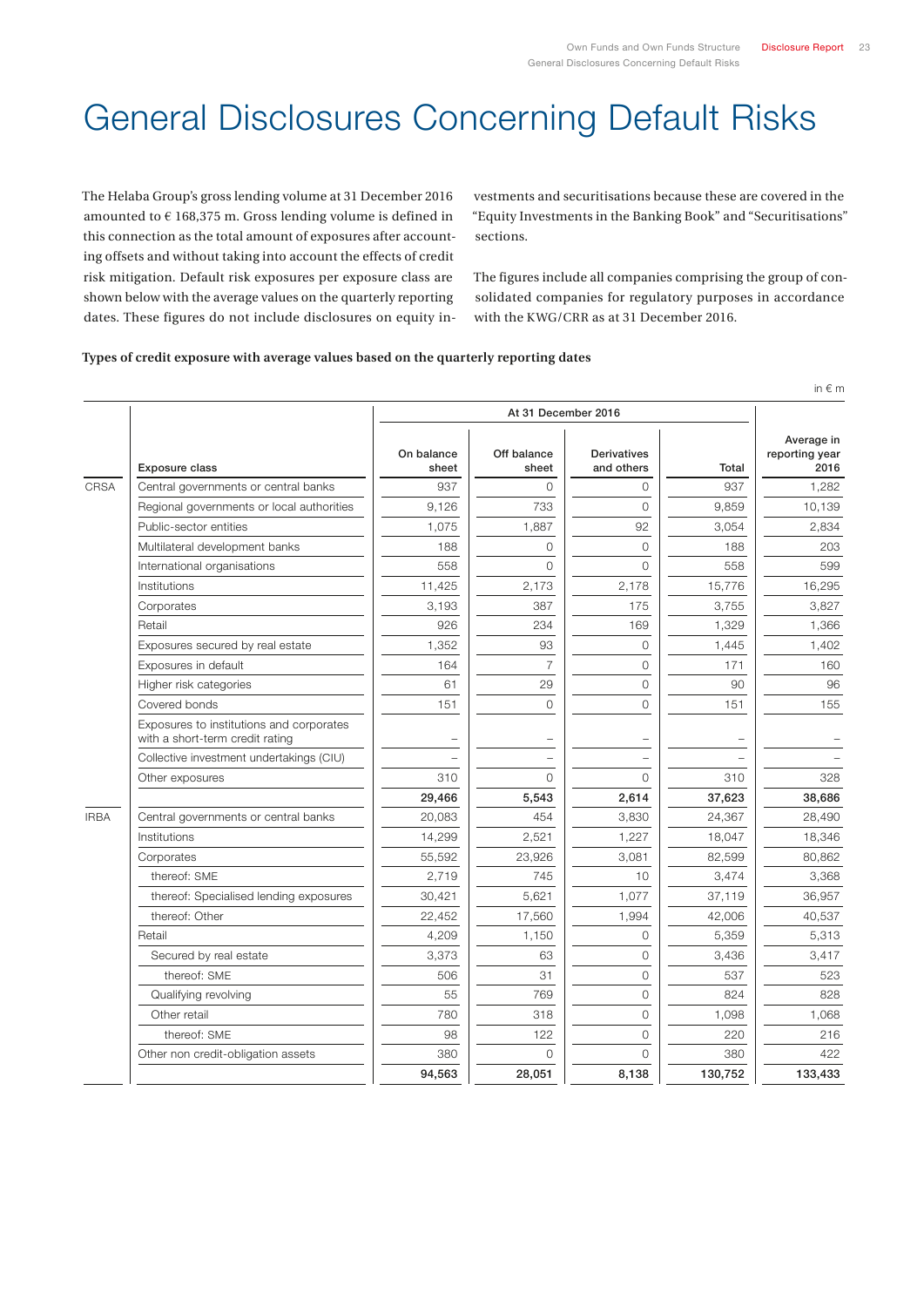The types of credit exposure by region, sector and residual maturity are presented in the separate Annex under "Types of credit exposure by exposure class".

Additional information relating to impaired loans and loans past due – similarly broken down by sector and region – is presented below to augment the gross lending volume data. Trans-

actions involving a customer with which a default event as defined in Article 178 CRR has occurred are designated as impaired irrespective of the recognition of any allowance for losses on loans and advances. Transactions are deemed to be past due if they are 90 days in arrears and this has also been recorded as a default criterion in bank systems.

|                                                    |                                |                                 | Portfolio   |                |             |                | Net additions/reversals |              |             |                |
|----------------------------------------------------|--------------------------------|---------------------------------|-------------|----------------|-------------|----------------|-------------------------|--------------|-------------|----------------|
| Sector                                             | Total<br>impaired<br>exposures | Total<br>past due<br>exposures* | <b>SLLA</b> | <b>GSLLA</b>   | <b>PLLA</b> | Provi-<br>sion | <b>SLLA</b>             | <b>GSLLA</b> | <b>PLLA</b> | Provi-<br>sion |
| Civil engineering, real estate<br>and housing      | 300                            | 95                              | 188         | 5              | 22          | 11             | $-35$                   | $-5$         | $-4$        | $-2$           |
| Data processing,<br>telecommunication, media       | 8                              | 1                               | 13          | $\overline{1}$ |             | $\circ$        | 13                      | 0            | $-0$        | $\circ$        |
| Energy, utilities,<br>waste disposal               | 176                            | 18                              | 10          | 0              | 8           |                | $-18$                   | 0            | $-1$        |                |
| Financial enterprises and<br>insurance companies   | 158                            | $\Omega$                        | 78          | $\overline{1}$ | 14          | 3              | 6                       | $\circ$      | $-2$        | $-0$           |
| Trade and services                                 | 120                            | 18                              | 46          | 14             | 52          | 5              | $-32$                   | $-4$         | $-57$       | $-2$           |
| <b>Banks</b>                                       | 0                              |                                 | $\mathbf 0$ | $\circ$        |             | $\Omega$       | $-1$                    | 0            | $-0$        | $\circ$        |
| Public-sector entities,<br>organisations, services |                                |                                 | $\Omega$    | $\circ$        | $\Omega$    | $\Omega$       | $\mathbf 0$             | $-0$         | $-0$        | 0              |
| Manufacturing                                      | 63                             | 15                              | 23          | 11             | 4           |                | $-9$                    |              |             | $-1$           |
| Transport (including<br>vehicle manufacturing)     | 471                            | 0                               | 205         | $\overline{1}$ | 166         | 10             | 23                      | $-0$         | $-11$       | 8              |
| Other                                              | 83                             | 54                              | 32          | 13             | 5           | 23             | $-41$                   | $-6$         | $-1$        | 6              |
| Total                                              | 1,379                          | 202                             | 595         | 46             | 274         | 54             | $-92$                   | $-15$        | $-76$       | 10             |

#### Impaired loans and loans past due by sector in  $\epsilon$  m

\* The total amount of past due exposures overlaps with the total amount of impaired exposures where loan loss allowances apply.

The extent of the allowance for losses on loans and advances is determined on the basis of an assessment of the financial circumstances including the use of appropriate rating results and including forecasts of going concern value or break-up value, and the measurement of collateral at the expected recovery value taking into account the time required for collateral recovery and appropriate recovery costs.

Specific and portfolio loan loss allowances, provisions and direct write-offs are submitted for approval in the form of an

application for an allowance for losses on loans and advances. The adequacy of the allowance is reviewed regularly and adjustments are made where necessary. The allowance for losses on loans and advances for the Bank is recorded and updated in the central Credit Loss Database system. Detailed information on the calculation of the allowance for losses on loans and advances and the approval process is available in the form of an internal set of rules and regulations and can be found in note 14 of the notes to the consolidated financial statements in the Annual Report.

| Impaired loans and loans past due by region |                         |                         |             | in $\epsilon$ m |             |           |  |
|---------------------------------------------|-------------------------|-------------------------|-------------|-----------------|-------------|-----------|--|
| Region                                      | Total im-<br>paired ex- | Total past<br>due expo- |             |                 | Portfolio   |           |  |
|                                             | posures                 | sures*                  | <b>SLLA</b> | <b>GSLLA</b>    | <b>PLLA</b> | Provision |  |
| Europe                                      | 1,190                   | 120                     | 456         | 42              | 274         | 44        |  |
| North America                               | 138                     | 74                      | 125         |                 |             | 10        |  |
| Central and South America                   | 40                      |                         | 15          |                 |             | 0         |  |
| Africa                                      | 11                      |                         | 0           | $\Omega$        |             | 0         |  |
| Asia                                        |                         |                         | Ω           |                 |             | 0         |  |
| Australia and New Zealand                   |                         |                         | Ω           |                 |             | 0         |  |
| Total                                       | 1,379                   | 202                     | 595         | 46              | 274         | 54        |  |

\* The total amount of past due exposures overlaps with the total amount of impaired exposures where loan loss allowances apply.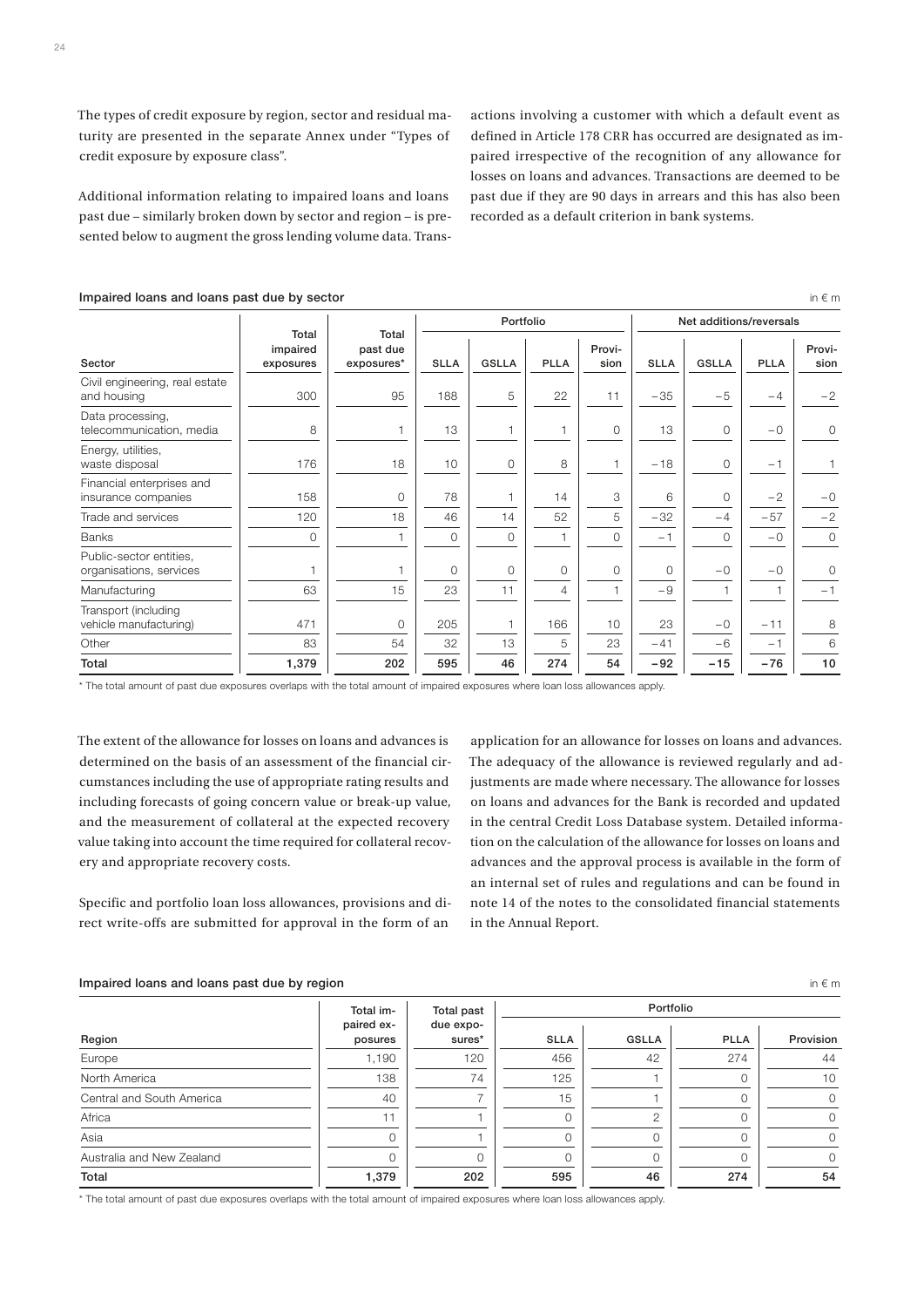<span id="page-24-0"></span>The table below shows the changes in the allowances for losses on loans and advances over the reporting period.

| Changes in allowances for losses on loans and advances<br>in $\notin$ m |                    |                  |           |     |                   |                    |
|-------------------------------------------------------------------------|--------------------|------------------|-----------|-----|-------------------|--------------------|
| Type of allowance for losses on loans<br>and advances                   | Opening<br>balance | <b>Additions</b> | Reversals | Use | Change*           | Closing<br>balance |
| Specific loan loss allowance                                            | 687                | 324              |           | 327 | $-1$ <sup>-</sup> | 595                |
| Specific loan loss allowances evaluated<br>on a group basis             | 61                 | 14               | 21        |     |                   | 46                 |
| Portfolio Ioan Ioss allowance                                           | 350                |                  | 79        |     |                   | 274                |
| Provision                                                               | 44                 |                  | $\Omega$  |     |                   | 54                 |

\* Changes due to exchange rate fluctuations, changes in the group of consolidated companies, unwinding effects and other changes

Direct write-offs amounted to  $6.4.5$  m and recoveries on loans written off were  $\epsilon$  10.1 m at 31 December 2016.

The information in the tables above relates to the 31 December 2016 reporting date and comprises the amounts of the allowances for losses on loans and advances under IFRS based on the group of consolidated companies for regulatory purposes.

The quantitative information on the allowance for losses on loans and advances under IFRS that is included in the disclosures pursuant to the CRR differs from the allowance for losses on loans and advances in the consolidated accounts under IFRS due to differences between the group of consolidated companies for regulatory purposes and the group of consolidated companies for accounting purposes.

### IRB Approach Exposures

Helaba's internal rating methods and processes were reviewed by the supervisory authority in a number of individual and follow-up audits conducted between 2006 and 2016. In December 2006, Helaba received approval from the German Federal Financial Supervisory Authority (BaFin) to use the FIRB Approach in accordance with the German Solvency Regulation (Solvabilitätsverordnung – SolvV). This approval covered both the Helaba Group and Helaba Bank. The parameters laid down in the Foundation Approach for internal ratings have been applied for both regulatory capital backing and internal management purposes since 1 January 2007. The approval of the rating method for aircraft finance in December 2010 marked the completion of the regulatory audits in relation to the use of the internal rating methods for the FIRBA and thus the full delivery of the IRBA implementation plan. The AIRB Approach has been applied for the retail portfolio of FSP since the third quarter of 2008. In 2013, LBS became the first Bausparkasse to gain permission to use the "LBS-Kunden-Scoring" rating method and the LGD model devised by Sparkassen Rating- und Risikosysteme GmbH (S-Rating) in the AIRB Approach for retail exposures.

The Combined Helaba Bank (excluding LBS and WIBank) uses internal rating methods for all material portfolios. A total of 14 rating methods are available for measuring IRBA exposures. These methods make it possible to measure the Bank's credit risks against a uniform standard and express the rating result using a uniform scale. All but one of these methods are maintained and refined in collaboration with other Landesbanken and Sparkassen. Helaba works together in this connection with Rating Service Unit GmbH & Co. KG (RSU) at Landesbank level and with Sparkassen Rating- und Risikosysteme GmbH (S-Rating), both of which are companies providing internal rating methods in accordance with the CRR. The remaining rating method has been developed for portfolios for which no pooling project has been initiated. The rating methods are based on statistical models and classify loan exposures by probability of default using a 25-point cardinal master scale.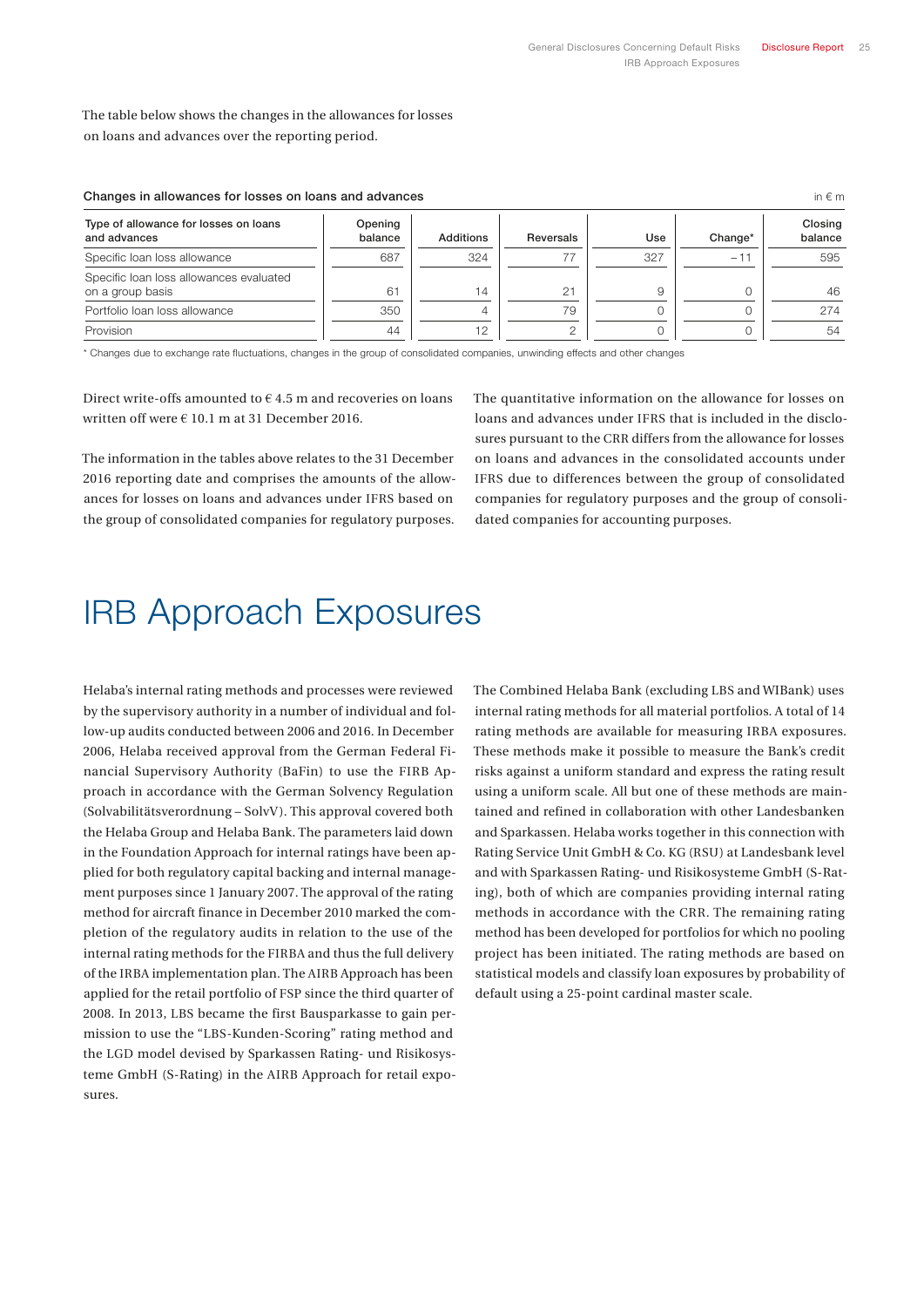The rating systems are based on two different methods:

■ Scorecard method

A scorecard (or scoring) method allocates scores to certain customer characteristics (quantitative and qualitative) using a mathematical/statistical analysis with the aim of determining an overall score that can be used as a measure of credit standing. The scores determined in this way are then converted into ratings using a calibration function. Warning indicators and liability scenarios are included in the method to complement the risk assessment.

■ Simulation method

Simulation methods are mainly used to classify risk arising in connection with asset finance. These rating methods generate scenarios for future cash flow trends, which are then used to determine a rating and probability of default based on loan-to-value and debt service coverage with the help of a default test that distinguishes between performing and non-performing loan situations. Qualitative factors and

warning indicators are added to the quantitative risk assessment.

Helaba has developed a Rating Map, providing an overview of the approved rating methods, sub-modules, definition criteria and areas of application to help assign exposures and debtors to rating methods. The table below shows the Rating Map with the rating methods and their assignment to borrowers/exposures in simplified form. The table also shows the use of the rating methods in the regulatory exposure classes, although the regulatory exposure classes in the Helaba Group are determined and allocated in an automated downstream process after the ratings are created. This process takes into account information on the rating method applied as well as debtor-specific criteria. In this context the requirement on the assignment of exposure classes satisfies Article 112 et seq. (CRSA) and Article 147 (IRBA) CRR. Other than in the case of securitisations, external credit assessments are not used in calculating the regulatory capital for transactions handled in accordance with the IRBA.

 $\overline{1}$ 

 $\mathbf{r}$ 

### **Overview of approved IRBA methods in use at the Combined Helaba Bank (excluding LBS and WIBank)**

| Borrower/exposure                                                                                                | Rating system                                             | Method     | Origin of the method |
|------------------------------------------------------------------------------------------------------------------|-----------------------------------------------------------|------------|----------------------|
| Countries and central, regional and<br>local authorities in Germany                                              | Country and Transfer Risks                                | Scorecard  | Pool method          |
| Central, regional and local authorities outside Germany                                                          | International Public Finance                              | Scorecard  | Pool method          |
| Large/multinational corporations, public-sector<br>enterprises (municipal corporations) in Germany<br>and abroad | Corporates Rating                                         | Scorecard  | Pool method          |
| Small and mid-sized domestic companies                                                                           | <b>DSGV Standard Rating</b>                               | Scorecard  | Pool method          |
| Commercial domestic real estate business                                                                         | <b>DSGV Real Estate Business</b><br>Rating                | Simulation | Pool method          |
| Banks, financial services institutions,<br>financial companies                                                   | <b>Bank Rating</b>                                        | Scorecard  | Pool method          |
| Insurance companies                                                                                              | Insurance Companies Rating                                | Scorecard  | Pool method          |
| Leasing companies, special purpose vehicles (SPV)<br>for real estate leasing                                     | Leasing Rating                                            | Scorecard  | Pool method          |
| Special purpose vehicles (SPV)<br>for project finance                                                            | Project Finance Rating                                    | Simulation | Pool method          |
| Special purpose vehicles (SPV)<br>for ship finance                                                               | Ship Finance Rating                                       | Simulation | Pool method          |
| International commercial real estate business                                                                    | International Commercial<br>Real Estate                   | Simulation | Pool method          |
| Special purpose vehicles (SPV)<br>for aircraft finance                                                           | Aircraft Finance Rating                                   | Simulation | Pool method          |
| Securitisations in accordance with Article 259 (4)<br>CRR with no external rating                                | Internal Assessment Approach<br>(IAA) for Securitisations | Scorecard  | Helaba development   |
| Leveraged Finance                                                                                                | Leveraged Finance Rating                                  | Scorecard  | Pool method          |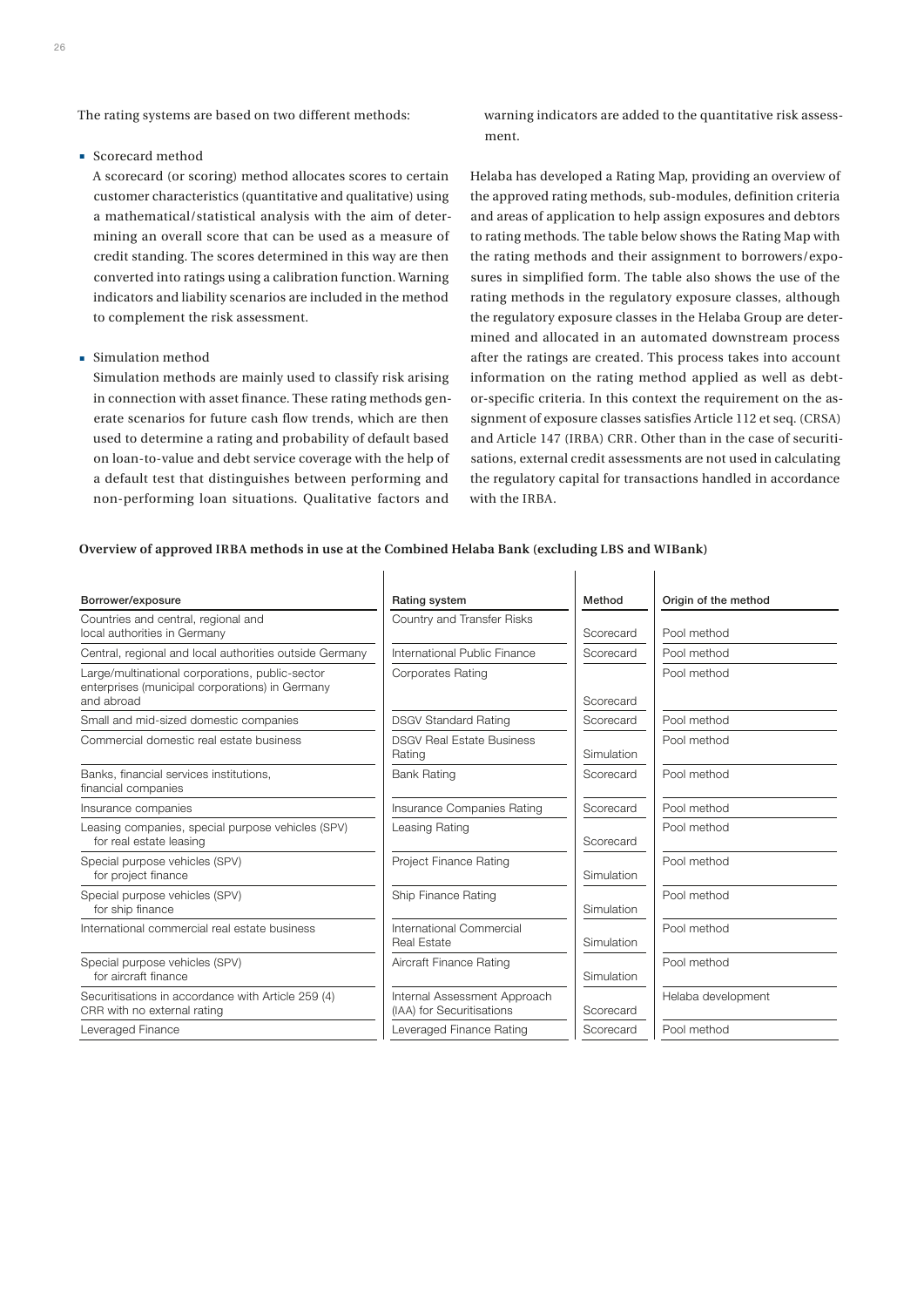|                                                                                                                  | IRBA exposure classes                              |                   |                                 |                                                                      |                           |                          |                                       |  |
|------------------------------------------------------------------------------------------------------------------|----------------------------------------------------|-------------------|---------------------------------|----------------------------------------------------------------------|---------------------------|--------------------------|---------------------------------------|--|
| Borrower/exposure                                                                                                | Central<br>govern-<br>ments or<br>central<br>banks | Institu-<br>tions | Cor-<br>porates -<br><b>SME</b> | Corpo-<br>rates $-$<br>Special-<br>ised<br>lending<br>expo-<br>sures | Cor-<br>porates-<br>Other | Equity<br>expo-<br>sures | Securiti-<br>sation<br>expo-<br>sures |  |
| Countries and central, regional and<br>local authorities in Germany                                              | X                                                  |                   |                                 |                                                                      |                           |                          |                                       |  |
| Central, regional and local authorities outside Germany                                                          | X                                                  | X                 |                                 |                                                                      |                           |                          |                                       |  |
| Large/multinational corporations, public-sector<br>enterprises (municipal corporations) in Germany<br>and abroad | X                                                  | X                 | $X^1$                           |                                                                      | X                         | $X^2$                    |                                       |  |
| Small and mid-sized domestic companies                                                                           |                                                    |                   | X                               |                                                                      | X                         | $x^2$                    |                                       |  |
| Commercial domestic real estate business                                                                         |                                                    |                   |                                 | X                                                                    | X                         |                          |                                       |  |
| Banks, financial services institutions,<br>financial companies                                                   |                                                    | X                 |                                 |                                                                      |                           | $X^2$                    |                                       |  |
| Insurance companies                                                                                              |                                                    |                   |                                 |                                                                      | X                         |                          |                                       |  |
| Leasing companies, special purpose vehicles (SPV)<br>for real estate leasing                                     |                                                    |                   | X                               | X                                                                    | X                         |                          |                                       |  |
| Special purpose vehicles (SPV)<br>for project finance                                                            |                                                    |                   |                                 | X                                                                    | X                         |                          | $X^3$                                 |  |
| Special purpose vehicles (SPV)<br>for ship finance                                                               |                                                    |                   |                                 | X                                                                    | X                         |                          | $X^3$                                 |  |
| International commercial real estate business                                                                    |                                                    |                   |                                 | $\times$                                                             | X                         | $X^2$                    | $x^3$                                 |  |
| Special purpose vehicles (SPV)<br>for aircraft finance                                                           |                                                    |                   |                                 | X                                                                    | X                         |                          |                                       |  |
| Securitisations in accordance with Article 259 (4)<br>CRR with no external rating                                |                                                    |                   |                                 |                                                                      |                           |                          | X                                     |  |
| Leveraged Finance                                                                                                |                                                    |                   |                                 | $\times$                                                             | X                         |                          |                                       |  |
|                                                                                                                  |                                                    |                   |                                 |                                                                      |                           |                          |                                       |  |

<sup>1</sup> 1 Entities that individually constitute SMEs but belong to a corporate group with sales revenue of more than € 50 m. ² No separate IRB approach rating method has been registered for equity exposures. In the PD/LGD approach, treatment is on the basis of the

specified IRBA rating system.

³ These exposures are not conventional securitisation exposures, but financing with structural components similar to securitisation.

The use of the rating methods is governed by detailed internal specifications plus supplementary application guidelines issued by pooling service providers S-Rating and RSU. The latter are also incorporated as appropriate into the internal procedural instruction system. External credit assessments are mapped to the internal rating scale by RSU in a process that is updated every year in order to ensure equivalence between internal ratings and external credit assessments.

The rating methods are validated annually in the course of a defined update and maintenance process. Validation includes back-testing on the basis of actual incidents of non-payment as well as benchmarking.

S-Rating and RSU are the lead entities in the pool methods; validation for internal methods is carried out internally by Helaba. RSU and S-Rating are tasked with validating and refining the methods using actual data and with issuing central guidelines for the uniform application of the pool rating methods. The S-Rating/RSU methodological validation process is supplemented by Helaba's internal validation of the rating method and verification that the results are sufficiently representative for the pooling method to be used.

The Risk Controlling unit is responsible for the development and quality of the rating methods, for their regular – at least annual – review and any necessary amendments, for the specification of the tasks, authority and jurisdictions involved in the rating and for all general policy matters associated with the rating procedure. If modifications to the rating methods are required, input from the senior management of the institution and representatives of the divisions is sought prior to implementation through presentation of the measures before the Risk Committee of the Board of Managing Directors.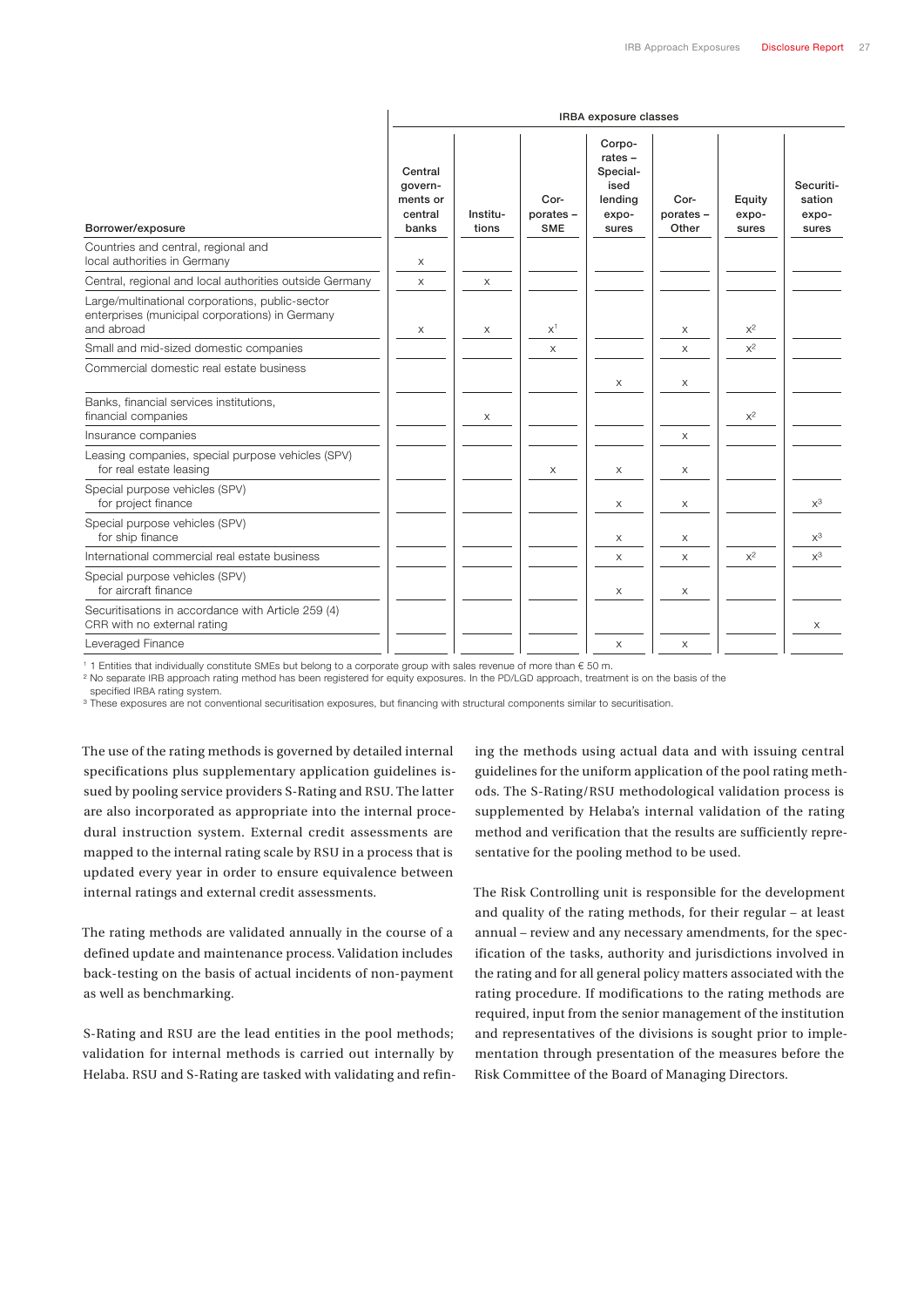The following rating methods are used in the business areas served by FSP.

### **Overview of the IRBA rating methods approved at FSP**

| <b>DSGV Standard Rating</b>      | Scorecard  | Pool method |
|----------------------------------|------------|-------------|
|                                  |            |             |
| <b>DSGV Real Estate Business</b> | Simulation | Pool method |
| Sparkassen - Customer Scoring    | Scorecard  | Pool method |
| LBR Bank Rating                  | Scorecard  | Pool method |
| <b>LBR Corporates Rating</b>     | Scorecard  | Pool method |
| <b>LBR Leasing Rating</b>        | Scorecard  | Pool method |
|                                  |            |             |

|                                                                                                                 | IRBA exposure classes                              |                   |                                   |                                                                      |                              |                          |                                       |
|-----------------------------------------------------------------------------------------------------------------|----------------------------------------------------|-------------------|-----------------------------------|----------------------------------------------------------------------|------------------------------|--------------------------|---------------------------------------|
| Borrower/exposure                                                                                               | Central<br>govern-<br>ments or<br>central<br>banks | Institu-<br>tions | Corpo-<br>rates $-$<br><b>SME</b> | Corpo-<br>rates $-$<br>Special-<br>ised<br>lending<br>expo-<br>sures | Corpo-<br>$rates -$<br>Other | Equity<br>expo-<br>sures | Securiti-<br>sation<br>expo-<br>sures |
| Small and mid-sized domestic companies                                                                          |                                                    | X                 | X                                 |                                                                      | X                            |                          |                                       |
| Commercial domestic real estate business                                                                        |                                                    | X                 | X                                 |                                                                      | X                            |                          |                                       |
| Private customers, retail business                                                                              |                                                    |                   | X                                 |                                                                      | X                            |                          |                                       |
| Banks, financial services institutions, finance companies                                                       | $\times$                                           | X                 |                                   |                                                                      | X                            |                          |                                       |
| Large/multinational corporations, public-sector enter-<br>prises (municipal corporations) in Germany and abroad |                                                    | X                 | X                                 |                                                                      | X                            |                          |                                       |
| Leasing companies, special purpose vehicles (SPV)                                                               |                                                    |                   |                                   |                                                                      | X                            |                          |                                       |

|                                                                                                                 | AIRB exposure classes     |                        |                         |              |                        |  |
|-----------------------------------------------------------------------------------------------------------------|---------------------------|------------------------|-------------------------|--------------|------------------------|--|
|                                                                                                                 |                           |                        | Retail                  |              |                        |  |
| Borrower/exposure                                                                                               | Secured by<br>real estate | thereof:<br><b>SME</b> | Qualifying<br>revolving | Other retail | thereof:<br><b>SME</b> |  |
| Small and mid-sized domestic companies                                                                          | X                         | X                      | X                       | X            | X                      |  |
| Commercial domestic real estate business                                                                        |                           |                        |                         |              |                        |  |
| Private customers, retail business                                                                              | X                         | X                      | X                       | X            | X                      |  |
| Banks, financial services institutions, finance companies                                                       |                           |                        |                         |              |                        |  |
| Large/multinational corporations, public-sector enter-<br>prises (municipal corporations) in Germany and abroad |                           |                        |                         |              |                        |  |
| Leasing companies, special purpose vehicles (SPV)                                                               |                           |                        |                         |              |                        |  |

The rating methods pay particular attention to the threshold for assignment of lending business to the retail exposures class. The CRR stipulates a threshold of up to  $\epsilon$  1 m total commitment for natural persons and small companies. FSP limits this threshold to  $\epsilon$  0.75 m based on its own risk and process considerations. This figure is in addition compatible with the disclosure requirements laid down in Section 18 KWG. The CRR requires that the transactions reported in the retail segment also be managed as low-risk business, which means that the

retail portfolio must contain a high proportion of similar transactions that can be controlled in a standardised fashion. This demands a high level of automation that also incorporates customer characteristics in those management variables determined by statistical methods. Creditworthiness is accordingly assessed using scoring methods that evaluate customer features such as length of employment, sector and the like directly. The procedure away from retail is different: in the corporates portfolio, for instance, the lending commitment is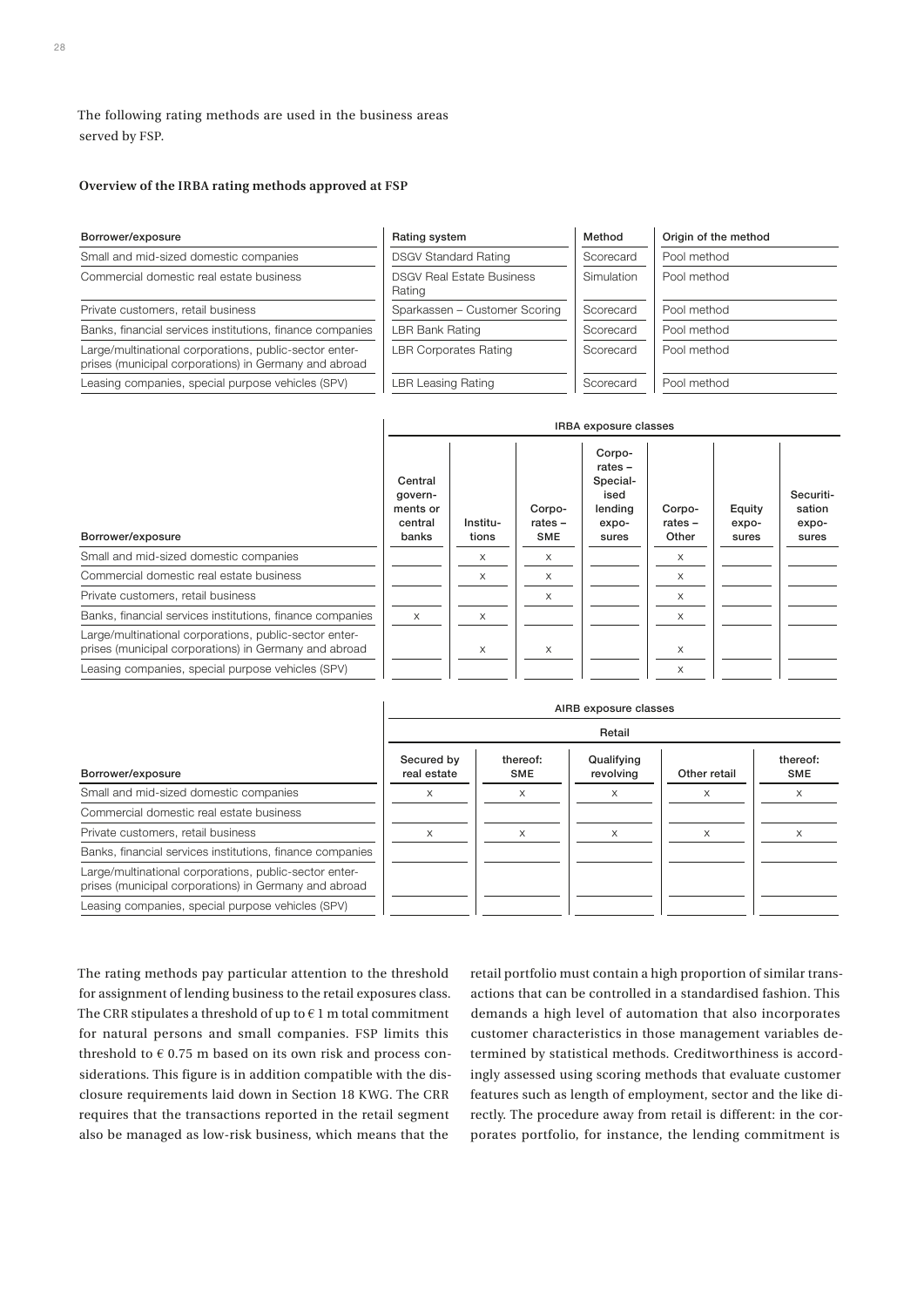evaluated individually and in much greater detail, for example using indicators from the statement of financial position and income statement, by means of the credit rating.

The following rating method is applied at LBS.

### **Overview of the IRBA rating methods approved at LBS**



LBS makes use of the "LBS-Kunden-Scoring" (LBS Customer Scoring) method devised by S-Rating to evaluate the home finance loans assigned to retail exposures. The assessment of creditworthiness applied here takes account of patterns of behaviour typical for home loan and savings products as well as the customer features considered in the Sparkasse methods, such as length of employment, sector and the like. As at 31 December 2016, LBS had achieved coverage of 99.0 % (RWAs) and 99.7 % (exposure value).

The input parameters and results of the regulatory capital calculation are integrated into internal management activities at the divisions. Management in the divisions proceeds using a

multi-level contribution margin accounting system in which standard risk costs for expected losses and imputed capital costs for the capital requirement are considered.

The following table shows, for FIRB exposures, the exposure value in accordance with the CRR, the average probability of default (mean PD), the average risk weight taking into account credit risk mitigation effects and the exposure value of outstanding loans and unutilised and partially utilised loan commitments. The average risk weight does not include the deduction factor for credit risk on exposures to SMEs to be applied in accordance with Article 501 CRR.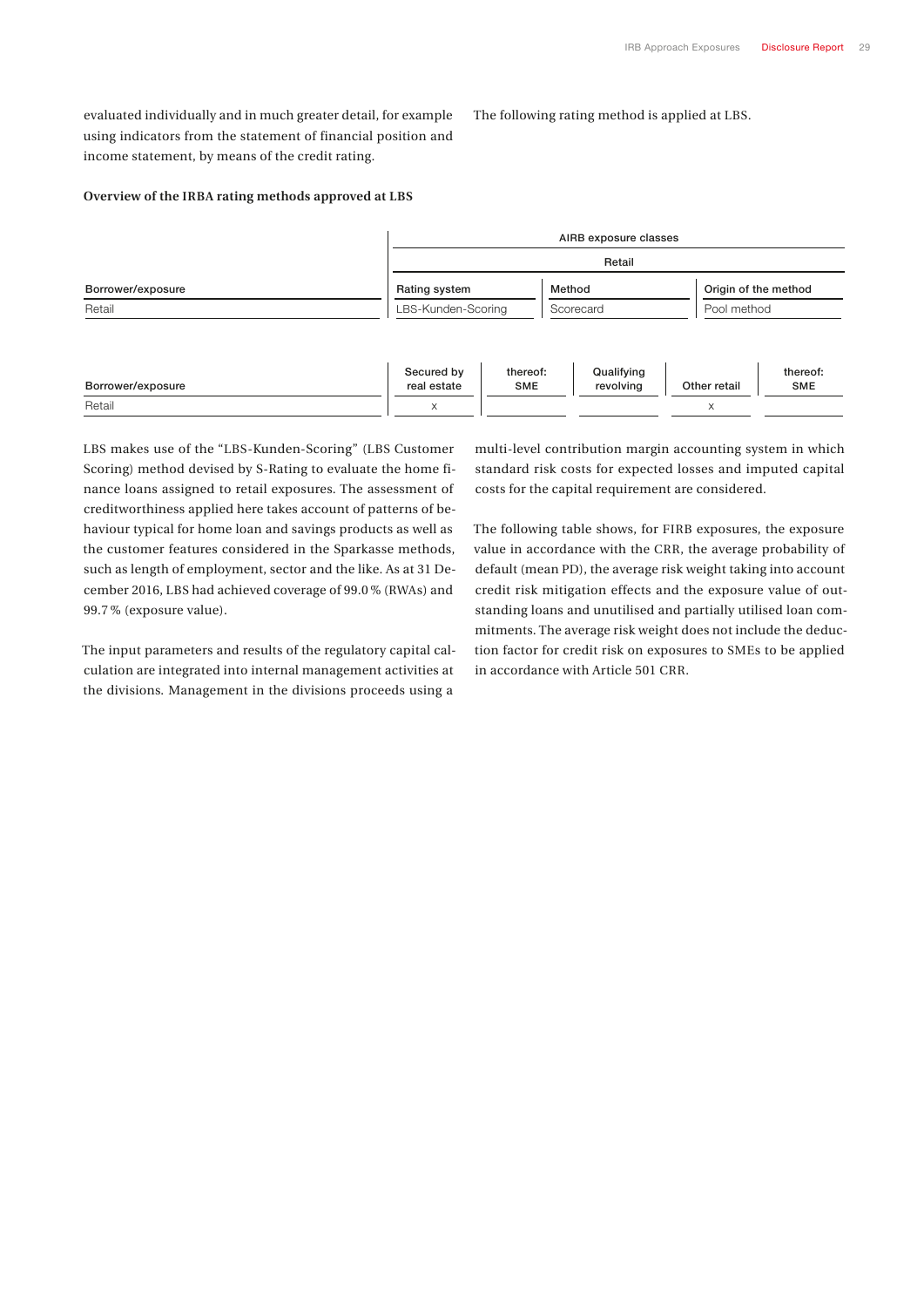### Exposure values by PD band, FIRB

|                                                                       | PD band (mean PD) |                |                  |              |
|-----------------------------------------------------------------------|-------------------|----------------|------------------|--------------|
| <b>Exposure class</b>                                                 | $0.00 - 0.17 %$   | $0.26 - 1.25%$ | $1.32 - 45.00 %$ | Default      |
| Central governments or central banks                                  |                   |                |                  |              |
| Exposure value in $\epsilon$ m                                        | 26,732            | 0              | 362              | 1            |
| Average PD in %                                                       | 0.00              | 0.00           | 19.97            | 100.00       |
| Average RW in %                                                       | 1.73              | 0.00           | 252.31           | 0.00         |
| thereof: Exposure value of outstanding loans, in $\epsilon$ m         | 22,185            | 0              | 362              | 1.           |
| thereof: Exposure value for undrawn loan commitments, in $\epsilon$ m | 721               | 0              | 0                | $\circ$      |
| Institutions                                                          |                   |                |                  |              |
| Exposure value in $\epsilon$ m                                        | 16,905            | 212            | 60               | 1            |
| Average PD in %                                                       | 0.06              | 0.52           | 4.27             | 100.00       |
| Average RW in %                                                       | 21.61             | 47.59          | 145.76           | 0.00         |
| thereof: Exposure value of outstanding loans, in $\epsilon$ m         | 13,939            | 152            | 48               | $\mathbf{1}$ |
| thereof: Exposure value for undrawn loan commitments, in $\epsilon$ m | 1,757             | 23             | 13               | $\Omega$     |
| Corporates - SME                                                      |                   |                |                  |              |
| Exposure value in $\epsilon$ m                                        | 874               | 1,595          | 576              | 53           |
| Average PD in %                                                       | 0.11              | 0.56           | 3.91             | 100.00       |
| Average RW in %                                                       | 26.76             | 60.97          | 113.06           | 0.00         |
| thereof: Exposure value of outstanding loans, in $\epsilon$ m         | 775               | 1,356          | 484              | 43           |
| thereof: Exposure value for undrawn loan commitments, in $\epsilon$ m | 97                | 237            | 91               | 10           |
| Corporates - Specialised lending exposures                            |                   |                |                  |              |
| Exposure value in $\epsilon$ m                                        | 21,634            | 10,976         | 1,664            | 880          |
| Average PD in %                                                       | 0.10              | 0.49           | 4.43             | 100.00       |
| Average RW in %                                                       | 29.77             | 65.23          | 131.83           | 0.00         |
| thereof: Exposure value of outstanding loans, in $\epsilon$ m         | 18,258            | 9,500          | 1,431            | 866          |
| thereof: Exposure value for undrawn loan commitments, in $\epsilon$ m | 2,601             | 1,257          | 150              | 13           |
| Corporates - Other                                                    |                   |                |                  |              |
| Exposure value in $\epsilon$ m                                        | 22,343            | 7,285          | 1,451            | 512          |
| Average PD in %                                                       | 0.09              | 0.42           | 8.93             | 100.00       |
| Average RW in %                                                       | 27.95             | 63.14          | 126.19           | 0.00         |
| thereof: Exposure value of outstanding loans, in $\epsilon$ m         | 14,990            | 4,279          | 1,147            | 468          |
| thereof: Exposure value for undrawn loan commitments, in $\epsilon$ m | 6,142             | 2,831          | 290              | 43           |
| <b>Equity exposures</b>                                               |                   |                |                  |              |
| Exposure value in $\epsilon$ m                                        | 23                | 33             | 0                | $\Omega$     |
| Average PD in %                                                       | 0.09              | 0.37           | 0.00             | 100.00       |
| Average RW in %                                                       | 69.66             | 93.53          | 0.00             | 437.50       |
| thereof: Exposure value of outstanding loans, in $\epsilon$ m         | 23                | 33             | 0                | 0            |
| thereof: Exposure value for undrawn loan commitments, in $\epsilon$ m | $\circ$           | 0              | 0                | $\circ$      |

The exposure-weighted average PD by region, broken down into the institutions, corporates, central governments and equity holdings exposure classes, is also shown.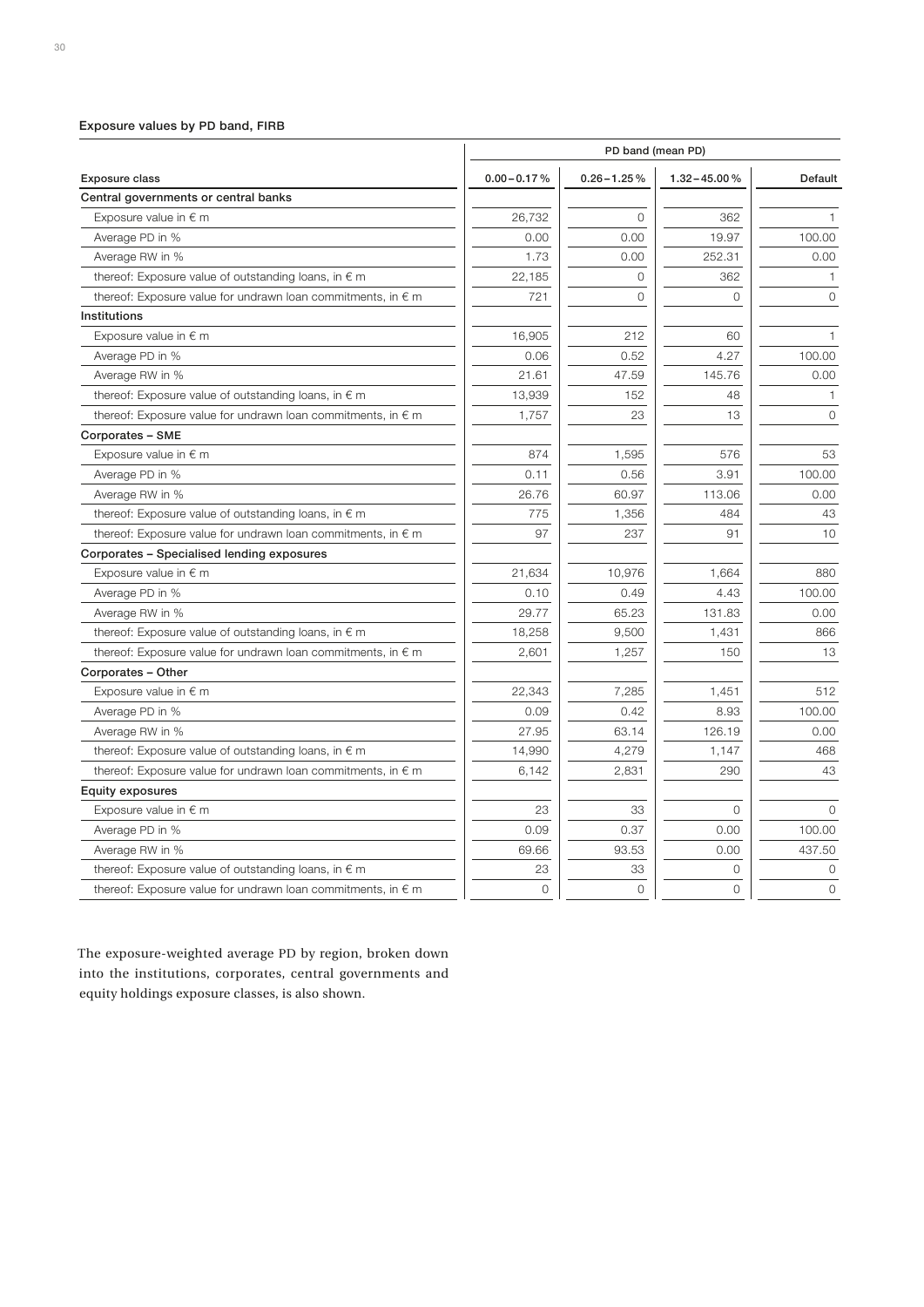### Average PD by country, FIRB

| Exposure class                             | Average PD in % |
|--------------------------------------------|-----------------|
| Central governments or central banks       |                 |
| Africa                                     | 100.00          |
| Asia                                       |                 |
| Australia and New Zealand                  |                 |
| Europe                                     | 0.28            |
| North America                              | 0.01            |
| Central and South America                  | 100.00          |
| Institutions                               |                 |
| Africa                                     | 9.15            |
| Asia                                       | 0.91            |
| Australia and New Zealand                  | 0.03            |
| Europe                                     | 0.09            |
| North America                              | 0.04            |
| Central and South America                  | 69.47           |
| Corporates - SME                           |                 |
| Africa                                     | 100.00          |
| Asia                                       | 0.48            |
| Australia and New Zealand                  | 0.46            |
| Europe                                     | 2.73            |
| North America                              | 0.33            |
| Central and South America                  | 0.59            |
| Corporates - Specialised lending exposures |                 |
| Africa                                     | 61.83           |
| Asia                                       | 0.12            |
| Australia and New Zealand                  | 6.24            |
| Europe                                     | 3.69            |
| North America                              | 1.02            |
| Central and South America                  | 0.75            |
| Corporates - Other                         |                 |
| Africa                                     | 10.00           |
| Asia                                       | 0.41            |
| Australia and New Zealand                  | 1.06            |
| Europe                                     | 2.25            |
| North America                              | 1.09            |
| Central and South America                  | 13.98           |
| <b>Equity exposures</b>                    |                 |
| Africa                                     |                 |
| Asia                                       |                 |
| Australia and New Zealand                  |                 |
| Europe                                     | 0.26            |
| North America                              |                 |
| Central and South America                  |                 |

The AIRB exposures of LBS and FSP are presented below.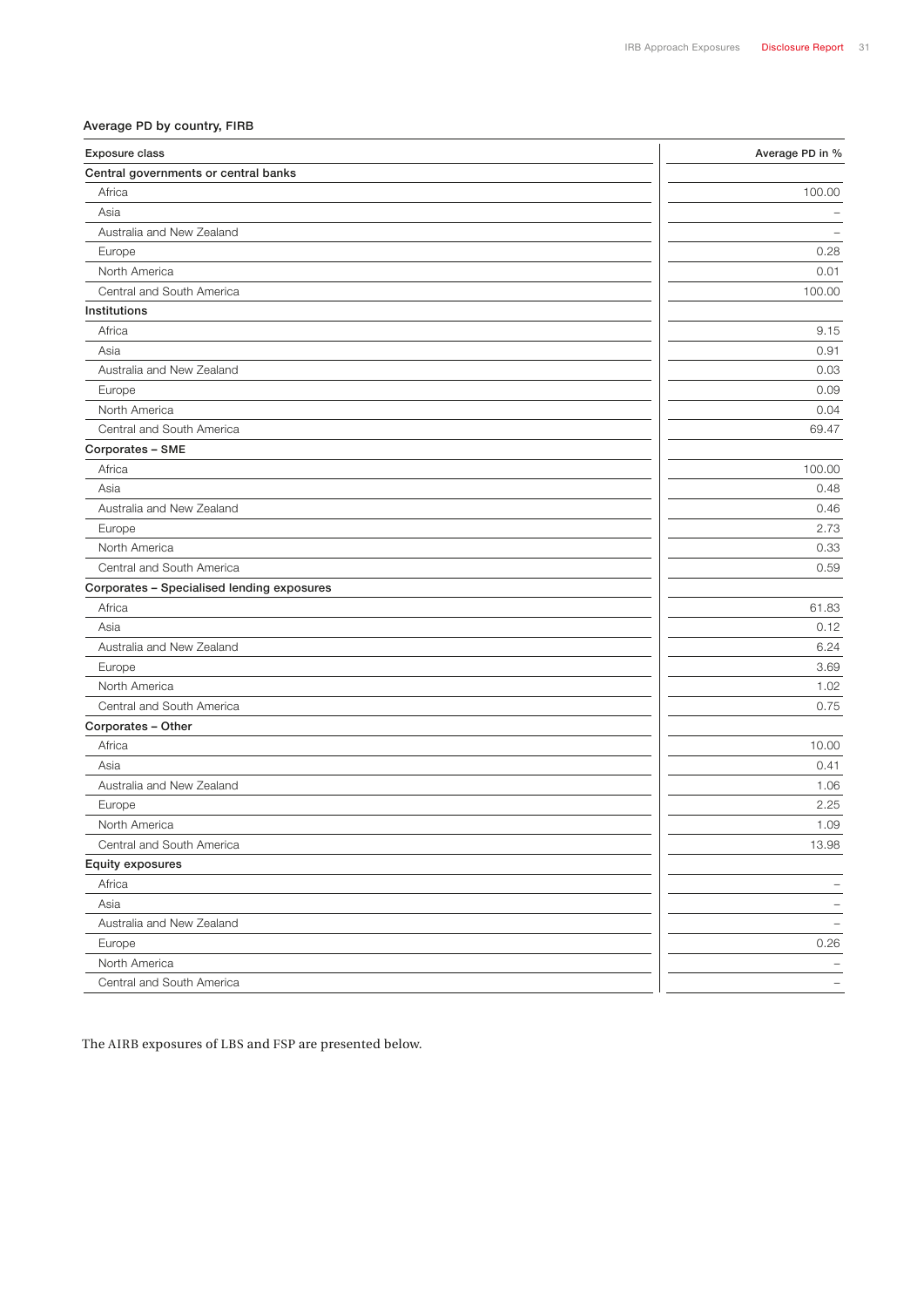### Retail portfolio exposure values by PD band, AIRB

|                                                                  | PD band (mean PD) |                 |                  |                |
|------------------------------------------------------------------|-------------------|-----------------|------------------|----------------|
| <b>Exposure class</b>                                            | $0.00 - 0.17 %$   | $0.26 - 0.88 %$ | $1.32 - 45.00 %$ | Default        |
| Retail                                                           |                   |                 |                  |                |
| Exposure value in $\epsilon$ m                                   | 2,643             | 1,647           | 660              | 50             |
| Average PD in %                                                  | 0.09              | 0.45            | 4.98             | 100.00         |
| Average RW in %                                                  | 7.55              | 24.95           | 74.52            | 38.88          |
| Average LGD in %                                                 | 41.02             | 36.84           | 34.87            | 53.92          |
| thereof: Exposure value of outstanding loans, in $\epsilon$ m    | 2,095             | 1,490           | 596              | 49             |
| thereof: Exposure value for undrawn commitments, in $\epsilon$ m | 548               | 156             | 65               | $\overline{1}$ |
| Average CCF in %                                                 | 66.95             | 59.71           | 53.58            | 97.88          |
| Secured by real estate                                           |                   |                 |                  |                |
| Exposure value in $\epsilon$ m                                   | 1,760             | 1,170           | 467              | 29             |
| Average PD in %                                                  | 0.09              | 0.44            | 4.67             | 100.00         |
| Average RW in %                                                  | 6.95              | 21.09           | 73.62            | 41.30          |
| Average LGD in %                                                 | 31.06             | 29.12           | 26.89            | 39.63          |
| thereof: Exposure value of outstanding loans, in $\epsilon$ m    | 1,739             | 1,152           | 460              | 29             |
| thereof: Exposure value for undrawn commitments, in $\epsilon$ m | 21                | 18              | 7                | $\Omega$       |
| Average CCF in %                                                 | 58.85             | 42.09           | 38.73            | 0.00           |
| thereof: SME                                                     |                   |                 |                  |                |
| Exposure value in $\epsilon$ m                                   | 129               | 236             | 160              | $\Omega$       |
| Average PD in %                                                  | 0.11              | 0.52            | 5.05             | 100.00         |
| Average RW in %                                                  | 8.72              | 28.98           | 97.52            | 0.00           |
| Average LGD in %                                                 | 33.45             | 34.78           | 34.81            | 26.92          |
| thereof: Exposure value of outstanding loans, in € m             | 124               | 227             | 156              | $\Omega$       |
| thereof: Exposure value for undrawn commitments, in $\epsilon$ m | 5                 | 9               | 4                | $\Omega$       |
| Average CCF in %                                                 | 63.20             | 71.45           | 71.61            | 0.00           |
| Qualifying revolving                                             |                   |                 |                  |                |
| Exposure value in $\epsilon$ m                                   | 425               | 70              | 47               | 2              |
| Average PD in %                                                  | 0.05              | 0.52            | 6.08             | 100.00         |
| Average RW in %                                                  | 2.08              | 14.55           | 69.30            | 28.60          |
| Average LGD in %                                                 | 61.65             | 61.23           | 61.62            | 73.57          |
| thereof: Exposure value of outstanding loans, in € m             | 12                | 20              | 23               |                |
| thereof: Exposure value for undrawn commitments, in € m          | 413               | 50              | 24               | $\Omega$       |
| Average CCF in %                                                 | 66.81             | 67.31           | 67.42            | 98.76          |
| Other retail                                                     |                   |                 |                  |                |
| Exposure value in $\epsilon$ m                                   | 458               | 407             | 147              | 19             |
| Average PD in %                                                  | 0.10              | 0.46            | 5.60             | 100.00         |
| Average RW in %                                                  | 14.94             | 37.82           | 79.05            | 35.99          |
| Average LGD in %                                                 | 60.19             | 54.83           | 51.73            | 74.22          |
| thereof: Exposure value of outstanding loans, in $\epsilon$ m    | 344               | 319             | 113              | 18             |
| thereof: Exposure value for undrawn commitments, in $\epsilon$ m | 114               | 88              | 34               |                |
| Average CCF in %                                                 | 68.91             | 58.99           | 46.60            | 97.71          |
| thereof: SME                                                     |                   |                 |                  |                |
| Exposure value in $\epsilon$ m                                   | 39                | 74              | 53               | 0              |
| Average PD in %                                                  | 0.10              | 0.50            | 6.43             | 0.00           |
| Average RW in %                                                  | 15.47             | 45.07           | 91.46            | 0.00           |
| Average LGD in %                                                 | 59.81             | 61.43           | 58.41            | 0.00           |
| thereof: Exposure value of outstanding loans, in € m             | 17                | 44              | 36               | 0              |
| thereof: Exposure value for undrawn commitments, in $\epsilon$ m | 22                | 29              | 17               | $\Omega$       |
| Average CCF in %                                                 | 60.67             | 67.08           | 62.43            | 0.00           |
|                                                                  |                   |                 |                  |                |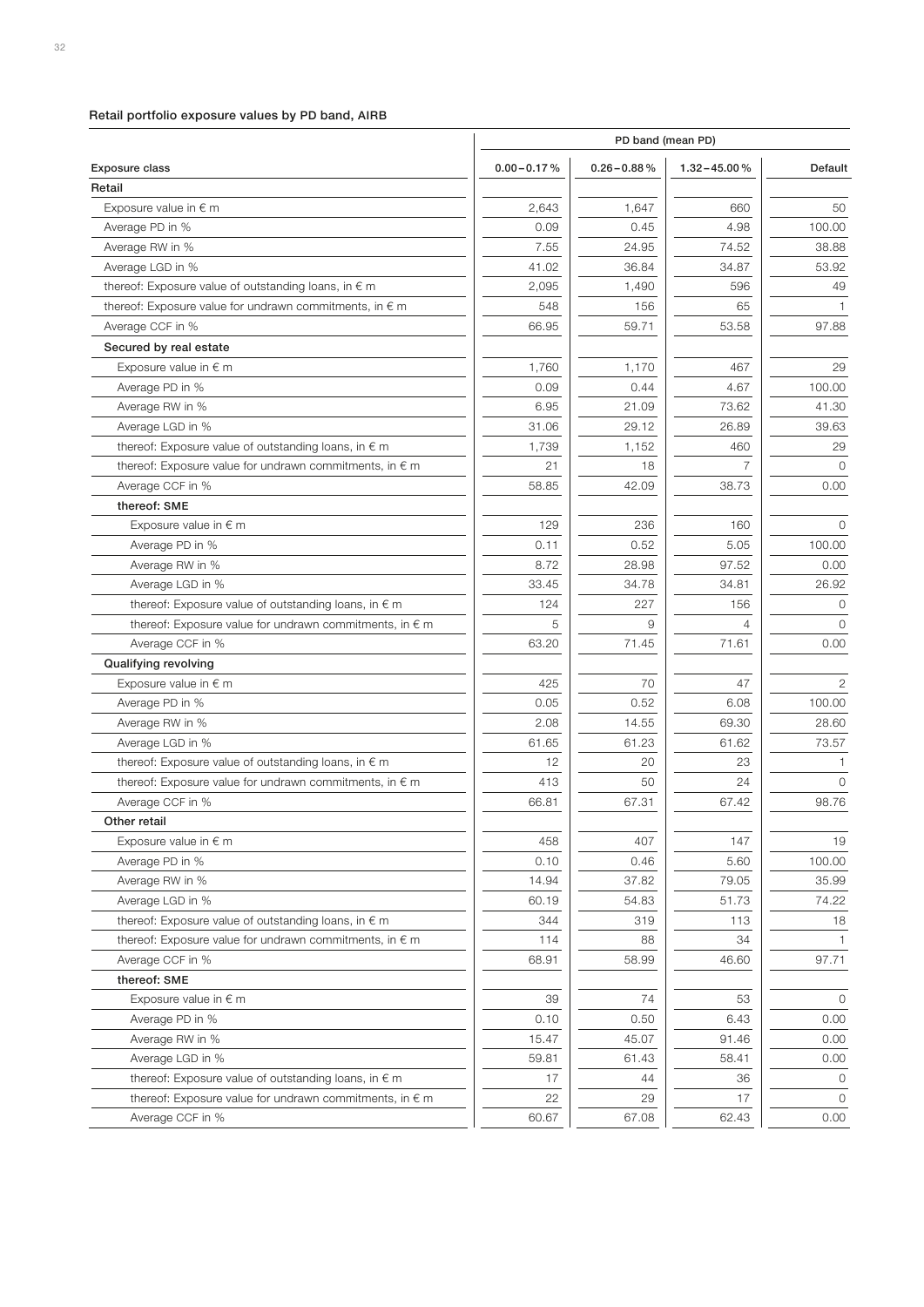The exposure-weighted average LGD is shown for the retail portfolio in addition to the exposure-weighted average PD by region.

### Retail portfolio average PD/LGD by country, AIRB

| Exposure class            | Average PD in %          | Average LGD in % |
|---------------------------|--------------------------|------------------|
| Retail                    |                          |                  |
| Africa                    | 1.96                     | 46.95            |
| Asia                      | 1.21                     | 44.74            |
| Australia and New Zealand | 0.38                     | 53.08            |
| Europe                    | 1.85                     | 38.93            |
| North America             | 0.87                     | 48.44            |
| Central and South America | 8.09                     | 52.76            |
| Secured by real estate    |                          |                  |
| Africa                    | 0.99                     | 26.86            |
| Asia                      | 1.52                     | 31.84            |
| Australia and New Zealand | 0.32                     | 46.60            |
| Europe                    | 1.69                     | 29.89            |
| North America             | 0.81                     | 35.41            |
| Central and South America | 0.16                     | 35.97            |
| thereof: SME              |                          |                  |
| Africa                    |                          |                  |
| Asia                      | 0.03                     | 26.92            |
| Australia and New Zealand |                          |                  |
| Europe                    | 1.81                     | 34.46            |
| North America             | $\overline{\phantom{0}}$ |                  |
| Central and South America |                          |                  |
| Qualifying revolving      |                          |                  |
| Africa                    | 0.56                     | 60.46            |
| Asia                      | 0.16                     | 60.32            |
| Australia and New Zealand | 0.12                     | 62.27            |
| Europe                    | 0.91                     | 61.63            |
| North America             | 0.23                     | 61.75            |
| Central and South America | 0.22                     | 60.42            |
| Other retail              |                          |                  |
| Africa                    | 3.77                     | 64.16            |
| Asia                      | 0.91                     | 62.26            |
| Australia and New Zealand | 0.49                     | 63.52            |
| Europe                    | 2.88                     | 57.10            |
| North America             | 1.53                     | 64.37            |
| Central and South America | 28.28                    | 69.46            |
| thereof: SME              |                          |                  |
| Africa                    | $\overline{\phantom{m}}$ |                  |
| Asia                      | 4.45                     | 66.57            |
| Australia and New Zealand |                          |                  |
| Europe                    | 2.31                     | 60.08            |
| North America             | 19.78                    | 27.31            |
| Central and South America | 20.00                    | 62.63            |

The table below compares actual losses and expected losses for portfolios handled under the IRBA as at 31 December 2016 and as at the same date in the previous year. Actual losses are defined as the sum of the utilisation of specific loan loss allowances and provisions, plus direct write-offs, less recoveries on

loans and advances previously written off. The EL shown is the EL calculated in accordance with the stipulations of the IRBA for the portfolio of loans not in default (excluding securities and derivatives).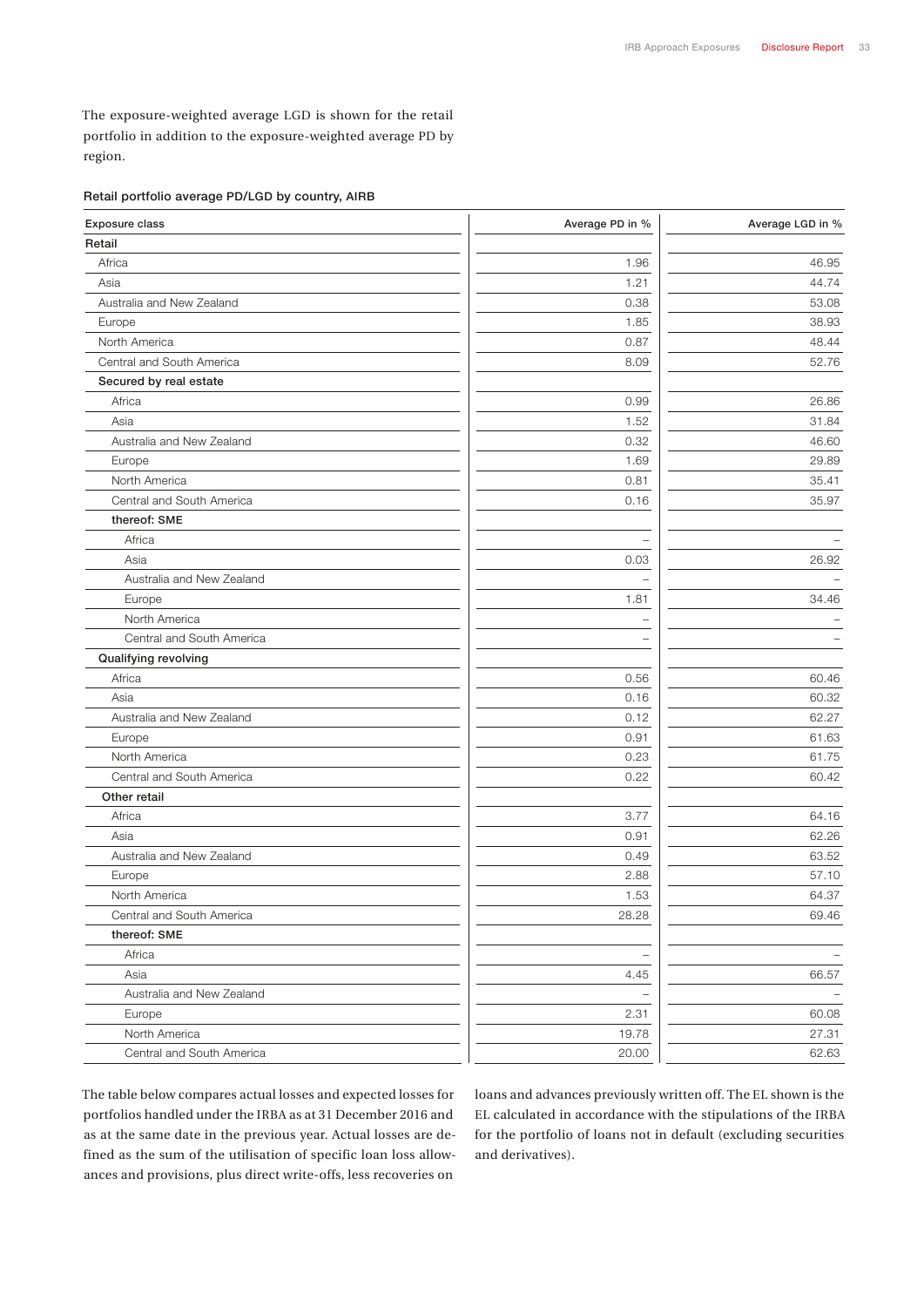<span id="page-33-0"></span>The increase in actual losses between 31 December 2014 and 31 December 2015 was attributable to the comparatively high utilisation of specific loan loss allowances in connection with real estate finance in the "Corporates – Other" exposure class. The actual losses and the expected loss fell again between 31 December 2015 and 31 December 2016, although the actual losses still remain relatively high compared with the level as at 31 December 2014. These changes resulted primarily from the utilisation of specific loan loss allowances in ship finance in the "Corporates – Specialised lending exposures" exposure class. The expected loss diminished simultaneously as a result of the derecognition of transactions.

|                                        | 31.12.2014 |                  | 31.12.2015 |                  | 31.12.2016 |                  |
|----------------------------------------|------------|------------------|------------|------------------|------------|------------------|
| Exposure class                         | Losses     | Expected<br>loss | Losses     | Expected<br>loss | Losses     | Expected<br>loss |
| Central governments or central banks   | 0          |                  | Ω          |                  | 0          | 0                |
| Institutions                           | 0          | $\overline{c}$   | $\Omega$   | 3                | $\Omega$   | $\overline{2}$   |
| Corporates                             | 189        | 149              | 314        | 150              | 245        | 130              |
| thereof: Specialised lending exposures | 128        | 94               | 134        | 80               | 182        | 61               |
| thereof: SME                           | Ω          | 12               | 9          | 14               | 3          | 17               |
| thereof: Other                         | 61         | 43               | 171        | 56               | 60         | 52               |
| Retail                                 | 6          | 17               | 6          | 17               | 2          | 16               |
| thereof: Secured by real estate        | 0          | 9                |            | 9                |            | 8                |
| thereof: SME                           | 0          | 3                | $\Omega$   | 3                | 0          | 3                |
| thereof: Qualifying revolving          |            | $\overline{2}$   |            | $\overline{2}$   | 0          | $\mathbf{2}$     |
| thereof: Other                         | 5          | 6                | 5          | 5                |            | 6                |
| thereof: SME                           | 0          | $\overline{2}$   | $\Omega$   | $\overline{2}$   | 0          | 2                |
| IRBA equity exposures                  | 0          |                  | O          | 0                | $\Omega$   | 0                |
| Total                                  | 195        | 170              | 321        | 171              | 247        | 149              |

#### Actual losses versus expected loss in lending business in  $\epsilon$  m in  $\epsilon$  m in  $\epsilon$  m in  $\epsilon$  m in  $\epsilon$  m in  $\epsilon$  m

### CRSA Exposures

Helaba calculates the capital requirements for default risk exposures under the CRSA using exclusively external ratings from Standard & Poor's and Moody's Investors Service (the latter only in FSP). The two rating agencies are nominated for the following asset classes: "Central governments or central banks", "Regional governments or local authorities", "Public-sector entities", "Multilateral development banks", "Institutions", "Corporates", "Exposures in the form of covered bonds" and "Exposures in the form of shares in CIUs". When calculating the capital in relation to securitisations, reference is made to other agencies as well, as explained in greater detail in the section "Securitisations".

When applying credit assessments of issues to exposures, an issue rating is assigned to each transaction if one is available. If no issue rating is available, the issuer rating is used. If no issuer rating is available, the country of domicile rating is ap-

plied in the case of churches and institutions. If no issuer or country of domicile rating is available, Helaba investigates the possibility of applying long-term ratings of other issues to short- and long-term exposures with the borrower. External ratings are mapped to the CRR rating grades using the standard classification published by the EBA. The table below shows the CRSA exposure value before and after collateral provided and IRBA exposure values with general risk weighting. The Comprehensive Method in accordance with Article 223 CRR is applied for financial collateral in the great majority of cases. Helaba also avails itself of Article 113 CRR to exempt default risk exposures to companies belonging to the same group or members of the same institutional protection system permanently from the IRBA and to treat them instead as CRSA exposures. Exposure values after collateral are higher than the exposure values before collateral because CRSA guarantors for IRBA exposures are taken into account.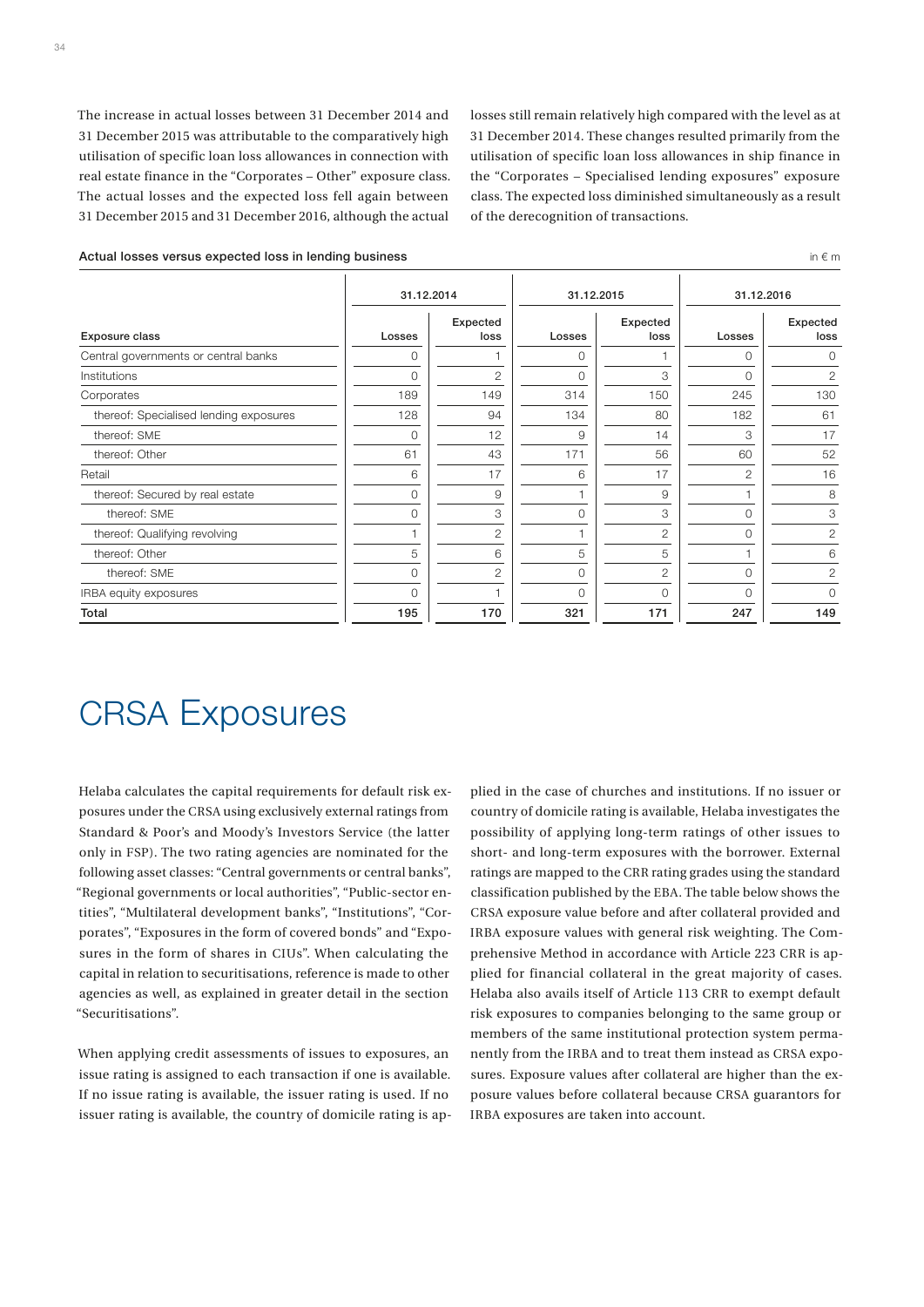|                    |                                      | CRSA exposure value                 |                     |  |
|--------------------|--------------------------------------|-------------------------------------|---------------------|--|
| Risk weight in %   | Before collateral<br>in $\epsilon$ m | After collateral<br>in $\epsilon$ m | in $\epsilon$ m     |  |
| 0                  | 23,846                               | 26,184                              | 96                  |  |
| 2                  | 0                                    | 0                                   | 0                   |  |
| 4                  | $\Omega$                             | $\circ$                             | 0                   |  |
| 10                 | 32                                   | 32                                  | 0                   |  |
| 20                 | 2,784                                | 2,891                               | 0                   |  |
| 35                 | 1,324                                | 1,424                               | 0                   |  |
| 50                 | 595                                  | 595                                 | $\circ$             |  |
| 70                 | 0                                    | 0                                   | 0                   |  |
| 75                 | 643                                  | 76                                  | 0                   |  |
| 100                | 3,760                                | 2,729                               | 284                 |  |
| 150                | 113                                  | 102                                 | $\circ$             |  |
| 190                | $\Omega$                             | $\circ$                             | 52                  |  |
| 250                | 48                                   | 48                                  | 0                   |  |
| 290                | $\Omega$                             | 0                                   | 0                   |  |
| 370                | $\Omega$                             | 0                                   | 42                  |  |
| 1.250              | O                                    | 0                                   | $\mathsf{O}\xspace$ |  |
| Other risk weights | 536                                  | 536                                 | $\circ$             |  |
| Total              | 33,681                               | 34,616                              | 474                 |  |

CRSA default risk exposure values before and after collateral provided, and IRBA exposure values with general risk weighting

The IRBA exposure values for exposures with general risk weighting, other non credit-obligation assets and securitisations are presented below.

The table below shows the equity exposures in the simple riskweight approach as specified in article 155 (2) CRR.

| Equity investments under the simple risk-weight approach                | in $\notin$ m  |
|-------------------------------------------------------------------------|----------------|
| Simple risk-weight approach                                             | Exposure value |
| Private equity exposures in sufficiently diversified portfolios (190 %) | 52             |
| Exchange traded equity exposures (290 %)                                |                |
| Other equity exposures (370 %)                                          | 42             |

As at 31 December 2016, Helaba did not hold any specialised lending exposures based on the supervisory slotting criteria.

The exposure value for other non credit-obligation assets amounted to  $\epsilon$  380 m, and for securitisations under the IRBA € 5,747 m.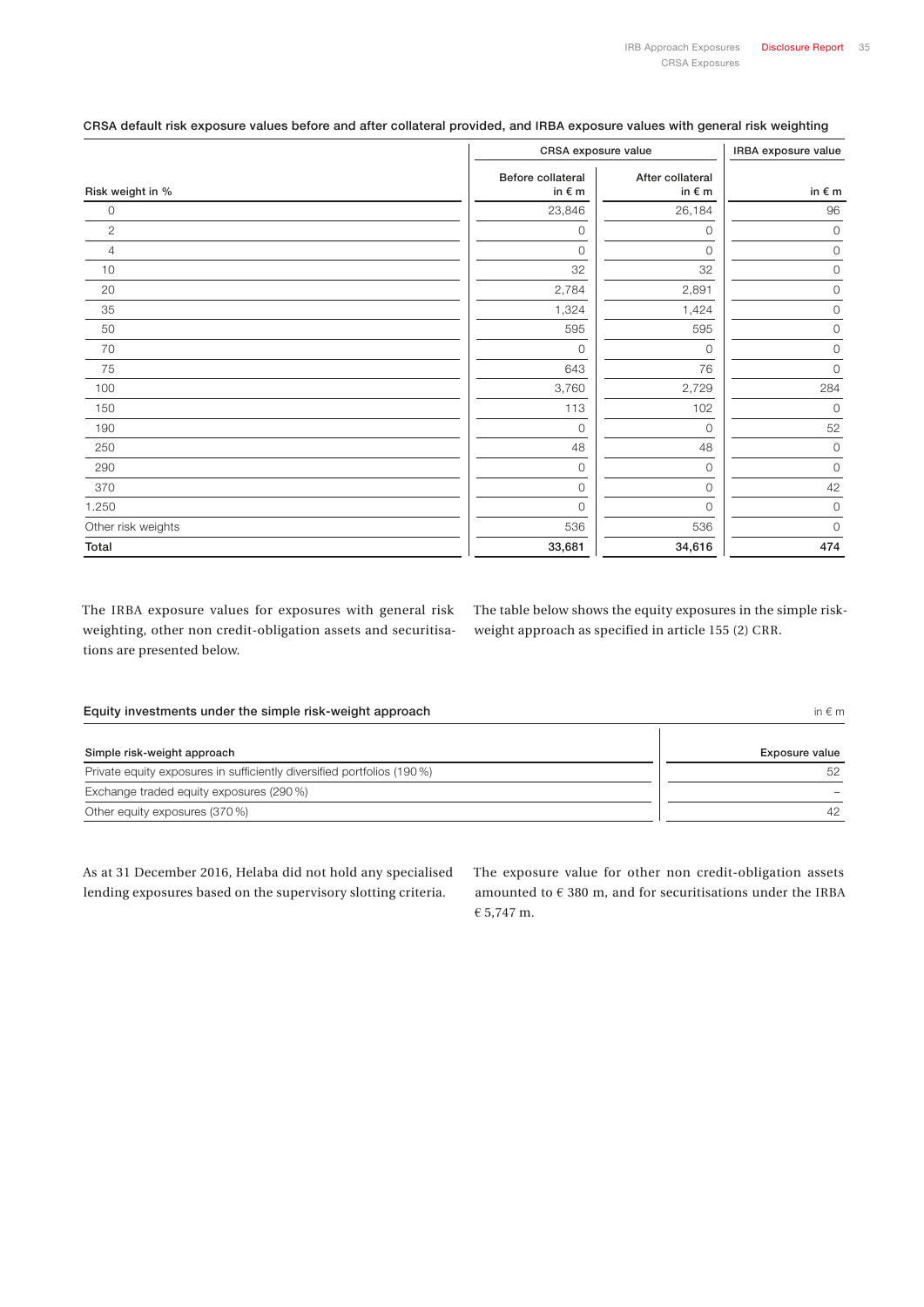### <span id="page-35-0"></span>Credit Risk Mitigation Techniques under the CRSA and IRB Approach

Like the creditworthiness of borrowers or counterparties, the collateral arrangements (or general risk mitigation techniques) available are of major importance when determining the capital backing requirement of default risks. Helaba takes the following collateral instruments into account for regulatory purposes in the context of credit risk mitigation techniques insofar as the instruments concerned comply with the requirements of the CRR:

- financial collateral (e.g. assigned or pledged securities, cash collateral)
- mortgage security (e.g. charges over real estate)
- assignment of receivables as collateral (e.g. assignment of trade receivables as collateral)
- ships, aircraft or rail vehicles as other physical collateral (e.g. registered ship or aircraft mortgages)
- unfunded credit protection (e.g. guarantees and sureties).

FSP, as an institution within the Helaba Group, takes the same collateral instruments into account – ships and aircraft excepted – when calculating its capital requirements.

The systems for measuring and managing collateral are set out in the Helaba Group's organisational guidelines. The Lending Principles lay down basic rules as to the types and scope of collateral instruments permitted and define measures against which the monetary value of these instruments can be assessed. The monetary value of collateral has to be reviewed accordingly prior to every loan decision and on a continuous and ad hoc basis during the term of the loan. External valuations are used in principle provided that they have demonstrably been performed by an expert third party and are subjected to an internal bank plausibility check.

The measurement approach, the review and the regular measurement of the collateral provided form a mandatory part of the opinion to be rendered by Credit Risk Management. The stated values of collateral arrangements are reviewed by Credit Risk Management, annually in ordinary cases and at shorter intervals in the case of critical exposures, in the course of the loan monitoring and review process and are adapted as necessary if factors of relevance for valuation have changed.

The market fluctuation concept for commercial and residential real estate markets, which is permitted as a statistical method in relation to regulatory charge relief for commercial and residential real estate loans, is also used in the context of the Bank's internal monitoring and review processes to monitor

real estate collateral. As regards ships and aircraft, certain asset types are subject to internal market fluctuation monitoring.

The collateral provided is administered in an application system that meets all of the requirements under the CRR in order to use credit risk mitigation techniques to release regulatory capital.

Helaba currently has no involvement with nth-to-default credit derivatives. The necessary conditions for the recognition of guarantees, unfunded credit protection and credit derivatives are reviewed and, if they are met, the collateral is recognised as mitigating the credit risk under the CRR.

Guarantees provided by public-sector entities with investment-grade ratings represent the largest item (68.4 %) in the unfunded credit protection class in the context of regulatory credit risk mitigation in accordance with the CRR. Guarantors from the banking sector with investment-grade ratings constitute a further large block (23.9 %).

Concentration risks affecting collateral based on real estate and guarantees represent another risk parameter of particular interest to Helaba, which reviews these risks on the basis of regular analyses. The Collateral Management System provides dedicated analysis options for real estate and real estate portfolios. Financial collateral is generally of lesser importance for Helaba as far as concentration risk is concerned (with the exception of cash deposits at third-party banks).

Helaba employs close-out netting for OTC derivatives. Closeout netting is a bilateral netting arrangement under which all transactions falling under the arrangement are netted by closeout in the event of the counterparty defaulting (for example as a result of insolvency). This method, unlike novation netting, also enables transactions involving different maturities and currencies to be netted. The basic necessary condition for recognition in respect of risk mitigation is compliance with the requirements of Articles 295 et seq. CRR.

The deduction of collateral within the scope of collateral management is also used for OTC derivatives at Helaba. This involves concluding collateral agreements (standardised collateral arrangements recognised by the regulatory authorities) with counterparties, in the form of credit support annexes to netting master agreements, so that default risks from OTC derivatives can be protected by transferring title to liquid funds and securities. The transfer of the securities here does not con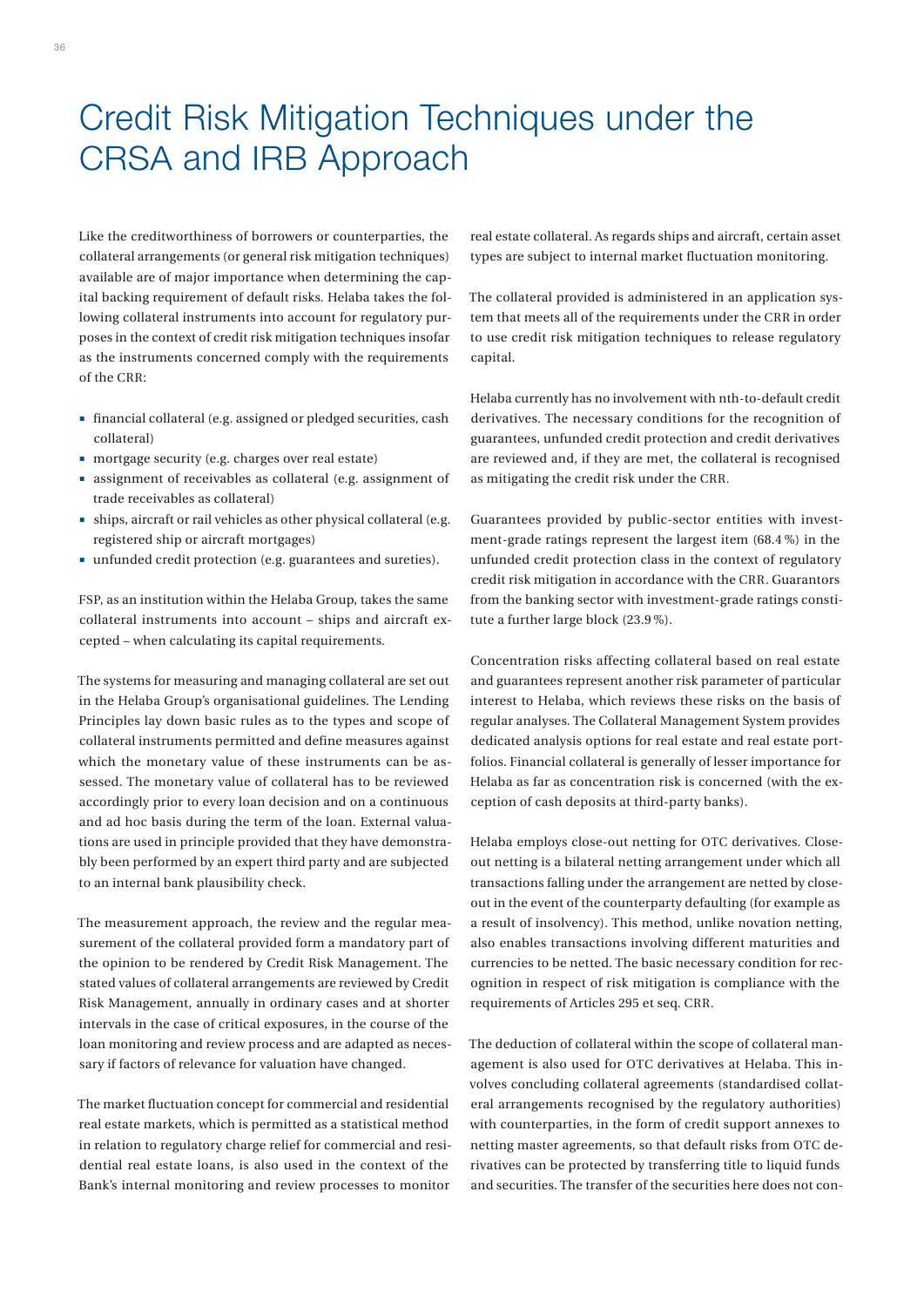stitute the provision of collateral in contractual terms (as in the case of the conventional contract of pledge), but rather a credit event payment to cover an outstanding balance after the netting of receivables and liabilities from OTC transactions. The basic necessary condition for recognition is compliance with

the requirements of Articles 196, 206 and 220 CRR in conjunction with a related interpretation by the EBA (netting of negative market values and collateral provided). Helaba does not avail itself of on-balance sheet netting arrangements.

| <b>Exposure class</b>                                                    | Financial<br>collateral  | Other/physi-<br>cal collateral | Guarantees          | Credit<br>derivatives    |
|--------------------------------------------------------------------------|--------------------------|--------------------------------|---------------------|--------------------------|
| CRSA                                                                     | 2,235                    | 1,513                          | 1,918               | 0                        |
| Central governments or central banks                                     | 0                        | 0                              | $\Omega$            | $\overline{O}$           |
| Regional governments or local authorities                                | 0                        | 0                              | 0                   | $\circ$                  |
| Public-sector entities                                                   | 91                       | $\circ$                        | 9                   | $\circ$                  |
| Multilateral development banks                                           | $\circ$                  | 0                              | 0                   | $\circ$                  |
| International organisations                                              | $\circ$                  | 0                              | 0                   | $\circ$                  |
| Institutions                                                             | 532                      | $\circ$                        | $\overline{7}$      | $\circ$                  |
| Corporates                                                               | 580                      | 0                              | 1,373               | $\circ$                  |
| Retail                                                                   | 509                      | $\Omega$                       | 519                 | $\mathbf 0$              |
| Exposures secured by real estate                                         | $\mathsf{O}\xspace$      | 1,406                          | $\mathsf{O}\xspace$ | $\circ$                  |
| Exposures in default                                                     | $\overline{0}$           | 107                            | 10                  | $\circ$                  |
| Higher risk categories                                                   | 31                       | 0                              | 0                   | $\circ$                  |
| Covered bonds                                                            | $\circ$                  | 0                              | 0                   | $\circ$                  |
| Exposures to institutions and corporates with a short-term credit rating |                          |                                |                     | $\overline{\phantom{a}}$ |
| Collective investment undertakings (CIU)                                 | $\overline{\phantom{0}}$ |                                |                     | $\overline{\phantom{m}}$ |
| Equity exposures                                                         | 490                      | 0                              | 0                   | $\circ$                  |
| Other exposures                                                          | $\circ$                  | 0                              | 0                   | $\circ$                  |
| Securitisation positions                                                 | 0                        | 0                              | $\Omega$            | $\circ$                  |
| <b>IRBA</b>                                                              | 1,735                    | 19,621                         | 4,338               | 0                        |
| Central governments or central banks                                     | 940                      | 0                              | 84                  | $\circ$                  |
| Institutions                                                             | 171                      | 6                              | 568                 | $\circ$                  |
| Corporates                                                               | 427                      | 16,822                         | 3,667               | $\circ$                  |
| thereof: Specialised lending exposures                                   | 70                       | 9,235                          | 811                 | $\circ$                  |
| thereof: SME                                                             | 65                       | 1,495                          | 93                  | $\circ$                  |
| thereof: Other                                                           | 292                      | 5,677                          | 2,762               | $\circ$                  |
| Retail                                                                   | 127                      | 2,793                          | 18                  | $\circ$                  |
| Secured by real estate                                                   | 87                       | 2,793                          | $\overline{c}$      | $\circ$                  |
| thereof: SME                                                             | 1                        | 406                            | 0                   | $\circ$                  |
| Qualifying revolving                                                     | 0                        | 0                              | 0                   | 0                        |
| Other retail                                                             | 40                       | 0                              | 16                  | $\circ$                  |
| thereof: SME                                                             | 6                        | 0                              | 8                   | $\mathbf 0$              |
| Equity exposures                                                         | $\circ$                  | $\circ$                        | $\circ$             | $\circ$                  |
| Other non credit-obligation assets                                       | $\mathbf 0$              | 0                              | 0                   | $\circ$                  |
| Securitisation positions                                                 | 70                       | 0                              | 0                   | $\circ$                  |
| Total                                                                    | 3.970                    | 21.134                         | 6.256               | $\mathbf 0$              |

#### Total collateralised exposure values in  $\epsilon$  m

Assigned endowment insurance policies are also taken into account as collateral. Under the CRR, endowment insurance policies assigned as collateral for IRB transactions are classified as other physical collateral. If they are used as collateral

for CRSA exposures, they are treated in the same way as guarantees and therefore shown in the above table under guarantees and credit derivatives.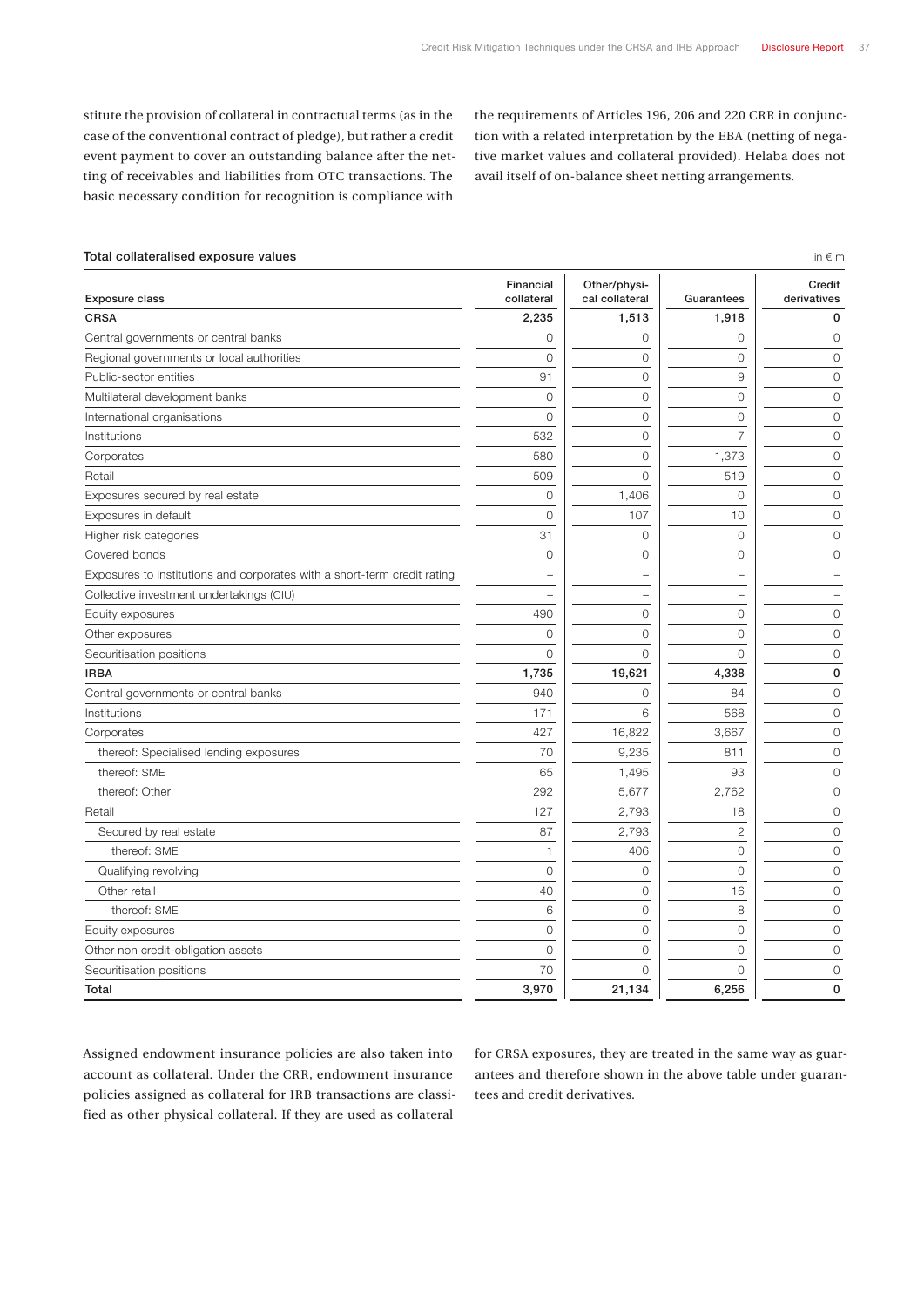### <span id="page-37-0"></span>Derivative Exposures

The positive fair values of derivative transactions at Group level totalled € 18,862 m at 31 December 2016. The deduction of collateral provided  $(6\ 1,619\ m)$  and the utilisation of netting arrangements ( $\in$  10,597 m) reduced the positive fair values by a total of € 12,217 m.

The counterparty credit risk exposure resulting from derivatives amounted to  $\epsilon$  10,158 m at 31 December 2016. This exposure is calculated using the mark-to-market method. Helaba does use credit derivatives to protect counterparty credit risk exposures as part of its risk mitigation efforts, but such products account for only a small proportion of its overall collateral arrangements. There were no exposures collateralised with credit derivatives on the reporting date.

Capital is allocated internally to default risks from derivatives in accordance with the capital allocation process explained in the section "Own Funds and Own Funds Structure". Derivative exposures with each counterparty are limited as part of the counterparty-specific default risk containment and monitoring processes. Helaba does not avail itself of the possibility of taking into account interactions/correlation effects between the risk types as a way of mitigating risk.

Helaba has been clearing OTC interest rate derivatives business through London clearing house LCH.Clearnet since October 2012 and complies with the requirements of the European Market Infrastructure Regulation (EMIR). Negotiations in relation to non-centrally cleared OTC derivatives business are ongoing

with the relevant counterparties with the intention of incorporating the legal requirements arising out of the EMIR technical standards (RTS) by 1 March 2017.

The net exposure is calculated daily for each individual counterparty and compared with the accepted value of the collateral provided. Collateral netting is conducted taking into account the exemptions and minimum transfer amounts that have been contractually defined subject to the creditworthiness of the counterparty. Exposures are protected with cash collateral. The relevant collateral amounts are calculated automatically in an application system that obtains the contract parameters from a contract database and the necessary market values directly from the trading system in which they are maintained.

Processes and procedures are detailed in full in a Collateral Policy. The Helaba Best Practice contains the standard clauses approved at Helaba for collateral agreements (eligible collateral, haircuts, etc.).

The additional amount of collateral to be provided by Helaba in the event of a possible rating downgrade is simulated at regular intervals on the basis of the contract parameters. If the amount concerned is found to be significant in terms of Helaba's liquidity management, it can then be included accordingly in bank-wide liquidity risk scenarios. Currently, however, the amounts involved, which are associated primarily with a reduction in the minimum transfer amounts (MTA) for Helaba, remain negligible.

### Equity Investments in the Banking Book

Helaba's equity investments portfolio contains both strategic and operating equity investments. Strategic equity investments here are corporate relationships established first and foremost not in pursuit of profit through the particular relationship in and of itself but rather for reasons of business policy or business area positioning or similar (with immediate financing concerns never a key factor). The strategic equity investments are broken down into primary and other strategic equity investments. All equity investments associated with lending and/ or credit substitutes, in contrast, are classified as operating equity investments. This also applies in respect of equity investments held indirectly through subsidiaries.

Companies to be fully consolidated or accounted for using the equity method in accordance with IFRS are included in the consolidated financial statements with their contributions in accordance with the accounting method shown in the separate Annex under "Table of Consolidated Companies". Holdings in companies that are not consolidated are generally accounted for under IFRS at fair value, but may be recognised at cost, minus prior write-downs where applicable, in exceptional cases.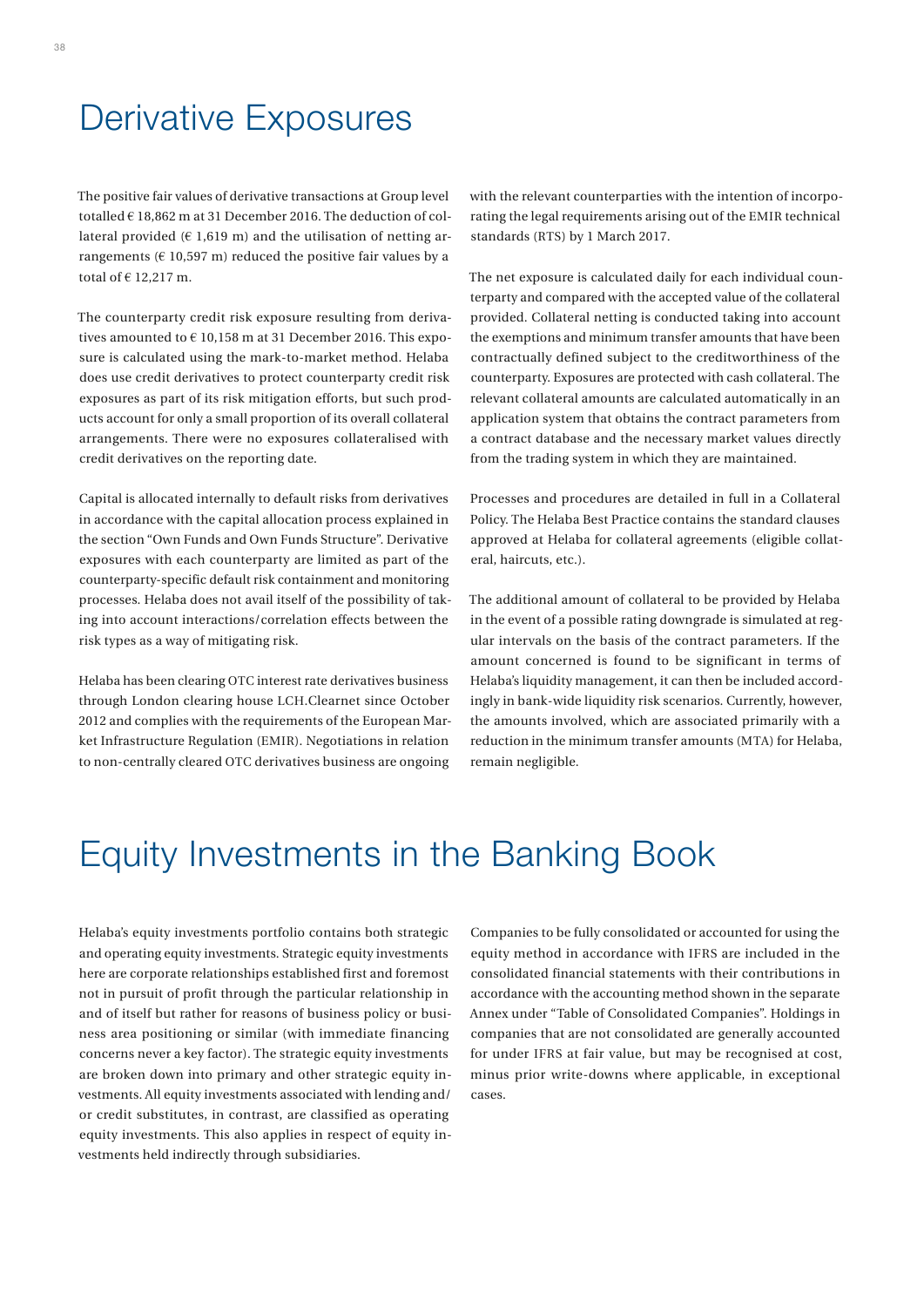<span id="page-38-0"></span>The recoverability of the equity investments portfolio as held is monitored continuously by the relevant front office units and all of Helaba's direct equity investments are subjected to a standard impairment test for the purposes of the annual financial statements, taking into account the principle of materiality. Risk classification for equity investments using a traffic signal method is carried out as part of this testing. Selected equity investments are remeasured twice a year, on 30 June and 31 December.

For regulatory purposes an exposure value of  $\epsilon$  1,547 m is reported in the "Equity investments" exposure class. Exposures reported under the exposure class "higher risk categories" are included in the details under "General Disclosures Concerning Default Risks".

### Type of equity investment instrument in  $\epsilon$  m

| Type of equity investment instrument                            | Exposure value,<br>on balance sheet | Exposure value<br>off balance sheet |
|-----------------------------------------------------------------|-------------------------------------|-------------------------------------|
| Exchange-traded equity exposures                                |                                     | Ω                                   |
| Private equity exposures in sufficiently diversified portfolios | 268                                 | 15                                  |
| Other equity exposures                                          | 1,260                               |                                     |
| Total                                                           | 1,528                               | 19                                  |

In line with the relevant grandfathering provision, equity investments acquired prior to 31 December 2007 are treated in accordance with the CRSA regulations. The PD/LGD approach is generally used at Helaba for new equity investments acquired from 2008 onwards. The IRBA simple risk-weight approach is used for these equity investments if no rating has been approved for IRBA purposes.

Total unrealised gains and losses amounted to  $\epsilon$  54.0 m at 31 December 2016. There were no latent remeasurement gains or losses or other amounts included in the original or additional own funds on the reporting date. For more detailed information on equity investment exposures, please refer to note 30 et seq. and note 42 et seq. of the notes to the consolidated financial statements in the Annual Report.

### **Securitisations**

### **Objectives and scale of securitisation exposures and functions performed**

Helaba engages in securitisation business primarily in order to provide attractive finance options for its target customers. It does not purchase asset-backed securities outside of its target customer business. Helaba has yet to securitise any of its own assets, meaning that it has so far performed the functions of investor and sponsor (own special purpose vehicles OPUS-ALPHA, OPUSDELTA and OPUSLAMBDA) but not that of originator. In its securitisation business, Helaba invests primarily in credit products, provides liquidity facilities for its own special purpose vehicles and purchases assets from target customers. It assumes no risks in connection with securitisation activities outside of the risk types indicated in the "Risk Strategy and Risk Management" section. No implicit support as defined in Article 248 CRR has been provided.

### **Methods used to calculate the risk-weighted exposure amounts including types of securitisation exposure**

The approaches employed by Helaba in order to ensure compliance with regulatory capital requirements in respect of securitisation transactions are set out below. Also shown are the asset types included in the securitisation portfolio under each of the approaches at 31 December 2016.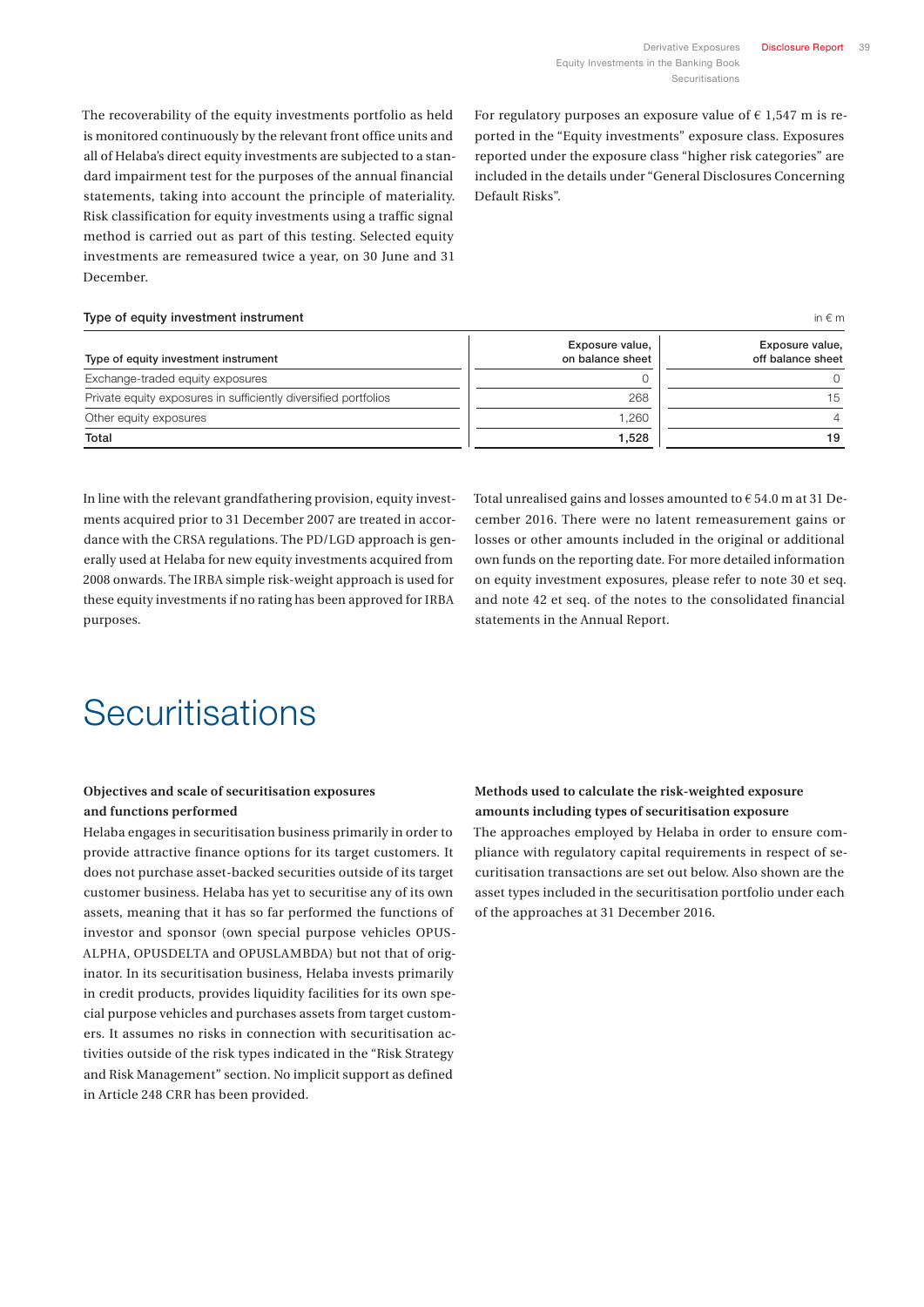### Approaches used for securitisation transactions

| Approach    | Securitisation approach                          | Asset type                                                                                       |
|-------------|--------------------------------------------------|--------------------------------------------------------------------------------------------------|
| <b>CRSA</b> | Ratings-based approach                           | Residential real estate                                                                          |
|             | Risk concentration rate with average risk weight | Trade receivables<br>Consumer credit<br>Other                                                    |
|             | Qualifying liquidity facilities                  | Currently not applicable                                                                         |
|             | Second-loss or better ABCP positions             | Currently not applicable                                                                         |
| <b>IRBA</b> | Ratings-based approach                           | Commercial real estate<br>Residential real estate<br>Loans to corporates<br>Other                |
|             | Internal Assessment Approach (IAA)               | Trade receivables<br>Lease receivables<br>Loans to corporates                                    |
|             | Inferred rating                                  | Currently not applicable                                                                         |
|             | Supervisory Formula Approach (SFA)               | Commercial real estate<br>Trade receivables<br>Lease receivables<br>Loans to corporates<br>Other |

Except for securitisation exposures at FSP, securitisations with underlying assets from the retail sector were handled using CRSA variants as at 31 December 2016. For all other securitisation transactions, the IRB Approach risk weight is determined using the applicable methods insofar as they fall within the scope of application. Helaba does not avail itself of the fallback solution for qualifying liquidity facilities that is permitted under the CRR.

Helaba uses the following rating agencies, which were recognised by BaFin for risk weighting in connection with bank regulation in June 2007:

- Standard & Poor's
- Moody's Investors Service
- Fitch Ratings

These rating agencies are used for all of the asset types referred to above.

### **Processes employed to monitor changes in securitisation exposures and their recoverability**

A defined process documented in the internal procedural instruction system ensures that all relevant data and documents of significance – especially such data and documents relating to the monitoring of how changes in the securitised assets affect the recoverability of the securitisation exposures – are procured, analysed and evaluated promptly on a continuous basis both prior to any investment in a securitisation and for existing exposures.

The front office unit concerned is in principle responsible for procuring the necessary data and additional information, which is then assessed by the organisational unit responsible for credit processing. The office whose approval is required under the standard process verifies the adequacy of the analysis and evaluation in the course of deciding whether or not to approve the transaction.

Should data and additional information of significance for the analysis and evaluation of the securitisation be unavailable, new investments may not be made and existing exposures may not be maintained. The data and additional information procured, the assessment results and, where applicable, the decisions made and/or measures adopted in the context of the assessment are documented with a full audit trail in the credit file.

The same process applies analogously to resecuritisation exposures.

### **Quantitative disclosures concerning securitisation exposures**

The tables below show the total volume of the Helaba Group's securitisation exposures (in its role as investor and sponsor) in the banking book and in the trading book broken down by underlying asset type and risk weight band. As at 31 December 2016, there were no resecuritisation exposures in the portfolio.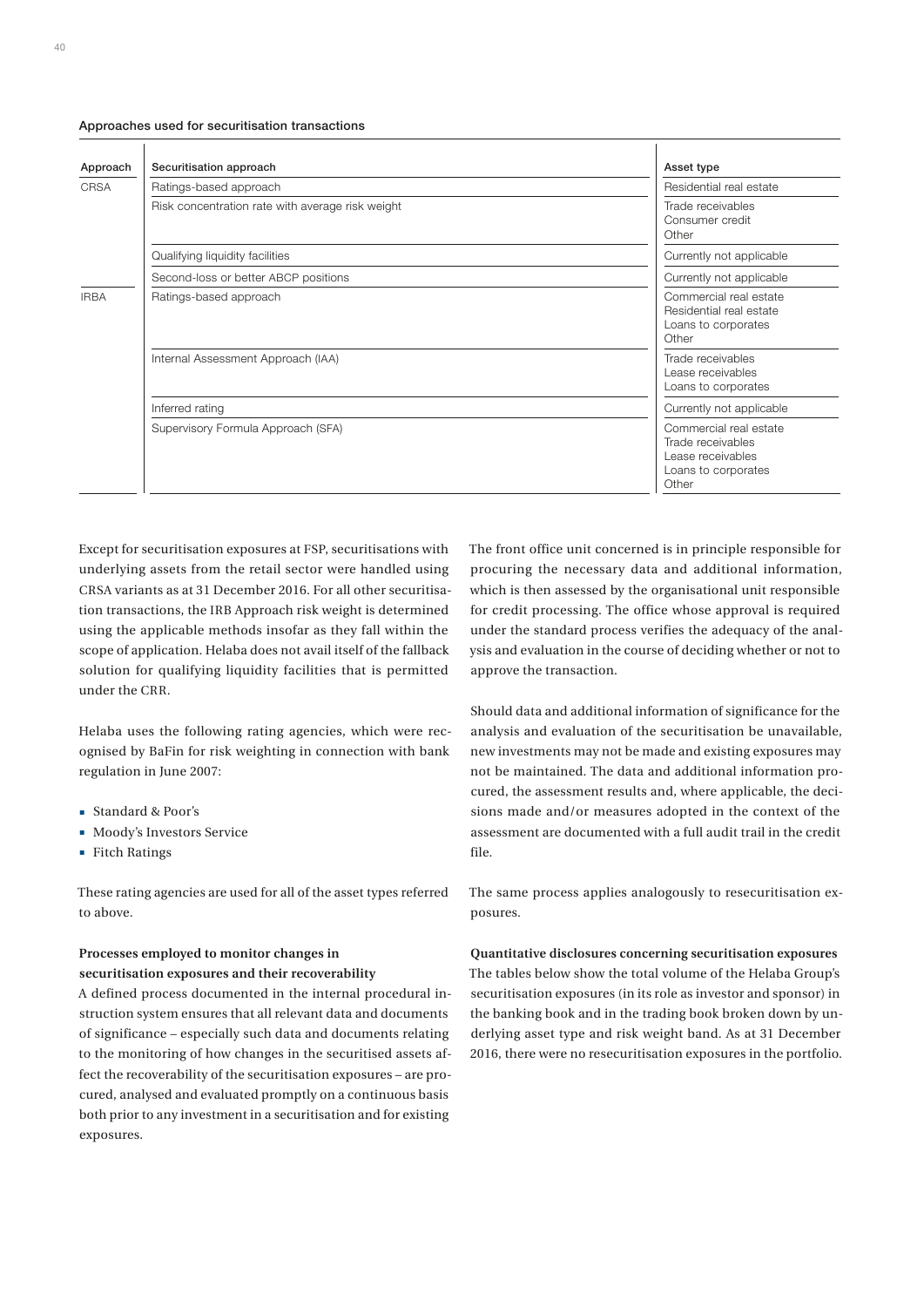#### Total volume of securitisation exposures by asset type in  $\epsilon$  m

|                                                                            |                 |                      | Securitisation                 |                                    |                                      |                           |                             |                         |       |       |
|----------------------------------------------------------------------------|-----------------|----------------------|--------------------------------|------------------------------------|--------------------------------------|---------------------------|-----------------------------|-------------------------|-------|-------|
|                                                                            |                 |                      | Commer-<br>cial real<br>estate | Resi-<br>dential<br>real<br>estate | Current<br>trade<br>receiv-<br>ables | Lease<br>receiv-<br>ables | Loans to<br>corpo-<br>rates | Con-<br>sumer<br>credit | Other | Total |
| Own special purpose<br>vehicles                                            | Banking<br>book | On balance<br>sheet  | 0                              | 0                                  | 798                                  | 537                       | 679                         | 0                       | 40    | 2,054 |
|                                                                            |                 | Off balance<br>sheet | 0                              | 0                                  | 175                                  | 192                       | 156                         | 0                       | 368   | 891   |
|                                                                            | Trading<br>book | Derivatives          | 0                              | 0                                  | 0                                    | 0                         | 6                           | 0                       | 0     | 7     |
| Liquidity lines for ABCP<br>programmes/EETC fi-<br>nancing for third-party | Banking<br>book | Off balance<br>sheet |                                |                                    |                                      |                           |                             |                         |       |       |
| special purpose vehicles                                                   |                 |                      | 0                              | 0                                  | 0                                    | 65                        | 205                         | 0                       | 0     | 270   |
| Other securitisation ex-<br>posures in respect of                          | Banking<br>book | On balance<br>sheet  | 582                            | 0                                  | 1,931                                | 14                        | 336                         | 264                     | 201   | 3,328 |
| third-party special purpo-<br>se vehicles                                  |                 | Off balance<br>sheet | 11                             | 0                                  | 309                                  | 5                         |                             | 18                      | 10    | 353   |
|                                                                            | Trading<br>book | Derivatives          |                                | 0                                  | $\mathsf{O}\xspace$                  | 0                         | 0                           | 0                       | 0     | 1     |
| Securities                                                                 | Banking<br>book | On balance<br>sheet  | 4                              | 78                                 | 0                                    | 0                         | 5                           | 0                       | 41    | 127   |
| Total                                                                      |                 |                      | 597                            | 78                                 | 3,214                                | 814                       | 1,387                       | 281                     | 659   | 7,031 |

Total volume of retained or purchased securitisation exposures by risk weight band in  $\epsilon$  m in  $\epsilon$  m in  $\epsilon$  m

|                          |              | Securitisation      |                                |                                       |
|--------------------------|--------------|---------------------|--------------------------------|---------------------------------------|
| Risk weight band         |              | <b>Total volume</b> | CRSA<br>capital<br>requirement | <b>IRBA</b><br>capital<br>requirement |
| $\leq 10\%$              | Banking book | 3,312               | 0                              | 19                                    |
|                          | Trading book | 6                   | $\Omega$                       | $\circ$                               |
| $>10\%$ to $< 20\%$      | Banking book | 807                 | 0                              | 10                                    |
|                          | Trading book | $\Omega$            | $\Omega$                       | $\circ$                               |
| ≥20% to <50%             | Banking book | 1,173               | $\Omega$                       | 21                                    |
| ≥50% to <100%            | Banking book | 1,394               | 70                             | 13                                    |
|                          | Trading book |                     | $\Omega$                       | $\circ$                               |
| ≥ 100 % to 850 %         | Banking book | 318                 | 13                             | 95                                    |
| 1,250%/Capital deduction | Banking book | 19                  | 0                              | 3                                     |
| Total                    |              | 7,031               | 84                             | 162                                   |

Material changes in the securitisation exposures as compared with the previous year are the result of new business with target customers and amortisation in respect of securities.

Helaba acts as sponsor for the securitisation special purpose vehicles OPUSALPHA, OPUSDELTA and OPUSLAMBDA. The portfolio of OPUSALPHA, a special purpose vehicle for a hybrid ABCP programme, consists partly of receivables that have been purchased by customers and partly of asset-backed securities. OPUSDELTA is a credit-financed special purpose vehicle through which receivables from goods and services are securitised. OPUSLAMBDA is a special purpose vehicle used for a financing arrangement within the Sparkassen-Finanzgruppe.

The table below shows the nature and extent of Helaba's securitisation exposures in respect of its own special purpose vehicles as investor or sponsor. All of the exposures apart from interest rate and currency swaps are banking book exposures.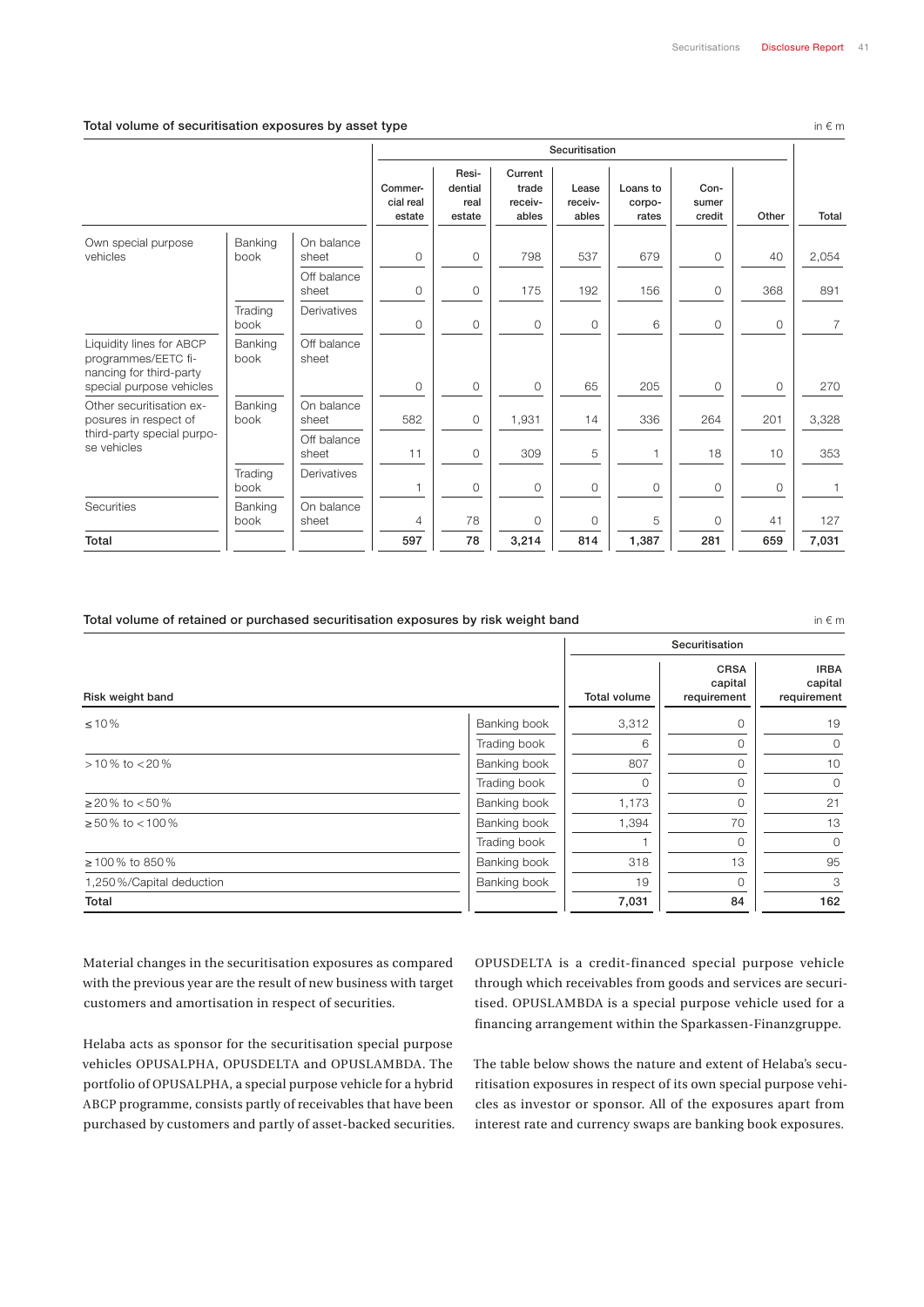### Total volume of securitisation exposures in respect of own special purpose vehicles in  $\epsilon$  m in  $\epsilon$  m

|         |                 |                                    | Current trade<br>receivables | Lease<br>receivables | Loans to<br>corporates | Other | Total |
|---------|-----------------|------------------------------------|------------------------------|----------------------|------------------------|-------|-------|
| Sponsor | Banking<br>book | On balance<br>sheet<br>Off balance | 798                          | 537                  | 679                    | 40    | 2,054 |
|         |                 | sheet                              | 175                          | 192                  | 156                    | 368   | 891   |
|         | Trading book    | Derivatives                        | $\Omega$                     |                      | 6                      | 0     |       |
| Total   |                 |                                    | 974                          | 729                  | 841                    | 408   | 2,952 |

#### **Internal assessment approaches (IAA)**

Helaba has two internal assessment approaches, both of which are based on the related methodology of rating agency Standard & Poor's.

The scope of application encompasses securitisations and purchases of a company's receivables from the sale of products or the provision of services ("trade") and also other securitisations and purchases of loans and lease receivables (including transactions with a small proportion of outstanding receivables).

The approach used to assess trade receivables looks initially at the risks arising from the underlying portfolio and the transaction-specific payment guarantee structures. The portfolio default risks are calculated here by a method analogous to that used by Standard & Poor's. The risk associated with the payment guarantee structures and major individual borrowers and credit insurance arrangements is estimated, moreover, and the commingling risk and dilution risk are considered via expert appraisals.

The approach used for loans and lease receivables analyses the risks of the portfolio and transaction-specific payment guarantee structures and also the seller risk, which is essentially dominated by the servicer risk. The portfolio default risks are determined on the basis of monthly or annual default rates using the corresponding Standard & Poor's stress factors. The risk associated with the payment guarantee structures and major individual borrowers is also analysed. The seller risk is determined by means of a flat-rate estimate of the servicer risk in combination with the rating of the seller.

The regulatory capital charge is calculated with reference to the internal assessment approach if the transaction belongs to an ABCP programme and the underlying asset type is subject to the IRBA. The internal assessment approaches are also applied in the context of the internal lending process. This applies to transactions in ABCP programmes and non-ABCP programmes in which the underlying asset type is subject to the Standardised Approach at Helaba. In the case of transactions that do not belong to an ABCP programme and in which the underlying asset type is subject at Helaba to the IRBA, the one-year loss disregarding credit enhancements can be determined

using the internal assessment approach for use in calculating KIRB. The regulatory capital backing requirement is then ascertained under the SFA.

Helaba has implemented the mechanisms detailed below in relation to the use of the internal assessment approaches and the verification of their suitability.

Helaba implements the rating method with the same IT environment used for its other internal rating systems, so here too compliance with all process-related requirements, such as the application of the double verification principle, is assured.

- Initial processing is handled by the front office unit in the case of new business involving complex financing arrangements and by Credit Risk Management (CRM) in the case of business with existing customers and more straightforward financing arrangements.
- Responsibility for follow-up processing in the case of new business rests with whichever of CRM and the front office unit did not perform initial processing. CRM always handles follow-up processing in the case of business with existing customers.
- The subsequent technical release of the rating in LB-Rating simultaneously determines the default rating grade and is always performed by CRM.

Credit Risk Controlling performs and documents a validation of the two internal assessment approaches using the proprietary validation concept annually in order to verify their suitability. This process includes a comparison of the current Helaba methodology with the related publications from Standard & Poor's as well as discussions with the Group's own analysts. The results are subject to review by Internal Audit.

The internal assessment approach for trade receivables assigns the portfolio risk for this asset type with reference to the relevant stress factors published by Standard & Poor's. Similarly, the internal assessment approach for loans and lease receivables makes use of the relevant set of stress factors published in respect of receivables from vehicle loans and vehicle leasing as well as equipment leasing.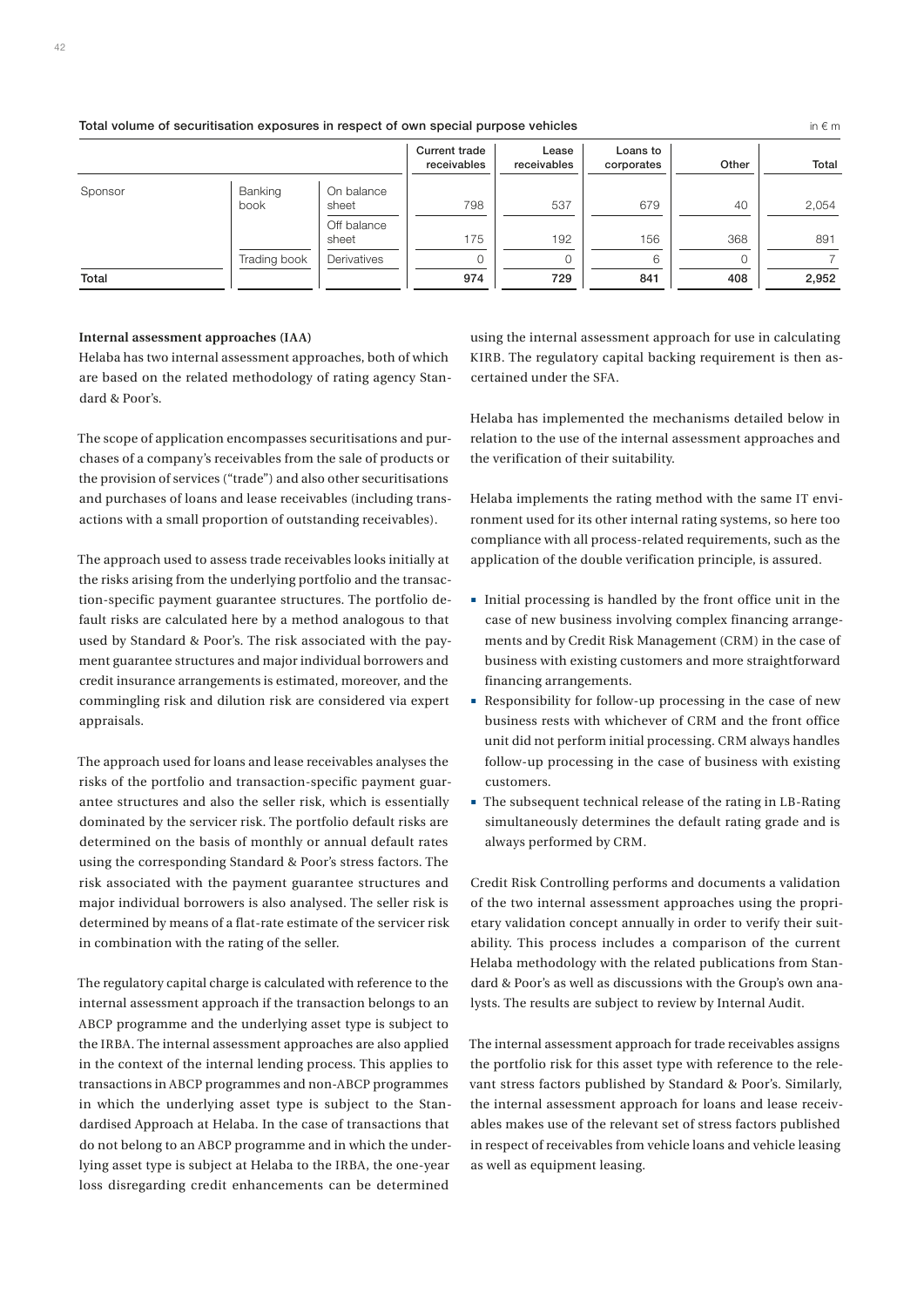## <span id="page-42-0"></span>Market Price Risk

All market price risks are quantified every day using a moneyat-risk (MaR) method backed up by stress tests and sensitivity analyses. The MaR specifies what is deemed, with a certain confidence level, to be the upper threshold of the potential loss of a portfolio or position due to market fluctuations within a prescribed holding period.

### **Internal model in accordance with the CRR**

Helaba calculates the regulatory capital required for the general interest rate risk (€ 161 m at 31 December 2016) using an internal model in accordance with the CRR for Helaba Bank. This model, which consists of the risk measurement systems MaRC² (linear interest rate risk) and ELLI (interest rate option risk), has been approved by the banking supervisor. The linear interest rate risk is measured on the basis of a variance-covariance approach, while the interest rate option risk is calculated using a Monte Carlo simulation. Rating-dependent government, financials and corporate yield curves are also used alongside swap and Pfandbrief curves for evaluation purposes in the context of linear risk measurement. Both risk measurement systems are based on the same statistical parameterisation laid down by the banking regulator (one-tailed confidence level of 99 %, holding period of ten trading days, historical observation period of one year). Helaba additionally calculates a stressed MaR figure (money-at-risk in a crisis scenario), which maps the risk represented by the current exposure applying the risk parameters (volatilities and correlations) of the largest historical one-year stress phase. The table below shows the trading book interest rate risks for Helaba Bank for financial year 2016.

#### Interest rate risks in the trading book for financial year 2016 in  $\epsilon$  m

|                      | 31.12.2016 | Maximum   | Minimum                         | Average |
|----------------------|------------|-----------|---------------------------------|---------|
| 10 days MaR          | 26.0       | 30.0      | 170<br>$\overline{\phantom{a}}$ | 23.4    |
| 10 days stressed MaR | 26.2       | 33.7<br>- | 16.7                            | 21.8    |

In 2016, the average 10-day stress MaR was below the normal 10-day MaR. The reason was the switch in period for the crisis period as a result of the persistent low level of interest rates and the associated regulatory reporting dates.

### **Back-testing and validation**

Helaba carries out clean back-testing daily for all market price risk types to check the forecasting quality of the risk models. This involves determining the MaR figure for a holding period of one trading day with a one-tailed confidence level of 99 % and a historical observation period of one year. The forecast risk

figure is then compared with the hypothetical change in the net value of the trading book, which represents the change in the value of the portfolio over one trading day for an unchanged position and on the basis of new market prices. Any case in which the decrease in the net value of the trading book exceeds the potential risk figure constitutes a back-testing outlier.

The regulatory back-testing of Helaba's internal model for general interest rate risk, which consists of the model components MaRC² and ELLI, produced no negative outliers in 2016. The chart below shows the results of clean back-testing (in  $\epsilon$  m).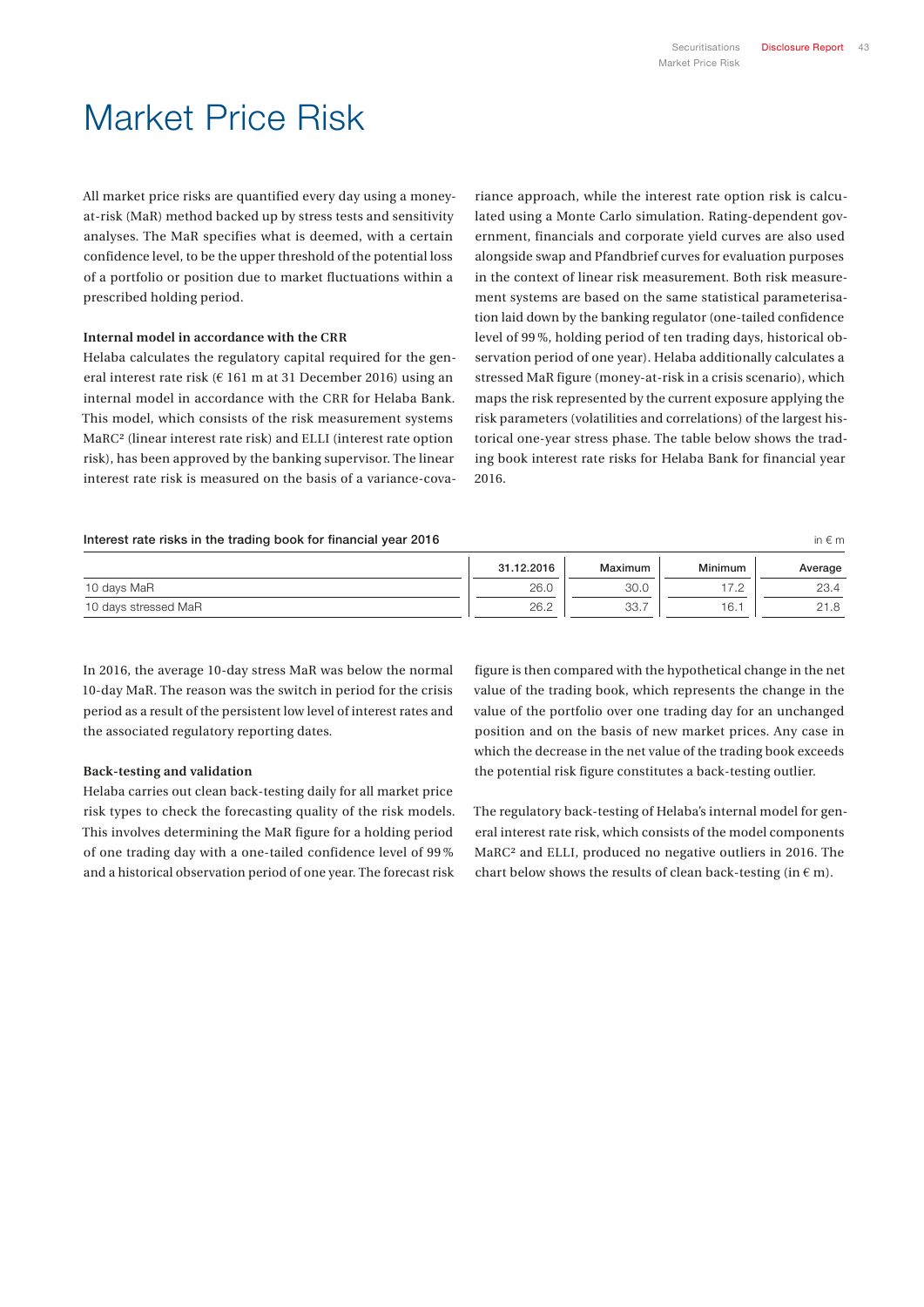

Model validation with respect to Helaba's internal model is a continuous process. Models are validated as part of the New Products Committee's product introduction process in the case of new products and using a random sampling process commensurate with the significance of the product concerned in the case of existing products. Models also undergo a comprehensive validation once every year. Changes to models resulting from the model validation process are implemented in accordance with a model change policy that has been submitted to the banking regulator.

### **Stress tests**

A proper analysis of the effects of extraordinary but not unrealistic market situations requires the use of stress tests in addition to the daily risk quantification routine. Various portfolios are remeasured regularly under the assumption of extreme market scenarios. Portfolios are selected for stress testing on the basis of the level of exposure (significance) and the presence or absence of risk concentrations unless specific banking regulatory provisions apply. Stress tests are carried out daily on Helaba's options book. The results of the stress tests are included in market price risk reporting to the Board of Managing Directors and are taken into consideration in the limit allocation process.

Methods available for use in stress testing include historical simulation, Monte Carlo simulation, a modified variance-covariance approach and a variety of scenario calculations – including those based on the main components of the correlation matrix. Helaba also performs stress tests to simulate extreme spread changes. The stress tests for market price risks are supplemented by inverse stress tests and stress tests across risk types conducted in the course of Helaba's calculation of risk-bearing capacity.

### **Measurement of trading book exposures**

Clearly defined responsibilities and business processes that also encompass exposures in the trading book create the foundations for effectively limiting and managing the exposures in the trading book. The strategic focus of the trading book is on customer-driven business, which is supported by a demand-led product range. The own issues repurchase portfolio also forms part of the trading book.

When selecting the measurement method for financial instruments, the Helaba Group distinguishes between those financial instruments that can be measured directly using prices quoted in an active market and those measured using standard valuation techniques. In this process, of all the markets to which Helaba has access, the market with the highest level of activity is generally assumed to be the relevant market (primary market). If no primary market can be determined for individual financial instruments, the most favourable market is selected. The fair value of financial instruments listed in active markets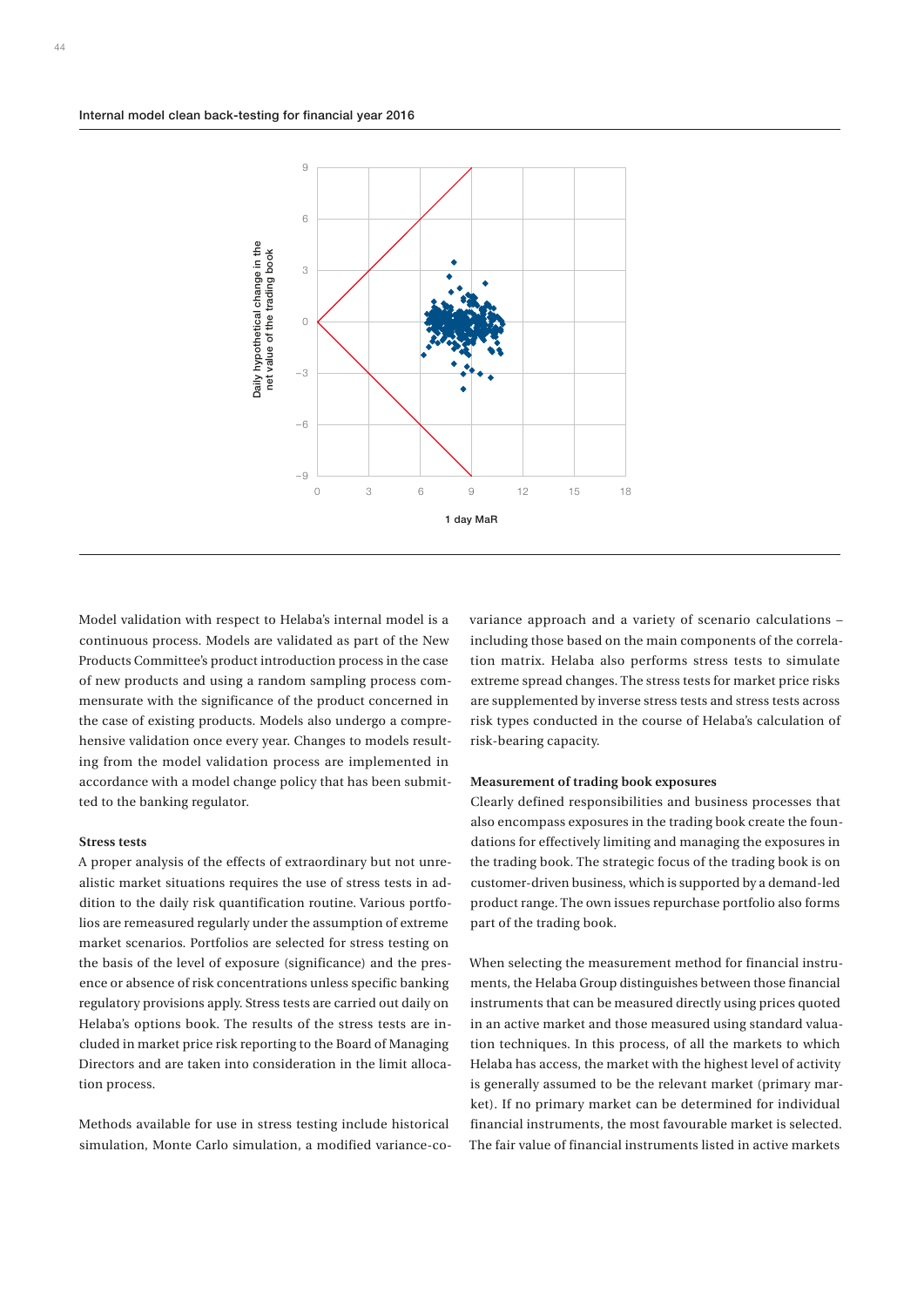is determined on the basis of quoted prices. A market is deemed to be active if the volume and frequency of trading in the relevant or similar financial instruments is sufficient to generate regular market prices. In the case of financial instruments for which there are no quoted prices in an active market on the reference date, the fair value is determined using generally accepted standard valuation techniques. The financial instruments are measured on the basis of the cash flow structure, taking into account estimated future cash flows, discount rates and volatility. These approaches use modelling techniques such as the discounted cash flow method or established option pricing models. Models with greater differentiation that use more detailed inputs such as correlations are used for more complex financial instruments. The inputs for the models are usually observable in the market. If no market information is available for the required model inputs, these are derived from other relevant information sources, such as prices for similar transactions or historical data. The process of prudent valuation may also sometimes require adjustments such as model adjustments, credit/debit value adjustments or funding value adjustments. The inclusion of adjustments takes into account the requirements for prudent valuation.

The valuation process is subject to continuous validation and control. In the trading business, part of the process of measuring exposures independently of the trading activity is to ensure that the methods, techniques and models used for the measurement are appropriate. New measurement models are generally subject to comprehensive initial validation before they are used for the first time. The models are then regularly reviewed depending on materiality, the extent to which they are established in the market and on the complexity of the model in question. Ad hoc reviews are also carried out if, for example, significant changes are made to the model. A process of independent price verification is also carried out to ensure that the inputs used for measuring the financial instruments are in line with the market.

Articles 104 and 105 CRR are taken into account in the measurement of trading book positions.

#### **Standardised method for market price risks**

Although Helaba and the subsidiary entities use the internal model to calculate the regulatory capital requirements for general interest rate risk, they rely on the standardised method to calculate the capital requirements for their other market price risks.

| Capital requirements in accordance with the standardised method for market price risks | in $\notin$ m       |
|----------------------------------------------------------------------------------------|---------------------|
| Standardised method risk types                                                         | Capital requirement |
| Position risk (share price risk and specific interest rate risk)                       | 100                 |
| thereof: Specific interest rate risk in respect of securitisation exposures            |                     |
| Foreign-exchange risk                                                                  | 28                  |
| Commodities risk                                                                       |                     |

Settlement risk 0 Total 129

### **Limitation of market price risks**

Helaba employs a uniform limit structure to limit market price risks. The process through which limits are allocated involves the Risk and Credit Committee of the Supervisory Board as well as the Bank's internal committees. The cumulative limit defined for market price risk, which is proposed by the Board of Managing Directors on the basis of the Bank's risk-bearing capacity, must be approved by the Supervisory Board's Risk Credit Committee.

Acting on the recommendation of the Asset/Liability Management Committee, the Risk Committee allocates limits to the risk-incurring business units and the various types of market price risk within the scope of the defined cumulative limit for market price risks. In addition separate limits are defined for the trading book and the banking book. Responsibility for the onward allocation of limits to Helaba's subordinate organisational units and its various sites rests with the divisions to which a limit has been assigned. Stop-loss limits and volume limits are also used independently in the trading units to limit market price risks.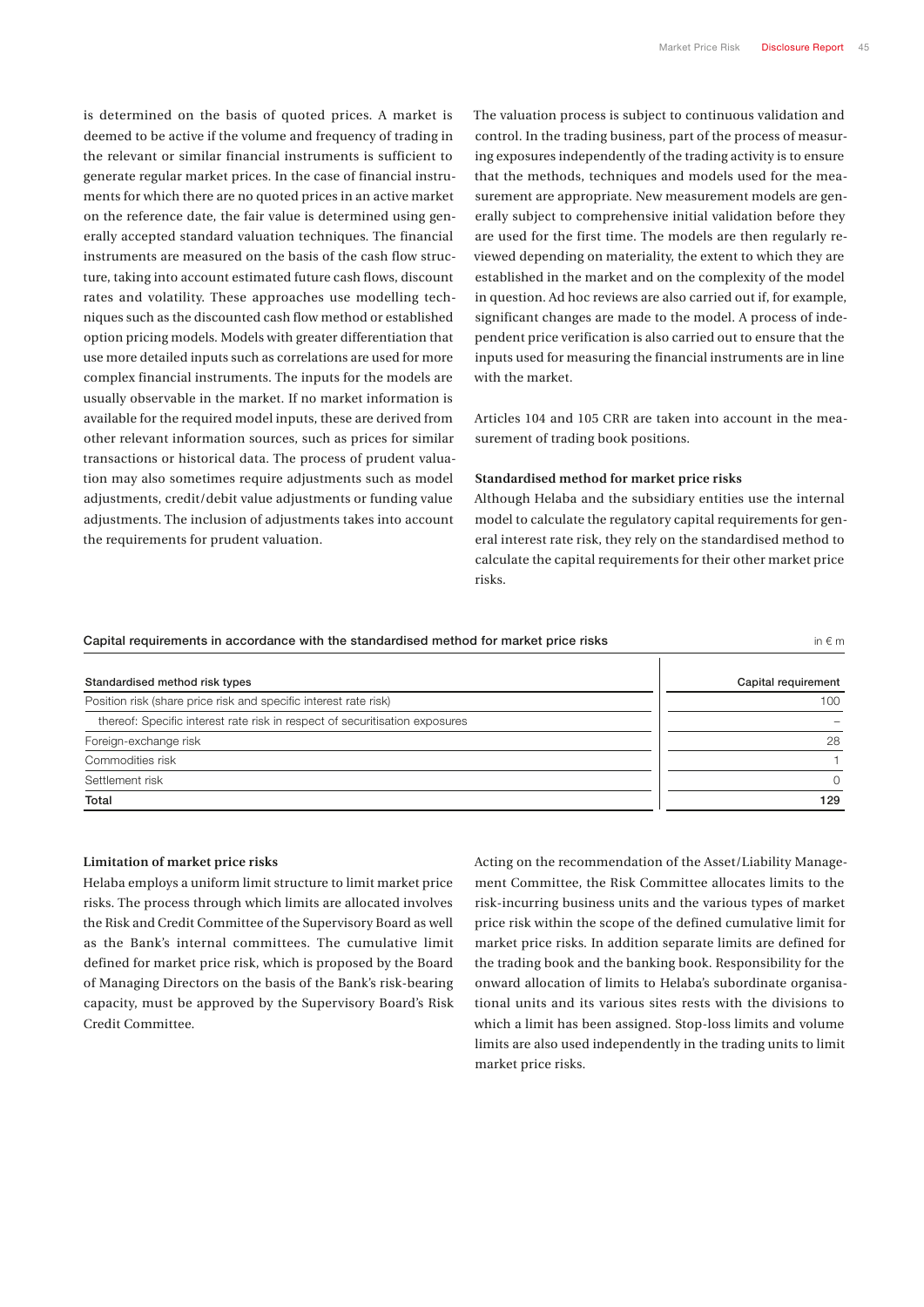### <span id="page-45-0"></span>Interest Rate Risk in the Banking Book

The interest rate risks in Helaba's banking book consist mainly of positions taken by Asset/Liability Management, which is responsible for funding and for the management of the interest rate and liquidity risks in the banking book, and the net balance of non-interest-bearing funds. Helaba employs the MaR approach used for the trading book for the daily mapping of the interest rate risks in the banking book. Contractual agreements and the interest rates fixed for positions or products are generally taken into account. However variable-rate products at FSP, such as savings and sight deposits, are not subject to a specified fixed interest rate or fixed capital commitment period, so fictional maturities determined with a moving averages model are used for containment activities in respect of the relevant interest rate risk.

The quantification of interest rate risks in the banking book is also subject to regulatory requirements, which stipulate a risk computation based on standardised interest shocks. The computation examines the effects of a rise and fall of 200 basis points in interest rates in line with the requirements of the banking regulator. Such an interest rate shock would have caused a negative change in the value of the banking book for the Helaba Group at year-end 2016 of  $\epsilon$  261 m;  $\epsilon$  249 m of this figure was attributable to local currency and  $\epsilon$  12 m to foreign currencies, with the pound sterling accounting for  $\epsilon$  7 m and the Swiss franc $\in$  3 m. Helaba carries out an interest rate shock test at least once every quarter.

### Operational Risk

### **Principles of risk containment**

In accordance with regulatory requirements, Helaba has adopted an integrated approach for managing operational risk. This approach is used to identify, manage and monitor operational risk.

At Helaba, the containment of operational risk is segregated from the monitoring of this risk on both a solid-line and dotted-line basis. Risk management is accordingly a local responsibility discharged by Helaba's individual units, which are supported in this task by central containment units. Central responsibility for operational risk monitoring rests with the Risk Controlling unit.

#### **Tools**

Helaba uses the Standardised Approach (STA) to calculate the regulatory capital requirement.

Operational risks are contained and monitored using a risk management system that identifies, records and presents risks and losses in a structured manner. This makes it possible to compare and cross-check risks and loss data systematically and contain them with appropriate measures.

Operational risks are classified systematically with reference to Helaba's proprietary risk model, which is based on the Basel event categories. The view of risk used for internal risk assessment purposes is thus fully congruent with that of the regulator. The quantification methodology is based on a modelling approach that encompasses internal and external losses plus risk scenarios created by the business units and plausibility-checked by the Risk Controlling unit.

Technical assistance to help facilitate the management of operational risk is provided in the form of a web-based application that supports local data access and a central database along with a central application for risk reporting.

Operational risks are avoided or limited using insurance arrangements that cover specific losses up to agreed maximum limits and also by means of established measures in internal processes and other workflows.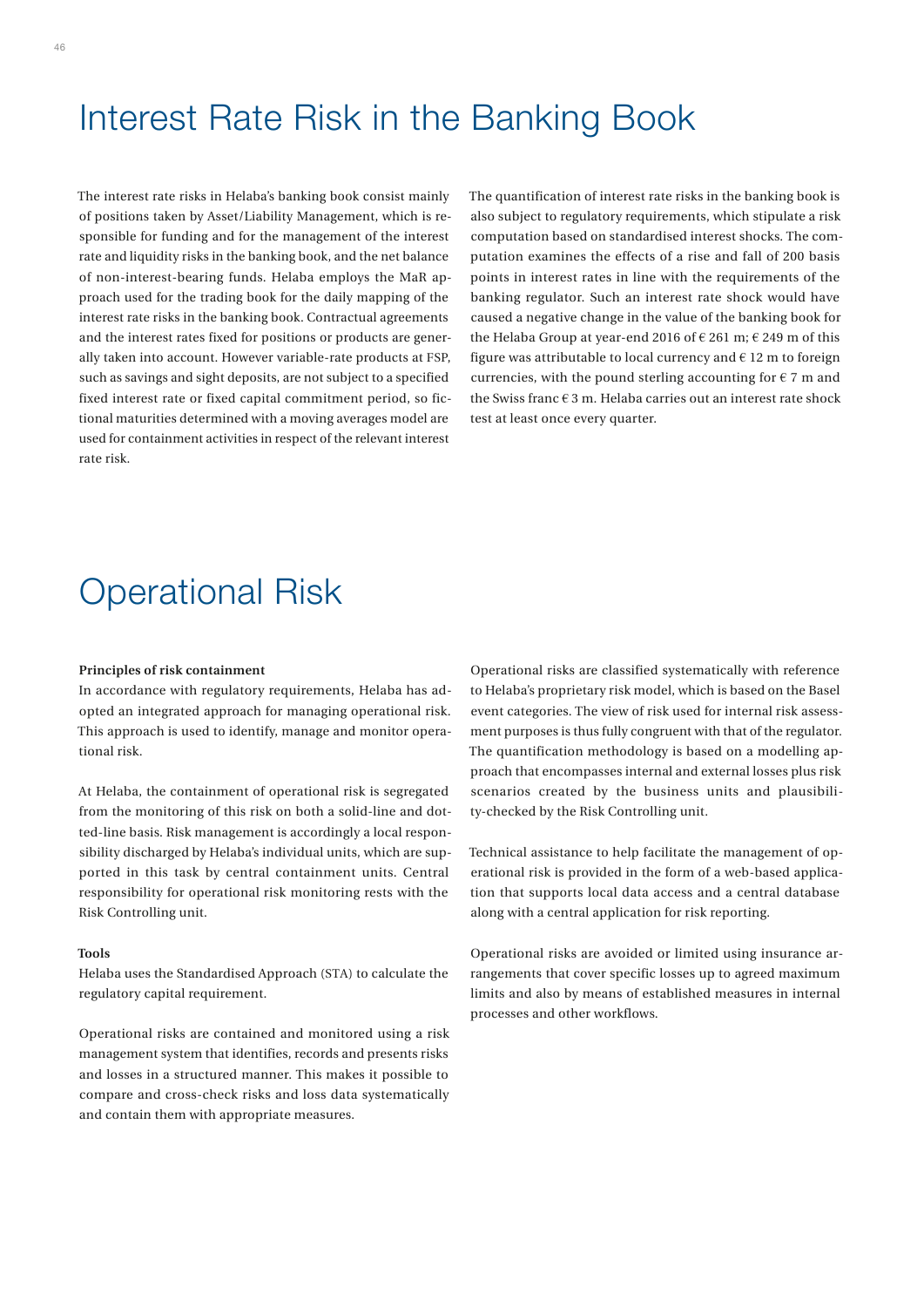### <span id="page-46-0"></span>Countercyclical Capital Buffer

The aim of the institution-specific countercyclical capital buffer is to limit excessive growth in lending by requiring the institution concerned to maintain an additional capital buffer comprising Common Equity Tier 1 capital.

In Germany, the value of the countercyclical capital buffer is specified by BaFin quarterly on the basis of analyses of macroeconomic data. The figure for Germany at 31 December 2016 was 0 %. A capital buffer higher than 0 % has been specified by the competent supervisory authorities in Hong Kong, Sweden and Norway for those countries. If, in accordance with the definition specified in Article 140 (4) CRD, an institution has relevant credit exposures in other countries, the institution-specific countercyclical capital buffer is calculated as a weighted average of the domestic and foreign countercyclical capital buffers.

Pursuant to Article 440 CRR in conjunction with Delegated Regulation (EU) No 1555/2015, banks must disclose the geographical distribution of the credit exposures relevant to the calculation of the countercyclical capital buffer and the amount of their institution-specific countercyclical capital buffer.

The following table shows the geographical distribution of the relevant credit exposures for which the geographical location has been determined in accordance with Delegated Regulation (EU) No 1152/2014. To keep the presentation clear and ensure only relevant information is shown, the data in the table is limited to countries that have specified a countercyclical capital buffer of greater than 0 % (column 120 in the table below) or whose weighted proportion of own funds requirements is 1 % or higher (column 110 in the table below). As at 31 December 2016, this resulted in a weighted proportion of the own funds requirements in respect of the relevant credit exposures of approximately 94 % for the countries shown. The limitation is in accordance with Article 432 CRR in conjunction with EBA guidelines EBA/GL/2014/14.

|     |                             |                               | General credit exposures             |                                                                                 | Trading book exposures                                               |                               | Securitisation exposures             |
|-----|-----------------------------|-------------------------------|--------------------------------------|---------------------------------------------------------------------------------|----------------------------------------------------------------------|-------------------------------|--------------------------------------|
|     |                             | Exposure<br>value for<br>CRSA | Exposure<br>value for<br><b>IRBA</b> | Sum of long<br>and short<br>positions of<br>trading book<br>exposures<br>for SA | Value of<br>trading book<br>exposures<br><i>(internal</i><br>models) | Exposure<br>value for<br>CRSA | Exposure<br>value for<br><b>IRBA</b> |
| Row |                             | 010                           | 020                                  | 030                                                                             | 040                                                                  | 050                           | 060                                  |
| 010 | Breakdown by country        |                               |                                      |                                                                                 |                                                                      |                               |                                      |
|     | Federal Republic of Germany | 4,602                         | 43,424                               | 3,165                                                                           | $\Omega$                                                             | 525                           | 3,137                                |
|     | United States of America    | 281                           | 11,494                               | 419                                                                             | $\Omega$                                                             | 484                           | 998                                  |
|     | United Kingdom              | 72                            | 5,686                                | 180                                                                             | $\Omega$                                                             | $\Omega$                      | 595                                  |
|     | France                      | 57                            | 3,731                                | 948                                                                             | $\Omega$                                                             | $\Omega$                      | 497                                  |
|     | Spain                       | 24                            | 511                                  | 724                                                                             | $\Omega$                                                             | 64                            | 75                                   |
|     | The Netherlands             | 106                           | 1,654                                | 327                                                                             | 0                                                                    | 79                            | $\circ$                              |
|     | Luxembourg                  | 36                            | 1,477                                | 5                                                                               | 0                                                                    | 0                             | $\overline{O}$                       |
|     | Poland                      | $\Omega$                      | 1,277                                | 61                                                                              | $\Omega$                                                             | 46                            | 174                                  |
|     | Italy                       | 36                            | 182                                  | 705                                                                             | $\Omega$                                                             | 0                             | 53                                   |
|     | Austria                     | 16                            | 849                                  | 3                                                                               | $\Omega$                                                             | $\Omega$                      | $\mathbf 0$                          |
|     | Sweden                      | $\overline{c}$                | 562                                  | 235                                                                             | $\Omega$                                                             | 0                             | 0                                    |
|     | Norway                      | $\Omega$                      | 282                                  | 258                                                                             | $\Omega$                                                             | $\Omega$                      | 0                                    |
|     | Hong Kong                   | $\Omega$                      | 190                                  | $\Omega$                                                                        | $\Omega$                                                             | 0                             | $\overline{O}$                       |
|     | Other                       | 320                           | 3,956                                | 1,171                                                                           | 0                                                                    | $\Omega$                      | 218                                  |
| 020 | Total                       | 5,553                         | 75,275                               | 8,201                                                                           | 0                                                                    | 1,198                         | 5,747                                |

### Geographical distribution of credit risk exposures relevant to the calculation of the countercyclical capital buffer  $\sin \theta$  m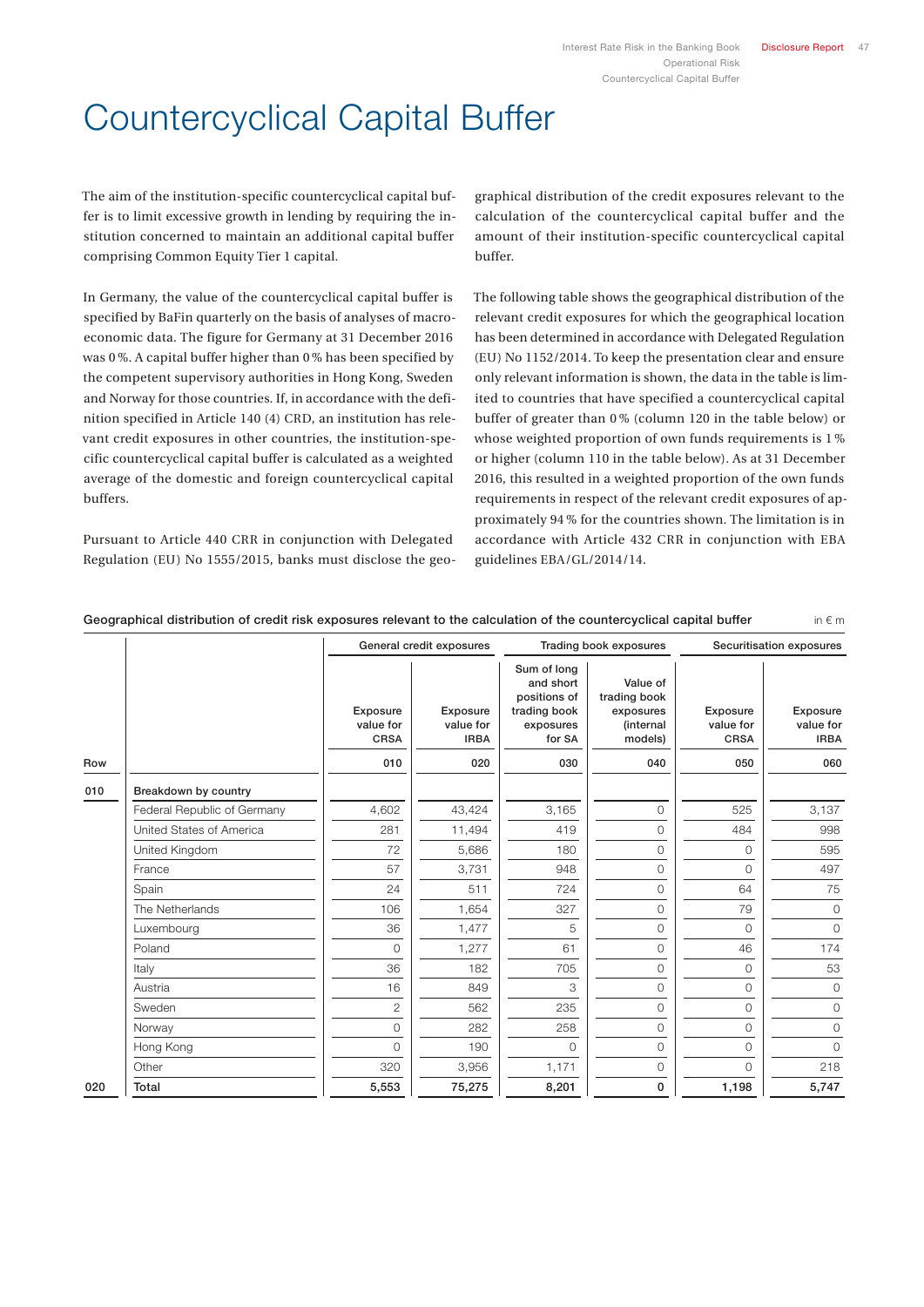<span id="page-47-0"></span>

| Geographical distribution of credit risk exposures relevant to the calculation of the countercyclical capital buffer |  |  | in $\epsilon$ m |
|----------------------------------------------------------------------------------------------------------------------|--|--|-----------------|
|----------------------------------------------------------------------------------------------------------------------|--|--|-----------------|

|       |                             | Own funds requirements                     |                                              |                                         |                |                                      |                                                |
|-------|-----------------------------|--------------------------------------------|----------------------------------------------|-----------------------------------------|----------------|--------------------------------------|------------------------------------------------|
|       |                             | thereof:<br>General<br>credit<br>exposures | thereof:<br><b>Trading book</b><br>exposures | thereof:<br>Securitisation<br>exposures | Total          | Own funds<br>requirements<br>weights | Counter-<br>cyclical<br>capital<br>buffer rate |
| Zeile |                             | 070                                        | 080                                          | 090                                     | 100            | 110                                  | 120                                            |
| 010   | Breakdown by country        |                                            |                                              |                                         |                |                                      |                                                |
|       | Federal Republic of Germany | 1,671                                      | 23                                           | 81                                      | 1,775          | 0.56                                 | 0.00%                                          |
|       | United States of America    | 427                                        | 6                                            | 95                                      | 528            | 0.17                                 | 0.00%                                          |
|       | United Kingdom              | 173                                        | 4                                            | 4                                       | 180            | 0.06                                 | 0.00%                                          |
|       | France                      | 141                                        | 11                                           | 6                                       | 159            | 0.05                                 | 0.00%                                          |
|       | Spain                       | 21                                         | 6                                            | 44                                      | 71             | 0.02                                 | 0.00%                                          |
|       | The Netherlands             | 57                                         | 4                                            | 5                                       | 66             | 0.02                                 | 0.00%                                          |
|       | Luxembourg                  | 57                                         | 0                                            | 0                                       | 57             | 0.02                                 | $0.00\%$                                       |
|       | Poland                      | 45                                         |                                              | 8                                       | 54             | 0.02                                 | 0.00%                                          |
|       | Italy                       | 11                                         | 25                                           | 1                                       | 37             | 0.01                                 | 0.00%                                          |
|       | Austria                     | 33                                         | 0                                            | 0                                       | 33             | 0.01                                 | 0.00%                                          |
|       | Sweden                      | 17                                         | 3                                            | 0                                       | 20             | 0.01                                 | 1.50%                                          |
|       | Norway                      | 10                                         | 3                                            | 0                                       | 13             | 0.00                                 | 1.50%                                          |
|       | Hong Kong                   | $\overline{4}$                             | 0                                            | 0                                       | $\overline{4}$ | 0.00                                 | 0.63%                                          |
|       | Other                       | 185                                        | 12                                           | $\mathbf{2}$                            | 199            | 0.06                                 | 0.00%                                          |
| 020   | Total                       | 2,853                                      | 98                                           | 246                                     | 3,197          | 1.00                                 |                                                |

|     | Amount of the institution-specific countercyclical capital buffer | in $\epsilon$ m |
|-----|-------------------------------------------------------------------|-----------------|
| Row |                                                                   | Column          |
|     |                                                                   | 010             |
| 010 | Total risk exposure amount                                        | 52.849          |
| 020 | Institution-specific countercyclical capital buffer rate          | 0.02            |
| 030 | Institution-specific countercyclical capital buffer requirement   | 9               |

## Leverage Ratio

In January 2015, the requirements for calculating the leverage ratio were redefined and issued by the European Commission in Delegated Act EU 2015/62.

The leverage ratio is based on the relationship between Tier 1 capital and the unweighted total of all on-balance-sheet and off-balance-sheet asset items (including derivatives).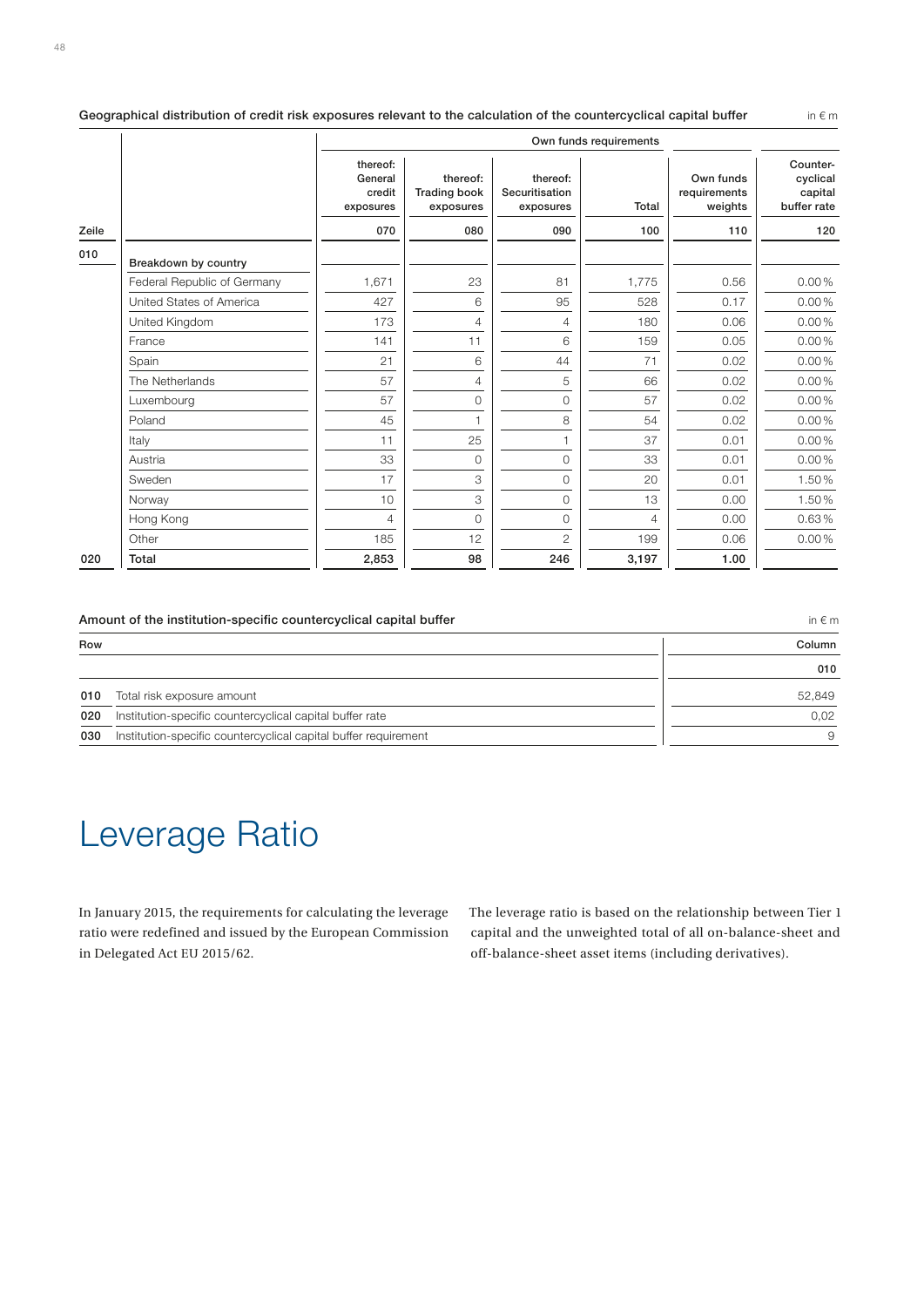These disclosures are published in compliance with Commission Implementing Regulation (EU) 2016/200 laying down implementing technical standards with regard to disclosure of the leverage ratio for institutions. The table below presents the

variables used to determine the leverage ratio taking account of the transitional provisions in accordance with Article 499 (1b) CRR.

### Leverage ratio in accordance with Delegated Act in  $\epsilon$  m

### CRR Leverage Ratio – Disclosure Template

| 31.12.2016                     | Reference date       |
|--------------------------------|----------------------|
| Landesbank<br>Hessen-Thüringen | Entity name          |
| Consolidated                   | Level of application |
|                                |                      |

#### Table LRSum: Summary reconciliation of accounting assets and leverage ratio exposures

|       |                                                                                                                                                                                                                                                       | Applicable amount |
|-------|-------------------------------------------------------------------------------------------------------------------------------------------------------------------------------------------------------------------------------------------------------|-------------------|
|       | Total assets as per published financial statements                                                                                                                                                                                                    | 165,164           |
| 2     | Adjustment for entities which are consolidated for accounting purposes but are outside the<br>scope of regulatory consolidation                                                                                                                       | $-1,369$          |
| З     | (Adjustment for fiduciary assets recognised on the balance sheet pursuant to the applicable<br>accounting framework but excluded from the leverage ratio total exposure measure in accordance<br>with Article 429(13) of Regulation (EU) No 575/2013) |                   |
|       | Adjustments for derivative financial instruments                                                                                                                                                                                                      | (4,837)           |
| 5     | Adjustment for securities financing transactions (SFTs)                                                                                                                                                                                               | 34                |
| 6     | Adjustment for off-balance sheet items (i.e. conversion to credit equivalent amounts of<br>off-balance sheet exposures)                                                                                                                               | 15,058            |
| EU-6a | (Adjustment for intragroup exposures excluded from the leverage ratio total exposure measure<br>in accordance with Article 429(7) of Regulation (EU) No 575/2013)                                                                                     |                   |
| EU-6b | (Adjustment for exposures excluded from the leverage ratio total exposure measure in<br>accordance with Article 429(14) of Regulation (EU) No 575/2013)                                                                                               |                   |
|       | Other adjustments                                                                                                                                                                                                                                     | (2,795)           |
| 8     | Leverage ratio total exposure measure                                                                                                                                                                                                                 | 171,255           |

#### Table LRCom: Leverage ratio common disclosure

|                |                                                                                                                                              | <b>CRR</b> leverage<br>ratio exposures |
|----------------|----------------------------------------------------------------------------------------------------------------------------------------------|----------------------------------------|
|                | On-balance sheet exposures (excluding derivatives and SFTs)                                                                                  |                                        |
|                | On-balance sheet items (excluding derivatives, SFTs and fiduciary assets, but including collateral)                                          | 144,993                                |
| $\overline{2}$ | (Asset amounts deducted in determining Tier 1 capital)                                                                                       | (363)                                  |
| 3              | Total on-balance sheet exposures (excluding derivatives, SFTs and fiduciary assets)<br>(sum of lines 1 and 2)                                | 144,630                                |
|                | Derivative exposures                                                                                                                         |                                        |
| 4              | Replacement cost associated with all derivatives transactions (i.e. net of eligible cash variation margin)                                   | 8,171                                  |
| 5              | Add-on amounts for PFE associated with all derivatives transactions (mark-to-market method)                                                  | 2,605                                  |
| $EU-5a$        | Exposure determined under Original Exposure Method                                                                                           |                                        |
| 6              | Gross-up for derivatives collateral provided where deducted from the balance sheet assets<br>pursuant to the applicable accounting framework |                                        |
|                | (Deductions of receivables assets for cash variation margin provided in derivatives transactions)                                            |                                        |
| 8              | (Exempted CCP leg of client-cleared trade exposures)                                                                                         |                                        |
| 9              | Adjusted effective notional amount of written credit derivatives                                                                             | 3,033                                  |
| 10             | (Adjusted effective notional offsets and add-on deductions for written credit derivatives)                                                   | (2, 279)                               |
| 11             | Total derivatives exposures (sum of lines 4 to 10)                                                                                           | 11,530                                 |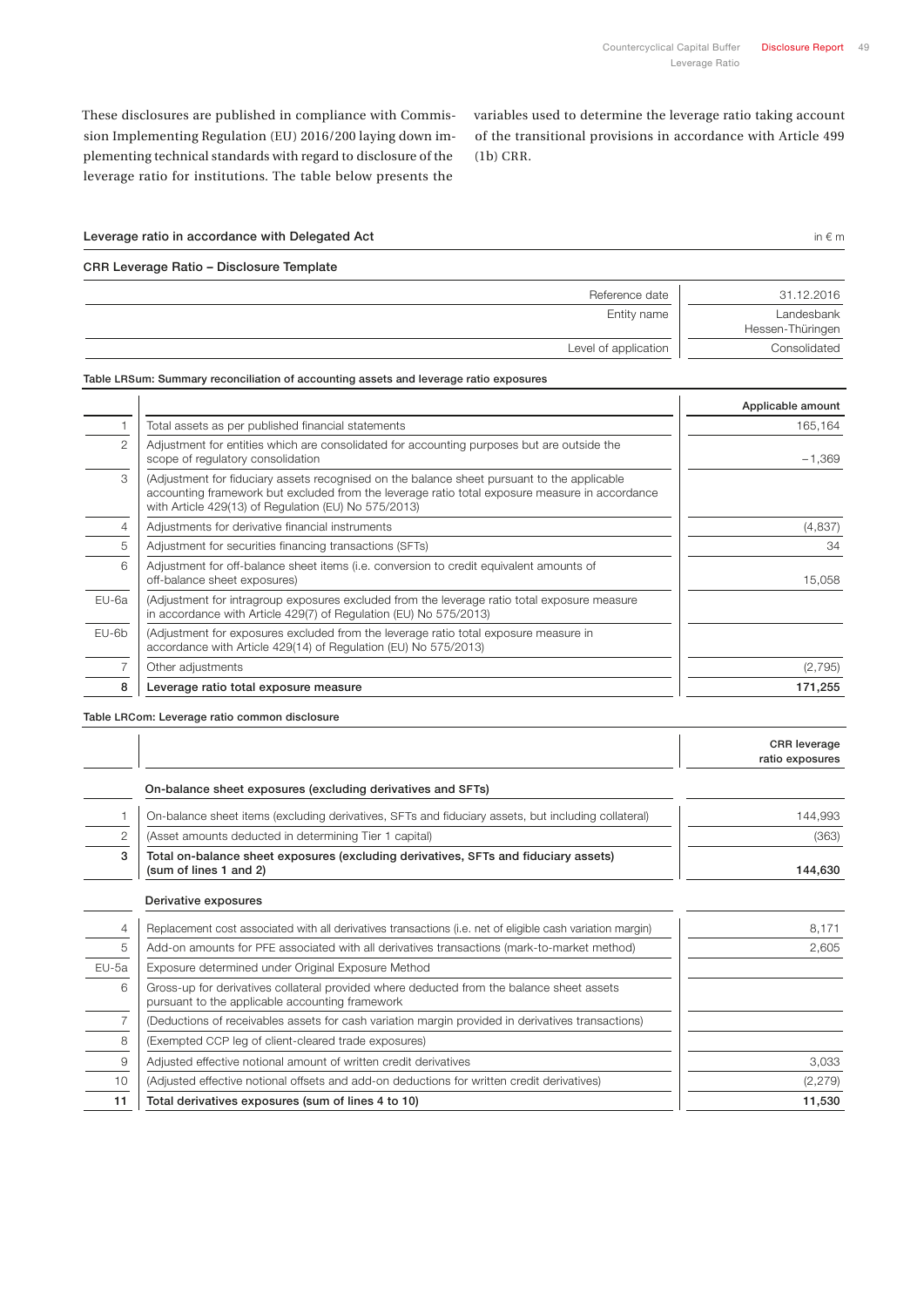|          |                                                                                                                                             | <b>CRR</b> leverage<br>ratio exposures |
|----------|---------------------------------------------------------------------------------------------------------------------------------------------|----------------------------------------|
|          | <b>SFT exposures</b>                                                                                                                        |                                        |
| 12       | Gross SFT assets (with no recognition of netting), after adjusting for sales accounting transactions                                        | 15                                     |
| 13       | (Netted amounts of cash payables and cash receivables of gross SFT assets)                                                                  |                                        |
| 14       | Counterparty credit risk exposure for SFT assets                                                                                            | 23                                     |
| $EU-14a$ | Derogation for SFTs: Counterparty credit risk exposure in accordance with Articles 429b(4)<br>and 222 of Regulation (EU) No 575/2013        |                                        |
| 15       | Agent transaction exposures                                                                                                                 |                                        |
| $EU-15a$ | (Exempted CCP leg of client-cleared SFT exposure)                                                                                           |                                        |
| 16       | Total securities financing transaction exposures (sum of lines 12 to 15a)                                                                   | 38                                     |
|          | Other off-balance sheet exposures                                                                                                           |                                        |
| 17       | Off-balance sheet exposures at gross notional amount                                                                                        | 34,647                                 |
| 18       | (Adjustments for conversion to credit equivalent amounts)                                                                                   | (19, 589)                              |
| 19       | Other off-balance sheet exposures (sum of lines 17 and 18)                                                                                  | 15,058                                 |
|          | Exempted exposures in accordance with Article 429(7) and (14) of Regulation (EU)<br>No 575/2013 (on and off balance sheet)                  |                                        |
| EU-19a   | (Intragroup exposures (solo basis) exempted in accordance with Article 429(7) of Regulation (EU)<br>No 575/2013 (on and off balance sheet)) |                                        |
| EU-19b   | (Exposures exempted in accordance with Article 429(14) of Regulation (EU)<br>No 575/2013 (on and off balance sheet))                        |                                        |
|          | Capital and total exposure measure                                                                                                          |                                        |
| 20       | Tier 1 capital                                                                                                                              | 8,110                                  |
| 21       | Leverage ratio total exposure measure (sum of lines 3, 11, 16, 19, EU-19a and EU-19b)                                                       | 171,255                                |
|          | Leverage ratio                                                                                                                              |                                        |
| 22       | Leverage ratio                                                                                                                              | 4.74%                                  |
|          | Choice on transitional arrangements and amount of derecognised fiduciary items                                                              |                                        |
| EU-23    | Choice on transitional arrangements for the definition of the capital measure                                                               | Transitional                           |
| EU-24    | Amount of derecognised fiduciary items in accordance with Article 429(11) of<br>Regulation (EU) No 575/2013                                 |                                        |

Table LRSpl: Split-up of on-balance sheet exposures (excluding derivatives, SFTs and exempted exposures)

|         |                                                                                                            | <b>CRR</b> leverage<br>ratio exposures |
|---------|------------------------------------------------------------------------------------------------------------|----------------------------------------|
| $EU-1$  | Total on-balance sheet exposures (excluding derivatives, SFTs, and exempted exposures), of which:          | 144,993                                |
| $EU-2$  | Trading book exposures                                                                                     | 8,530                                  |
| $EU-3$  | Banking book exposures, of which:                                                                          | 136,463                                |
| $EU-4$  | Covered bonds                                                                                              | 4,408                                  |
| $EU-5$  | Exposures treated as sovereigns                                                                            | 29,270                                 |
| $EU-6$  | Exposures to regional governments, MDBs, international organisations and PSEs<br>not treated as sovereigns | 4,962                                  |
| $EU-7$  | Institutions                                                                                               | 25,618                                 |
| $EU-8$  | Secured by mortgages of immovable properties                                                               | 15,609                                 |
| $EU-9$  | Retail exposures                                                                                           | 1,780                                  |
| EU-10   | Corporate                                                                                                  | 44,628                                 |
| EU-11   | Exposures in default                                                                                       | 1,150                                  |
| $EU-12$ | Other exposures (e.g. equity, securitisations, and other non-credit obligation assets)                     | 9,038                                  |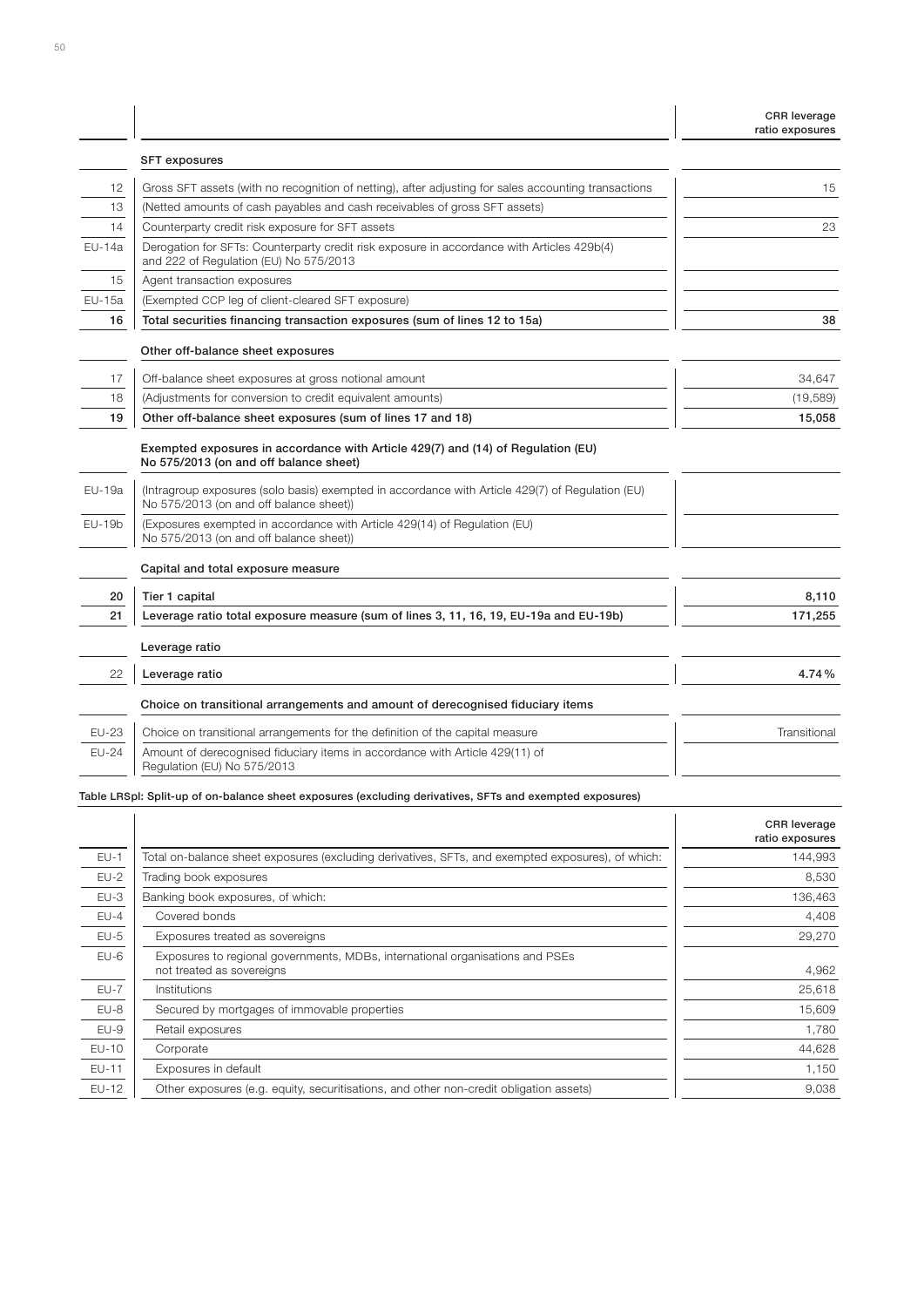### <span id="page-50-0"></span>**Description of the process for monitoring the risk of excessive leverage**

Helaba takes the leverage ratio requirements into account in the optimisation of its business portfolio. The risk of excessive leverage is addressed by including the leverage ratio in the planning and control process. Based on the business and risk strategy, an internal target ratio is specified as an additional key performance indicator, supplementing the capital ratios. Helaba is managing its business using qualitative and quantitative guidelines, taking into account the limits it will have to comply with in the future. Changes in the leverage ratio are subject to regular monitoring. In addition to ex-post analyses of the leverage ratio in the internal reporting system, future changes in the ratio and in the basis of measurement form an integral part of the Bank's internal planning process.

### **Description of the factors that impacted the disclosed leverage ratio during the reporting period**

As at 31 December 2016, the leverage ratio had risen to 4.7 % (31 December 2015: 4.5 %). The total risk exposure declined year on year to  $\epsilon$  171.3 bn. The main contributing factors to this decline were the decreases in volume in the securities business of the Global Markets business division and in the ECB reserve available on a day-to-day basis. The changes were predominantly in on-balance-sheet items.

In addition to the decline in the total risk exposure, the increase in Tier 1 capital as at 31 December 2016 to  $\epsilon$  8.1 bn also had a positive impact on the leverage ratio. Please refer to "Own Funds and Own Funds Structure" in this report for further information on the changes in Tier 1 capital.

### Asset Encumbrance

Encumbered assets are broadly speaking all of those assets to which the institution would not have unrestricted access in the event of a possible insolvency. Assets that are pledged, for example, or that serve as collateral for other transactions are always considered to be encumbered assets.

There was still no implementing standard concerning disclosure requirements available at the time this report was prepared, so guideline EBA/GL/2014/03 was used as the basis instead.

Helaba's funding strategy aims for a diversified funding mix. Asset encumbrance is mainly a factor in connection with Pfandbrief issuance and development business. The excess cover in the cover funds above and beyond the applicable legal requirements ensures substantial room for manoeuvre with issues. Encumbrance is also relevant in the context of derivative and repo transactions. Helaba generally only enters into such transactions under standard market master agreements/ collateral agreements. Such transactions within the Helaba Group are concentrated in Helaba Bank.

No use is made of "Other assets" for collateral purposes. The item consists principally of the positive fair values of derivatives, real estate assets and intangible assets.

| Assets<br>in $\epsilon$ m   |                                               |                                       |                                                     |                                             |
|-----------------------------|-----------------------------------------------|---------------------------------------|-----------------------------------------------------|---------------------------------------------|
|                             | Carrying<br>amount of<br>encumbered<br>assets | Fair value of<br>encumbered<br>assets | Carrying<br>amount of<br>non-encum-<br>bered assets | Fair value of<br>non-encum-<br>bered assets |
| Assets                      | 52,122                                        |                                       | 121,490                                             |                                             |
| thereof: Equity instruments |                                               |                                       | 3.055                                               | 3,074                                       |
| thereof: Bonds              | 4,620                                         | 4,608                                 | 28.179                                              | 28,178                                      |
| thereof: Other assets       | 0                                             |                                       | 22.574                                              |                                             |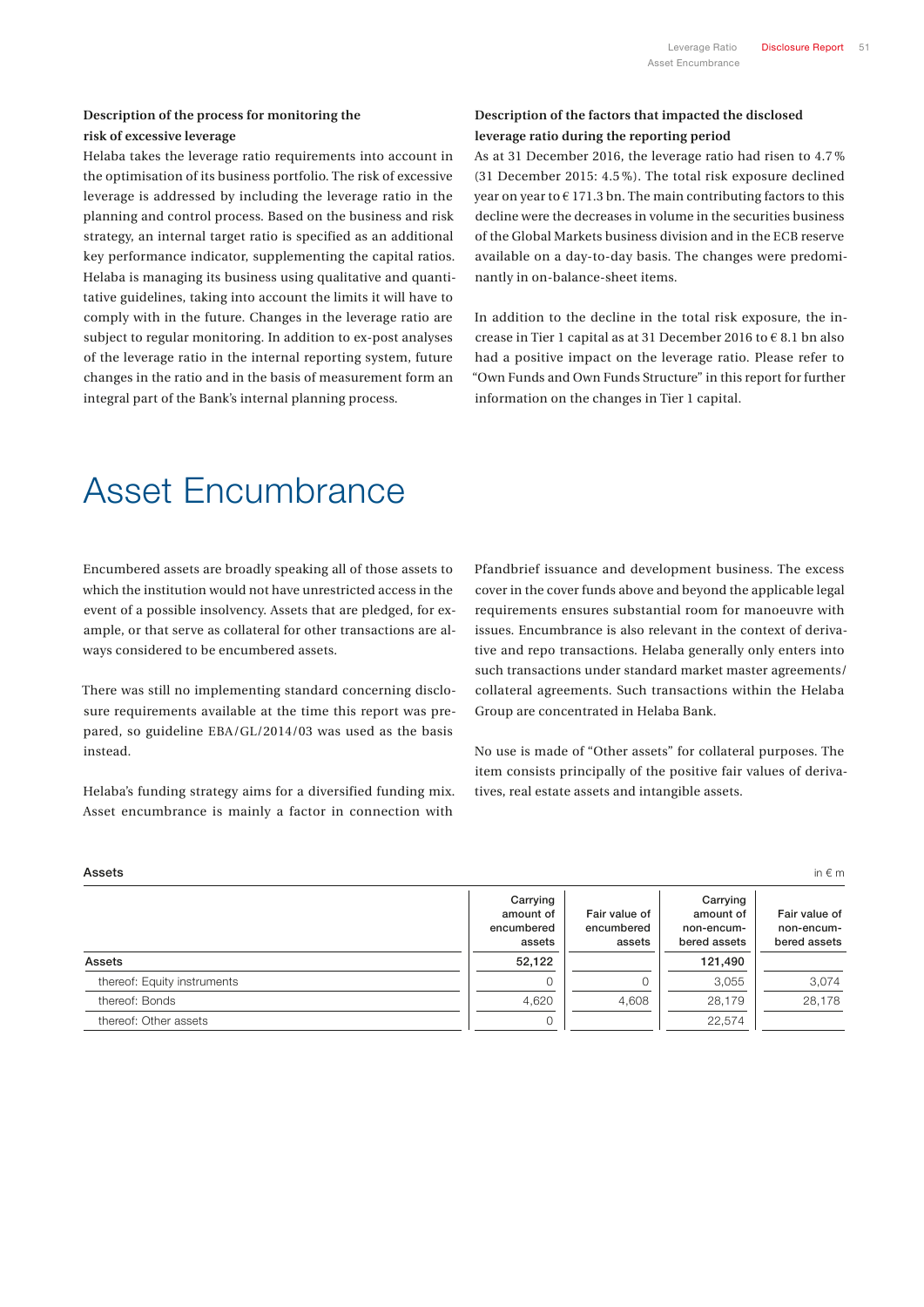| ×<br>۹ |  |
|--------|--|

|                                                                 | Fair value of encumbered<br>collateral received or own debt<br>securities issued | Fair value of collateral received<br>or own debt securities issued<br>available for encumbrance |
|-----------------------------------------------------------------|----------------------------------------------------------------------------------|-------------------------------------------------------------------------------------------------|
| Collateral received                                             | 276                                                                              | 5.142                                                                                           |
| thereof: Equity instruments                                     |                                                                                  | U                                                                                               |
| thereof: Bonds                                                  | 232                                                                              | 5,142                                                                                           |
| thereof: Other collateral received                              |                                                                                  | ∩                                                                                               |
| Own debt securities issued other than own covered bonds or ABSs |                                                                                  | 401                                                                                             |

 $\overline{1}$ 

<span id="page-51-0"></span>Collateral received

|                                                   |                                  | Assets, collateral received    |
|---------------------------------------------------|----------------------------------|--------------------------------|
|                                                   |                                  | and own debt securities issued |
|                                                   | Matching liabilities, contingent | other than covered bonds and   |
|                                                   | liabilities or securities lent   | encumbered ABSs                |
| Carrying amount of selected financial liabilities | 56.711                           | 51.605                         |

# List of Abbreviations and Key Terms

| Abbreviation | Definition                                                                                       |
|--------------|--------------------------------------------------------------------------------------------------|
| <b>ABCP</b>  | Asset-backed commercial paper                                                                    |
| ABS          | Asset-backed securities                                                                          |
| <b>AEOI</b>  | Automatic exchange of financial account information                                              |
| AfS          | Available for sale (IFRS category)                                                               |
| <b>AIRB</b>  | Advanced IRB                                                                                     |
| ANP          | New Products Committee                                                                           |
| AT1          | Additional Tier 1 capital                                                                        |
| <b>BaFin</b> | German Federal Financial Supervisory Authority (Bundesanstalt für Finanzdienstleistungsaufsicht) |
| <b>BDSG</b>  | German Data Protection Act (Bundesdatenschutzgesetz)                                             |
| CCF          | Credit conversion factor                                                                         |
| <b>CCP</b>   | Central counterparty                                                                             |
| CET1         | Common Equity Tier 1 capital                                                                     |
| CIU          | Collective investment undertakings (CRSA exposure class)                                         |
| CRD          | Capital Requirements Directive (CRD IV)                                                          |
| CRM          | Credit Risk Management                                                                           |
| <b>CRR</b>   | Capital Requirements Regulation                                                                  |
| <b>CRSA</b>  | Credit Risk Standardised Approach                                                                |
| <b>CVA</b>   | Credit valuation adjustment                                                                      |
| <b>DSGV</b>  | German Savings Banks Association                                                                 |
| EBA          | European Banking Authority                                                                       |
| ECB          | European Central Bank                                                                            |
| <b>EETC</b>  | Enhanced equipment trust certificate                                                             |
| EL           | <b>Expected loss</b>                                                                             |
| <b>ELLI</b>  | Risk measurement system (interest rate option risk)                                              |
| <b>EMIR</b>  | European Market Infrastructure Regulation                                                        |
| <b>ESMA</b>  | European Securities and Markets Authority                                                        |
| <b>FATCA</b> | Foreign Account Tax Compliance Act                                                               |
| <b>FIRB</b>  | Foundation IRB                                                                                   |
| <b>FSP</b>   | Frankfurter Sparkasse                                                                            |
| GaV          | Rules of procedure for the Board of Managing Directors                                           |
| <b>GSLLA</b> | Specific loan loss allowances evaluated on a group basis                                         |
| HGB          | German Commercial Code (Handelsgesetzbuch)                                                       |
| IAA          | Internal Assessment Approach for Securitisations                                                 |
| IAS          | International Accounting Standards                                                               |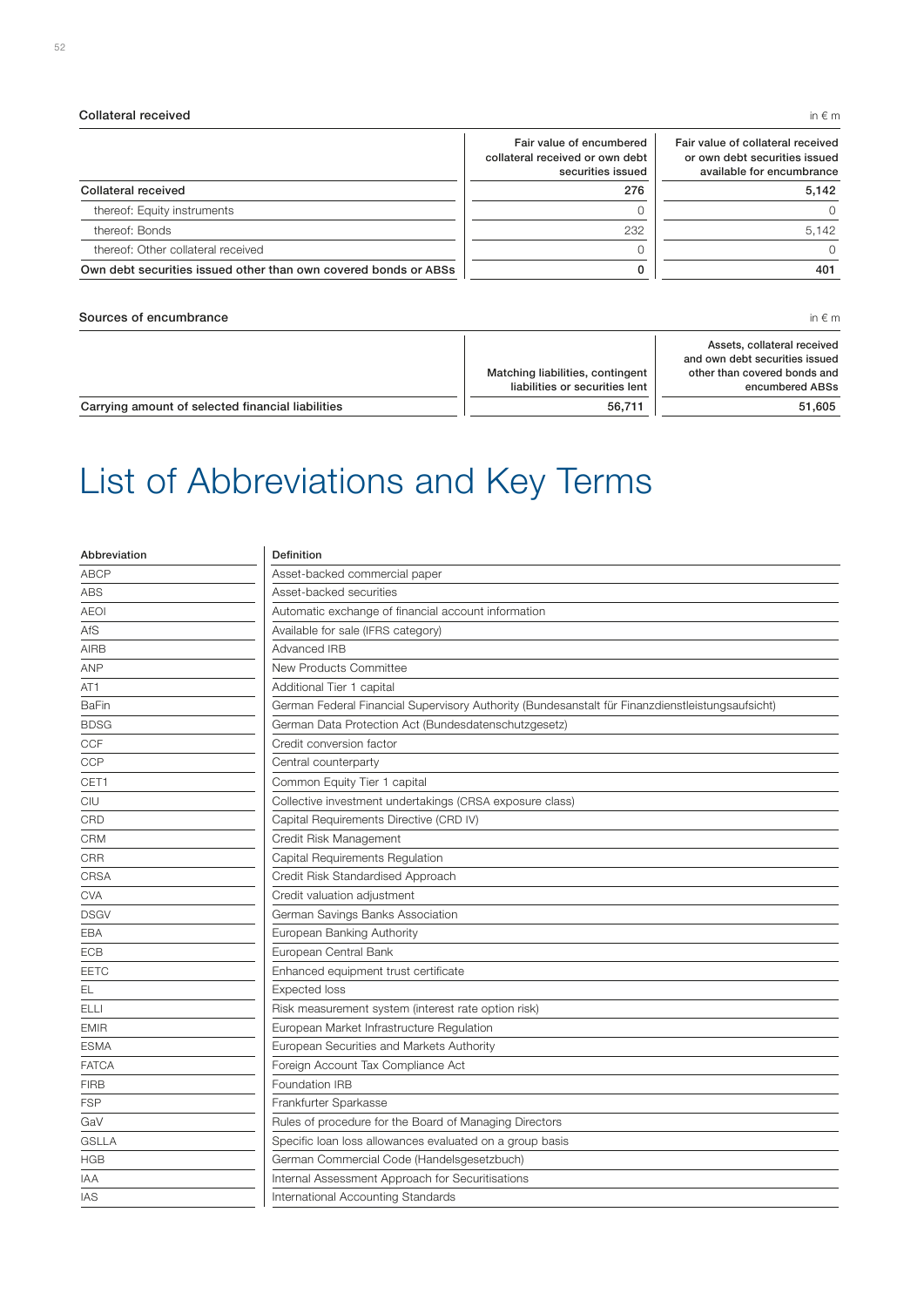| Abbreviation      | Definition                                                                                               |
|-------------------|----------------------------------------------------------------------------------------------------------|
| <b>ICAAP</b>      | Internal Capital Adequacy Assessment Process                                                             |
| <b>ILAAP</b>      | Internal Liquidity Adequacy Assessment Process                                                           |
| <b>IFRS</b>       | International Financial Reporting Standards                                                              |
| IM                | Internal models for market price risk                                                                    |
| <b>IRBA</b>       | Internal Ratings-Based (Approach) (FIRB/AIRB)                                                            |
| IS risk           | Information security risk                                                                                |
| <b>ISMS</b>       | Information security management system                                                                   |
| ΙT                | Information technology                                                                                   |
| <b>ITS</b>        | Implementing technical standards (EBA)                                                                   |
| <b>KIRB</b>       | The capital charge for the underlying portfolio had it not been securitised, including the expected loss |
| KMA               | Credit Management Committee                                                                              |
| <b>KWG</b>        | German Banking Act (Kreditwesengesetz)                                                                   |
| LBR/LB Rating     | Landesbanken Rating                                                                                      |
| <b>LBS</b>        | Landesbausparkasse Hessen-Thüringen                                                                      |
| <b>LCR</b>        | Liquidity Coverage Ratio                                                                                 |
| <b>LGD</b>        | Loss Given Default                                                                                       |
| MAC clause        | Material adverse change clause                                                                           |
| MaR               | Money-at-risk                                                                                            |
| MaRC <sup>2</sup> | Risk measurement system (linear interest rate risk)                                                      |
| MaRisk            | German Minimum Requirements for Risk Management                                                          |
| MaSan             | German Minimum Requirements for the Design of Recovery Plans                                             |
| MaSI              | German Minimum Requirements for the Security of Internet Payments                                        |
| MTA               | Minimum transfer amounts                                                                                 |
| <b>NSFR</b>       | Net Stable Funding Ratio                                                                                 |
| O-SIIs            | Other systemically important institutions                                                                |
| <b>OTC</b>        | Over-the-counter                                                                                         |
| PD                | Probability of default                                                                                   |
| PLLA              | Portfolio Ioan loss allowance                                                                            |
| P&L               | Profit and loss, income statement                                                                        |
| RAF               | Risk appetite framework                                                                                  |
| <b>RSGV</b>       | Rheinischer Sparkassen- und Giroverband                                                                  |
| RSU               | Rating Service Unit GmbH & Co. KG                                                                        |
| <b>RTS</b>        | Regulatory Technical Standards                                                                           |
| RW                | Risk weight                                                                                              |
| <b>RWA</b>        | Risk-weighted assets                                                                                     |
| SA                | Standardised Approach (market price risk)                                                                |
| <b>SFA</b>        | Supervisory Formula Approach                                                                             |
| <b>SFTs</b>       | Securities financing transactions                                                                        |
| SLLA              | Specific loan loss allowance                                                                             |
| SME               | Small and medium-sized enterprises                                                                       |
| SolvV             | German Solvency Regulation                                                                               |
| <b>SPV</b>        | Special purpose vehicle                                                                                  |
| S-Rating          | Sparkassen Rating- und Risikosysteme GmbH                                                                |
| SREP              | Supervisory Review and Evaluation Process                                                                |
| <b>STA</b>        | Standardised Approach (operational risks)                                                                |
| SVWL              | Sparkassenverband Westfalen-Lippe                                                                        |
| T1                | Tier 1 capital $(T1 = CET1 + AT1)$                                                                       |
| Τ2                | Tier 2 capital                                                                                           |
| ТC                | Total capital (TC = $T1 + T2$ )                                                                          |
| VS-KA             | Credit Committee of the Board of Managing Directors                                                      |
| WpHG              | German Securities Trading Act (Wertpapierhandelsgesetz)                                                  |
| WpDVerOV          | German Investment Services Conduct of Business and Organisation Regulation                               |
| WpHGMaAnzV        | WpHG Employee Notification Regulation                                                                    |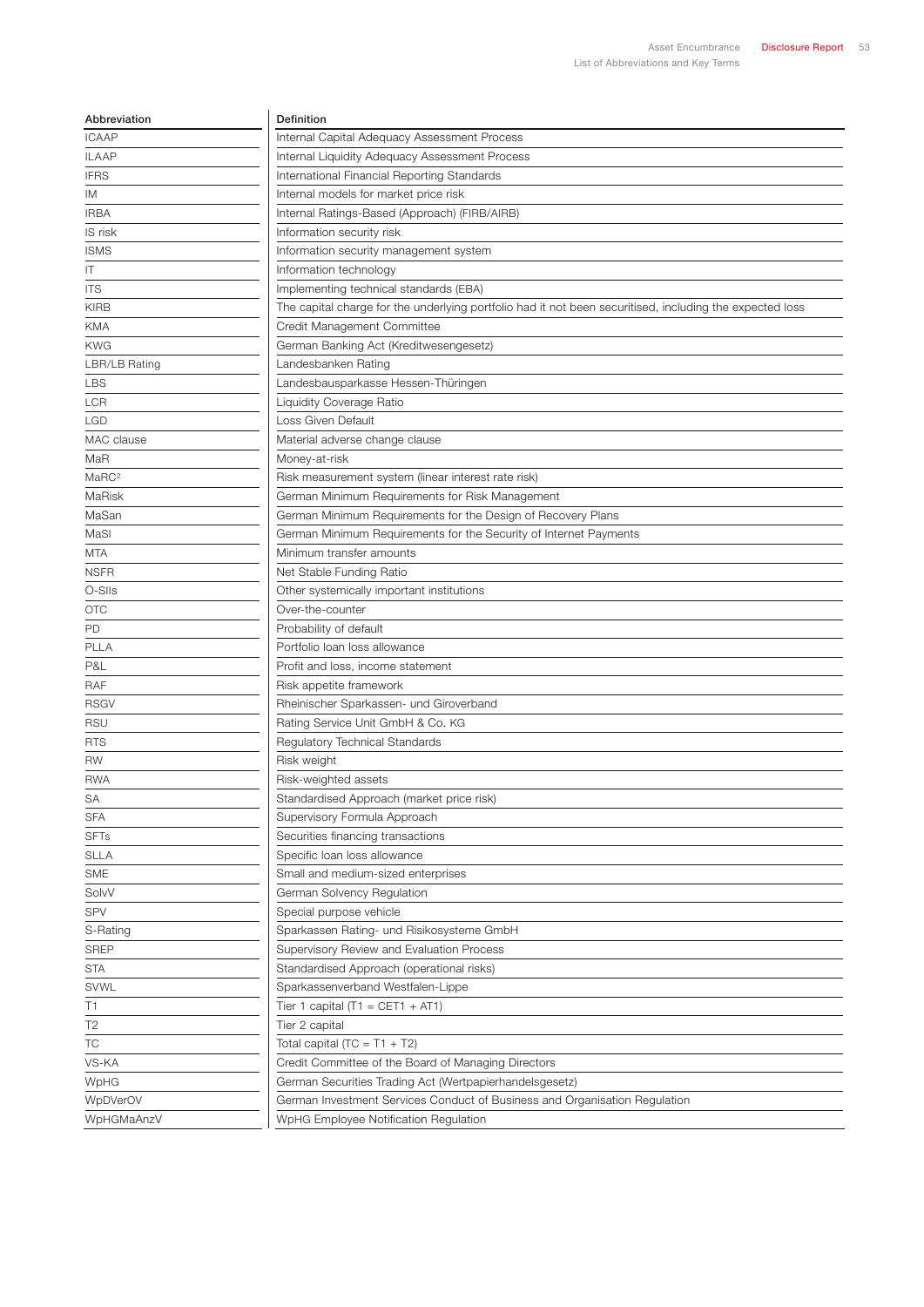### Imprint

#### Published by

Helaba Landesbank Hessen-Thüringen Frankfurt am Main/Erfurt

Concept and design 3st kommunikation, Mainz

### Copyright

© Helaba Landesbank Hessen-Thüringen, 2017 All rights reserved including, in particular, the right to copy this document (in whole or in part). This document may not be reproduced by any means or duplicated using electronic systems without the written consent of Helaba Landesbank Hessen-Thüringen.

This English translation is provided solely for convenience. The translation is not binding. The original German text is the sole authoritative version and shall prevail in case of any conflict.